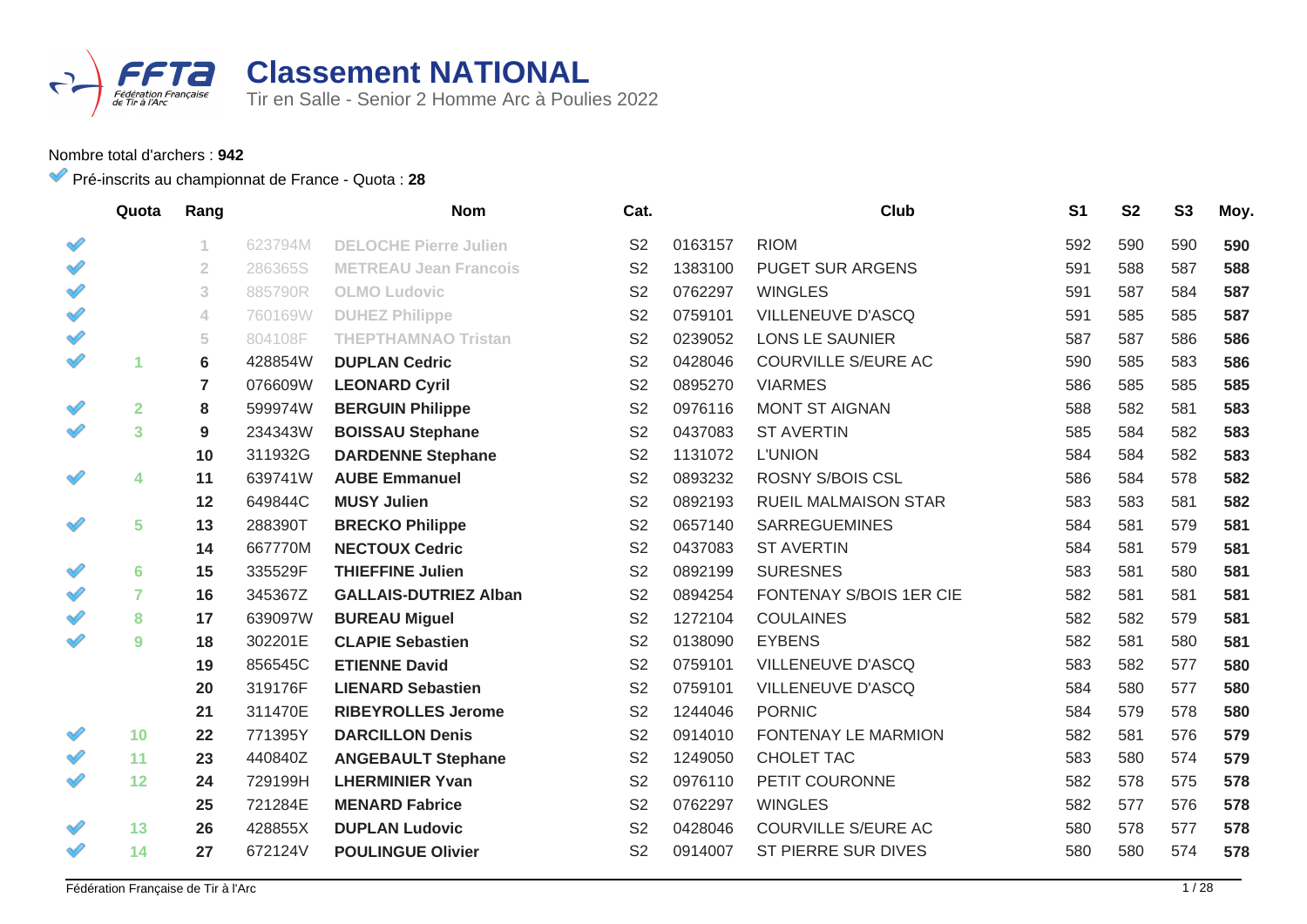| √ | 15 | 28 | 295225X | <b>DURANTET Sebastien</b>   | S <sub>2</sub> | 0335067 | <b>RENNES CIE</b>                | 579 | 578 | 576 | 577 |
|---|----|----|---------|-----------------------------|----------------|---------|----------------------------------|-----|-----|-----|-----|
|   |    | 29 | 326921Z | <b>CADORET Romuald</b>      | S <sub>2</sub> | 1244010 | <b>DONGES</b>                    | 579 | 578 | 576 | 577 |
|   |    | 30 | 728972L | <b>BUTHIAUX Eric</b>        | S <sub>2</sub> | 1306038 | NICE AC                          | 578 | 578 | 577 | 577 |
| √ | 16 | 31 | 226290T | <b>ALLIO Bertrand</b>       | S <sub>2</sub> | 0329052 | <b>GUIPAVAS</b>                  | 578 | 578 | 576 | 577 |
| ♦ | 17 | 32 | 695029S | <b>CIVADE Ervan</b>         | S <sub>2</sub> | 0418013 | ST GERMAIN DU PUY                | 578 | 577 | 577 | 577 |
| √ | 18 | 33 | 096726M | <b>FAURON Alexis</b>        | S <sub>2</sub> | 0169179 | <b>VILLEURBANNE CIE HERACLES</b> | 578 | 577 | 577 | 577 |
| √ | 19 | 34 | 934202M | <b>DOS SANTOS Adelino</b>   | S <sub>2</sub> | 0163168 | <b>ST BEAUZIRE</b>               | 582 | 577 | 572 | 577 |
| √ | 20 | 35 | 310823B | <b>DESVERNOIS Eric</b>      | S <sub>2</sub> | 1313067 | <b>SALON DE PROVENCE</b>         | 579 | 579 | 573 | 577 |
| √ | 21 | 36 | 761049C | <b>CAILLOT Christophe</b>   | S <sub>2</sub> | 0418013 | ST GERMAIN DU PUY                | 582 | 575 | 573 | 576 |
| √ | 22 | 37 | 336193C | <b>JOUSSAUME Thierry</b>    | S <sub>2</sub> | 1249050 | CHOLET TAC                       | 580 | 575 | 575 | 576 |
| √ | 23 | 38 | 268245W | <b>GASSE Nicolas</b>        | S <sub>2</sub> | 0428046 | <b>COURVILLE S/EURE AC</b>       | 579 | 576 | 575 | 576 |
| √ | 24 | 39 | 883989H | <b>LE GUE loan</b>          | S <sub>2</sub> | 1244009 | CARQUEFOU                        | 583 | 575 | 571 | 576 |
| √ | 25 | 40 | 698224P | <b>MAZE Benoit</b>          | S <sub>2</sub> | 0329040 | <b>BREST</b>                     | 580 | 578 | 571 | 576 |
| √ | 26 | 41 | 867384J | <b>TURC Yann</b>            | S <sub>2</sub> | 0126073 | VALENCE                          | 579 | 576 | 574 | 576 |
| √ | 27 | 42 | 851059P | <b>GARCIA Laurent</b>       | S <sub>2</sub> | 0436064 | <b>LEVROUX</b>                   | 579 | 576 | 573 | 576 |
| ୰ | 28 | 43 | 905409R | <b>WIESENER David</b>       | S <sub>2</sub> | 0657105 | <b>MARLY POURNOY</b>             | 578 | 576 | 573 | 575 |
| √ |    | 44 | 343759B | <b>BARREAU Patrick</b>      | S <sub>2</sub> | 0927048 | ST SEBASTIEN DE MORSENT          | 578 | 575 | 574 | 575 |
| √ |    | 45 | 309037K | <b>MANGEOT Maximilien</b>   | S <sub>2</sub> | 0657137 | CREUTZWALD                       | 577 | 576 | 574 | 575 |
|   |    | 46 | 297589S | <b>DESSIRIER Emmanuel</b>   | S <sub>2</sub> | 0225023 | <b>MARCHAUX</b>                  | 577 | 575 | 574 | 575 |
| √ |    | 47 | 789488P | <b>DURIVAUD Manuel</b>      | S <sub>2</sub> | 0891175 | <b>DRAVEIL SENART</b>            | 578 | 576 | 571 | 575 |
| √ |    | 48 | 930786Z | <b>SALMON Christophe</b>    | S <sub>2</sub> | 0436064 | <b>LEVROUX</b>                   | 578 | 574 | 572 | 574 |
|   |    | 49 | 835470V | <b>RABINEAU Regis</b>       | S <sub>2</sub> | 0668171 | <b>THANN</b>                     | 577 | 576 | 571 | 574 |
| √ |    | 50 | 677730N | <b>LARHANT Pascal</b>       | S <sub>2</sub> | 0894263 | <b>VILLEJUIF</b>                 | 577 | 574 | 573 | 574 |
|   |    | 51 | 004532B | <b>DUPORT Laurent</b>       | S <sub>2</sub> | 0961081 | <b>BANVOU</b>                    | 577 | 574 | 571 | 574 |
|   |    | 52 | 636230E | <b>CARETTE David</b>        | S <sub>2</sub> | 0895279 | ARGENTEUIL                       | 575 | 574 | 573 | 574 |
|   |    | 53 | 219034F | <b>LUCOT Laurent</b>        | S <sub>2</sub> | 0654081 | DOMBASLE SUR MEURTHE             | 575 | 574 | 573 | 574 |
| √ |    | 54 | 387908P | <b>GUICHEN Julien</b>       | S <sub>2</sub> | 0356121 | <b>AURAY</b>                     | 574 | 574 | 574 | 574 |
| √ |    | 55 | 803133W | <b>ROBINO Pascal</b>        | S <sub>2</sub> | 1313078 | <b>MIRAMAS</b>                   | 577 | 572 | 572 | 573 |
| √ |    | 56 | 272954P | <b>ARNOUX Christophe</b>    | S <sub>2</sub> | 1313078 | <b>MIRAMAS</b>                   | 575 | 573 | 573 | 573 |
|   |    | 57 | 931376R | <b>PAYET Stephane</b>       | S <sub>2</sub> | 0169197 | ASMC-ARC                         | 575 | 572 | 572 | 573 |
|   |    | 58 | 658360J | <b>DEVINEAU Gerard</b>      | S <sub>2</sub> | 1285116 | <b>CHANTONNAY</b>                | 575 | 574 | 568 | 572 |
|   |    | 59 | 805798T | <b>VANG La</b>              | S <sub>2</sub> | 0169193 | <b>RILLIEUX</b>                  | 575 | 572 | 570 | 572 |
|   |    | 60 | 764285V | <b>DESCOURVIERES Benoit</b> | S <sub>2</sub> | 1131097 | PECHBONNIEU                      | 573 | 573 | 571 | 572 |
|   |    | 61 | 210053U | <b>FAPPIANO Philippe</b>    | S <sub>2</sub> | 1130041 | <b>NIMES</b>                     | 573 | 573 | 571 | 572 |
|   |    | 62 | 816799A | <b>MATHIEU David</b>        | S <sub>2</sub> | 0221012 | <b>AUXONNE</b>                   | 573 | 572 | 572 | 572 |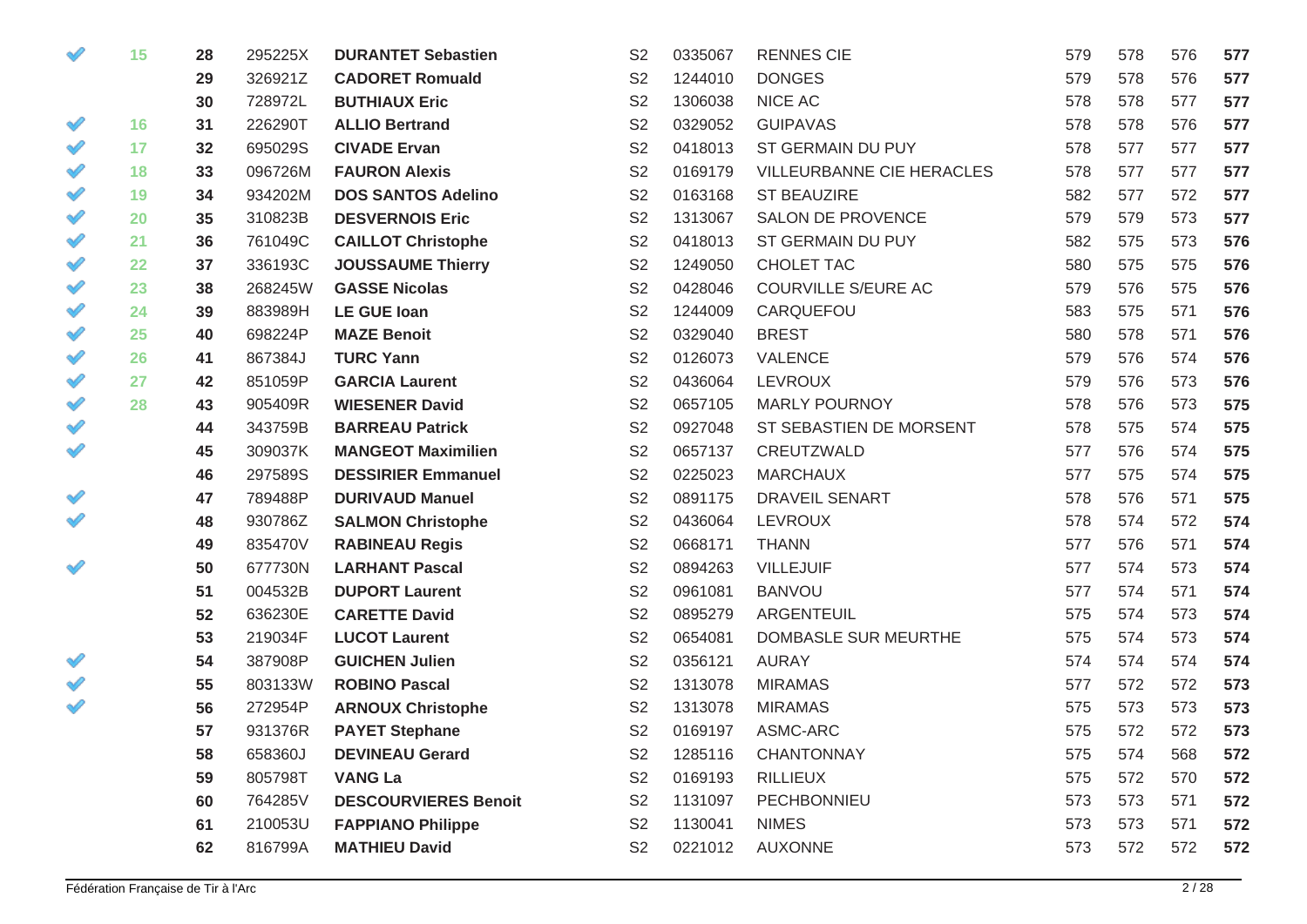| 63 | 760203H | <b>SAUVAGE Jean Francois</b>   | S <sub>2</sub> | 0893242 | <b>AULNAY SOUS BOIS</b>    | 574 | 572 | 570 | 572 |
|----|---------|--------------------------------|----------------|---------|----------------------------|-----|-----|-----|-----|
| 64 | 677323W | <b>CUVELIER Gerald</b>         | S <sub>2</sub> | 0759101 | VILLENEUVE D'ASCQ          | 575 | 570 | 570 | 571 |
| 65 | 866039X | <b>DUVANEL Fabien</b>          | S <sub>2</sub> | 0780315 | <b>CACHY</b>               | 576 | 569 | 569 | 571 |
| 66 | 441809C | <b>BARONNAT Cedric</b>         | S <sub>2</sub> | 0657105 | <b>MARLY POURNOY</b>       | 575 | 571 | 568 | 571 |
| 67 | 608106K | <b>GERVAISE Pascal</b>         | S <sub>2</sub> | 0950056 | <b>COUTANCES</b>           | 574 | 571 | 569 | 571 |
| 68 | 953971A | <b>GOULARD Fabian</b>          | S <sub>2</sub> | 1033111 | <b>MERIGNAC</b>            | 573 | 573 | 568 | 571 |
| 69 | 092521S | <b>REGNIER Jean Sebastien</b>  | S <sub>2</sub> | 0610023 | ROMILLY SUR SEINE          | 573 | 572 | 569 | 571 |
| 70 | 937022C | <b>CHENAUX Alexandre</b>       | S <sub>2</sub> | 1249066 | <b>SAUMUR</b>              | 573 | 572 | 569 | 571 |
| 71 | 775417V | <b>LOUIS Patrice</b>           | S <sub>2</sub> | 0329052 | <b>GUIPAVAS</b>            | 573 | 571 | 570 | 571 |
| 72 | 885915B | <b>BEAUDROIT Laurent</b>       | S <sub>2</sub> | 0169188 | <b>LYON 8EME</b>           | 573 | 571 | 570 | 571 |
| 73 | 332237C | <b>BABOU Eric</b>              | S <sub>2</sub> | 1383124 | <b>LA GARDE</b>            | 572 | 572 | 570 | 571 |
| 74 | 308683A | <b>CADORET Franck</b>          | S <sub>2</sub> | 1244009 | CARQUEFOU                  | 572 | 571 | 571 | 571 |
| 75 | 438637E | <b>NAUD Patrick</b>            | S <sub>2</sub> | 1244003 | <b>THOUARE SUR LOIRE</b>   | 576 | 569 | 568 | 571 |
| 76 | 805028F | <b>ROUX Herve</b>              | S <sub>2</sub> | 0762297 | <b>WINGLES</b>             | 575 | 573 | 565 | 571 |
| 77 | 348555P | <b>FERNIQUE Cedric</b>         | S <sub>2</sub> | 0335073 | <b>LIFFRE</b>              | 573 | 571 | 569 | 571 |
| 78 | 756393S | <b>BAIL Jose</b>               | S <sub>2</sub> | 0702002 | <b>CHAUNY</b>              | 572 | 571 | 570 | 571 |
| 79 | 931783H | <b>POUPHILE David</b>          | S <sub>2</sub> | 0221014 | <b>DIJON</b>               | 576 | 569 | 567 | 570 |
| 80 | 816658X | <b>DEGEST Christian</b>        | S <sub>2</sub> | 0441095 | <b>DROUE</b>               | 573 | 571 | 568 | 570 |
| 81 | 839244X | <b>BINARD Mickael</b>          | S <sub>2</sub> | 0335061 | <b>MUEL</b>                | 574 | 572 | 565 | 570 |
| 82 | 433898D | <b>FOLLET Sebastien</b>        | S <sub>2</sub> | 0976116 | <b>MONT ST AIGNAN</b>      | 571 | 571 | 569 | 570 |
| 83 | 670390K | <b>ARBRUN Laurent</b>          | S <sub>2</sub> | 0657140 | <b>SARREGUEMINES</b>       | 574 | 569 | 567 | 570 |
| 84 | 461928W | <b>GALY Eric</b>               | S <sub>2</sub> | 1111013 | <b>BIZANET</b>             | 573 | 572 | 565 | 570 |
| 85 | 294501K | <b>EVRARD Jerome</b>           | S <sub>2</sub> | 1017026 | ROCHEFORT SUR MER          | 572 | 571 | 567 | 570 |
| 86 | 794543J | <b>BEQUARD Franck</b>          | S <sub>2</sub> | 0428046 | <b>COURVILLE S/EURE AC</b> | 572 | 570 | 568 | 570 |
| 87 | 812291A | <b>CHAUSSONEAUX Christophe</b> | S <sub>2</sub> | 1079177 | <b>TALLUD</b>              | 571 | 571 | 568 | 570 |
| 88 | 292948X | <b>PRAT Jacky</b>              | S <sub>2</sub> | 1165176 | LANNEMEZAN                 | 571 | 570 | 569 | 570 |
| 89 | 633679G | <b>NICOLEAU Benoit</b>         | S <sub>2</sub> | 1285124 | <b>GROSBREUIL</b>          | 571 | 570 | 569 | 570 |
| 90 | 847234G | <b>BEATO Manuel</b>            | S <sub>2</sub> | 0891146 | <b>EGLY</b>                | 570 | 570 | 570 | 570 |
| 91 | 269760T | <b>BERNARD Jean Christian</b>  | S <sub>2</sub> | 1244009 | CARQUEFOU                  | 573 | 568 | 568 | 569 |
| 92 | 297760C | <b>VALEYRE Sylvain</b>         | S <sub>2</sub> | 0895293 | <b>SARCELLES</b>           | 573 | 568 | 568 | 569 |
| 93 | 263607E | <b>PHALEMPIN Nicolas</b>       | S <sub>2</sub> | 0780304 | <b>MOREUIL</b>             | 571 | 570 | 568 | 569 |
| 94 | 456815N | <b>PETIT Vincent</b>           | S <sub>2</sub> | 0759136 | <b>AULNOYE AYMERIES</b>    | 573 | 570 | 565 | 569 |
| 95 | 799247X | <b>CHAUDESAIGUES Yann</b>      | S <sub>2</sub> | 0169194 | <b>CORBAS</b>              | 572 | 568 | 568 | 569 |
| 96 | 623073D | <b>LALLOZ Julien</b>           | S <sub>2</sub> | 0225036 | <b>ARCEY</b>               | 570 | 569 | 569 | 569 |
| 97 | 252474D | <b>THIERRY Jeremy</b>          | S <sub>2</sub> | 1033111 | <b>MERIGNAC</b>            | 574 | 571 | 562 | 569 |

 $\mathscr{D}$ 

 $\mathscr{O}$ 

 $\mathscr Q$ 

√

 $\mathscr O$ 

Î

S

 $\mathscr{O}$ 

 $\mathscr{D}$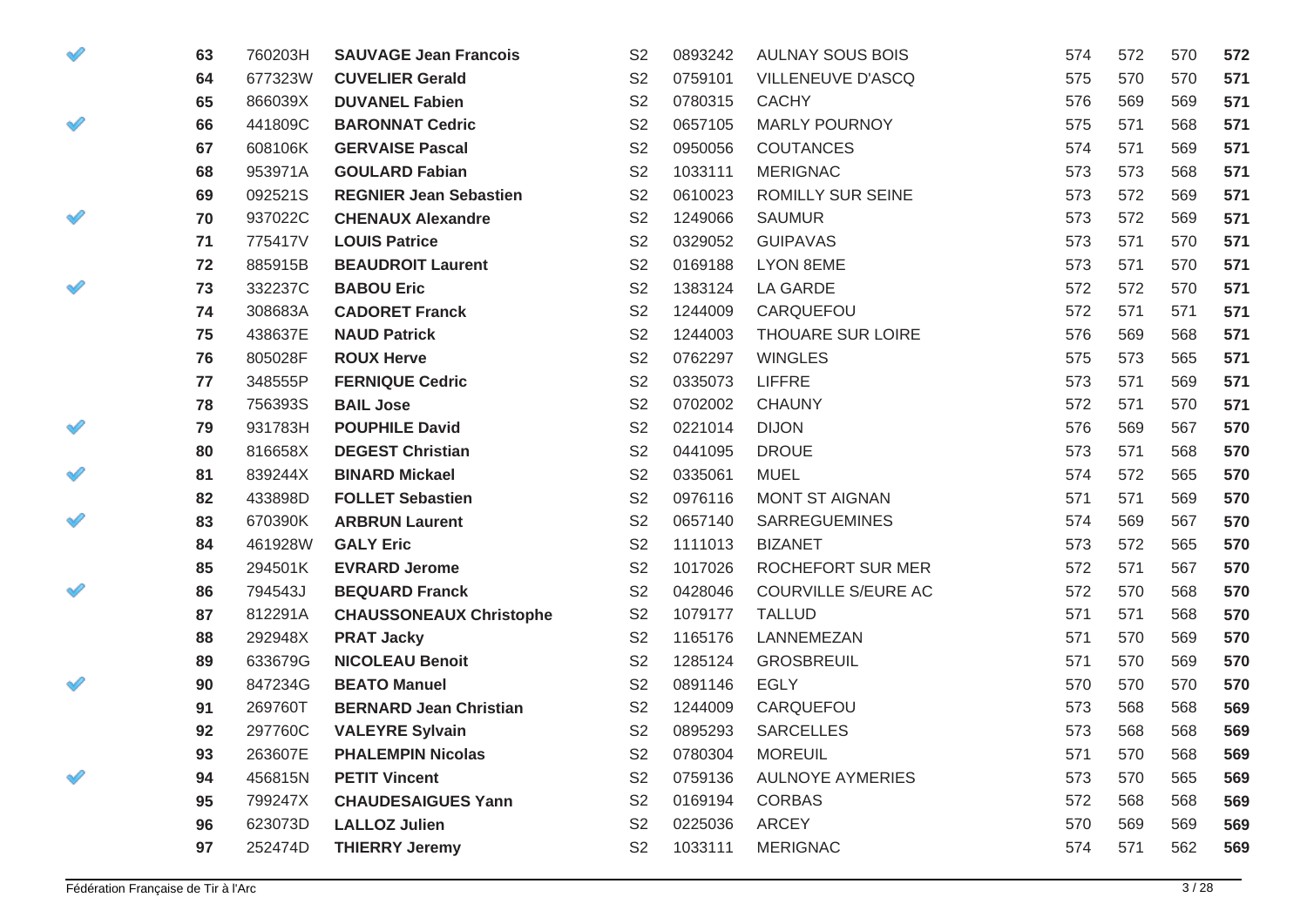| 98  | 211290N | <b>BEAUD Jeanmarc</b>         | S <sub>2</sub> | 1017020 | <b>PERIGNY</b>            | 573 | 569 | 565 | 569 |
|-----|---------|-------------------------------|----------------|---------|---------------------------|-----|-----|-----|-----|
| 99  | 863592M | <b>LOIRAT Thierry</b>         | S <sub>2</sub> | 1244046 | <b>PORNIC</b>             | 573 | 567 | 567 | 569 |
| 100 | 883121P | <b>NOISETTE David</b>         | S <sub>2</sub> | 0437088 | <b>CHAMBRAY LES TOURS</b> | 572 | 569 | 566 | 569 |
| 101 | 414122H | <b>BARTHELEMY Jerome</b>      | S <sub>2</sub> | 0651030 | <b>EPERNAY</b>            | 571 | 571 | 565 | 569 |
| 102 | 881558R | <b>MARTIN Didier</b>          | S <sub>2</sub> | 0329036 | <b>TREMEOC</b>            | 574 | 567 | 565 | 568 |
| 103 | 279178E | <b>PLACE Dominique</b>        | S <sub>2</sub> | 0163164 | <b>ISSOIRE</b>            | 572 | 570 | 564 | 568 |
| 104 | 381270Z | <b>MOLL-CAPDEVILLE Michel</b> | S <sub>2</sub> | 1148164 | <b>CHANAC</b>             | 572 | 569 | 565 | 568 |
| 105 | 862917D | <b>DIETRICH Jonathan</b>      | S <sub>2</sub> | 0610009 | <b>TROYES</b>             | 571 | 570 | 565 | 568 |
| 106 | 603962F | <b>GUERLOT Eric</b>           | S <sub>2</sub> | 0126068 | SAINT PAUL TROIS CHATEAUX | 571 | 568 | 567 | 568 |
| 107 | 731921S | <b>VIGARIE Gilles</b>         | S <sub>2</sub> | 0892199 | <b>SURESNES</b>           | 570 | 569 | 567 | 568 |
| 108 | 824077L | <b>BURGAUD Frank</b>          | S <sub>2</sub> | 1079182 | <b>ARDIN</b>              | 572 | 570 | 563 | 568 |
| 109 | 331709D | <b>LECLERC Marc</b>           | S <sub>2</sub> | 0893229 | <b>BONDY AS</b>           | 572 | 567 | 566 | 568 |
| 110 | 439098F | <b>DECINA Jean-Christophe</b> | S <sub>2</sub> | 0169217 | LYON 9EME                 | 571 | 568 | 566 | 568 |
| 111 | 224650K | <b>BOURREAU Olivier</b>       | S <sub>2</sub> | 1249054 | BEAUPREAU                 | 570 | 569 | 566 | 568 |
| 112 | 298618K | <b>VERRIER Eric</b>           | S <sub>2</sub> | 1134143 | <b>AGDE</b>               | 570 | 569 | 566 | 568 |
| 113 | 262177A | <b>PIMPAUD Pierre</b>         | S <sub>2</sub> | 1087203 | LIMOGES-COUZEIX           | 570 | 568 | 567 | 568 |
| 114 | 229763T | <b>LEREBOURS Boris</b>        | S <sub>2</sub> | 0878142 | <b>HOUILLES</b>           | 576 | 564 | 564 | 568 |
| 115 | 754794D | <b>WELSCH Michael</b>         | S <sub>2</sub> | 0428022 | <b>EPERNON</b>            | 573 | 567 | 564 | 568 |
| 116 | 726056S | <b>MICOU Christophe</b>       | S <sub>2</sub> | 1017038 | <b>ROYAN</b>              | 573 | 566 | 565 | 568 |
| 117 | 917947U | <b>QUEMENER Ronan</b>         | S <sub>2</sub> | 0329037 | <b>ST RENAN</b>           | 569 | 569 | 566 | 568 |
| 118 | 836419B | <b>LEROUX Guy</b>             | S <sub>2</sub> | 1249066 | <b>SAUMUR</b>             | 571 | 568 | 564 | 567 |
| 119 | 344511U | <b>HORTALA Michel</b>         | S <sub>2</sub> | 1131088 | <b>CUGNAUX</b>            | 569 | 568 | 566 | 567 |
| 120 | 861801R | <b>GERMON Georges</b>         | S <sub>2</sub> | 0335072 | <b>REDON</b>              | 572 | 565 | 565 | 567 |
| 121 | 302497B | <b>DENIAU Christophe</b>      | S <sub>2</sub> | 1244013 | LA HAYE FOUASSIERE        | 571 | 568 | 563 | 567 |
| 122 | 812553K | <b>THIEBAUT Fabrice</b>       | S <sub>2</sub> | 0329041 | <b>BRIEC</b>              | 576 | 564 | 561 | 567 |
| 123 | 935485G | <b>LEHUT Philippe</b>         | S <sub>2</sub> | 0759129 | <b>VALENCIENNES</b>       | 571 | 566 | 564 | 567 |
| 124 | 666626U | <b>LAURENT Jonathan</b>       | S <sub>2</sub> | 0174272 | <b>SALLANCHES</b>         | 570 | 568 | 563 | 567 |
| 125 | 753950L | <b>HACHE Yan</b>              | S <sub>2</sub> | 0668169 | <b>BRUNSTATT</b>          | 569 | 566 | 566 | 567 |
| 126 | 880801T | <b>GRAVEZ Sebastien</b>       | S <sub>2</sub> | 0877060 | <b>FONTAINEBLEAU</b>      | 569 | 568 | 563 | 566 |
| 127 | 768678V | <b>BLIN Philippe</b>          | S <sub>2</sub> | 1033100 | <b>AMBARES</b>            | 568 | 567 | 565 | 566 |
| 128 | 835776C | <b>BELLARD Cyril</b>          | S <sub>2</sub> | 0780315 | <b>CACHY</b>              | 567 | 567 | 566 | 566 |
| 129 | 791186K | <b>LAGARDE Thierry</b>        | S <sub>2</sub> | 1086195 | <b>SAINT BENOIT</b>       | 567 | 567 | 566 | 566 |
| 130 | 769093W | <b>CORBET Clement</b>         | S <sub>2</sub> | 0163168 | ST BEAUZIRE               | 567 | 567 | 566 | 566 |
| 131 | 697228G | <b>LOUP Christophe</b>        | S <sub>2</sub> | 0651047 | <b>VERZY</b>              | 571 | 566 | 562 | 566 |
| 132 | 952050M | <b>DELPIERRE Alexandre</b>    | S <sub>2</sub> | 0892211 | ASNIERES SUR SEINE        | 571 | 565 | 563 | 566 |

♦

 $\mathscr O$ 

 $\mathscr O$ 

 $\mathscr{O}$ 

 $\mathscr O$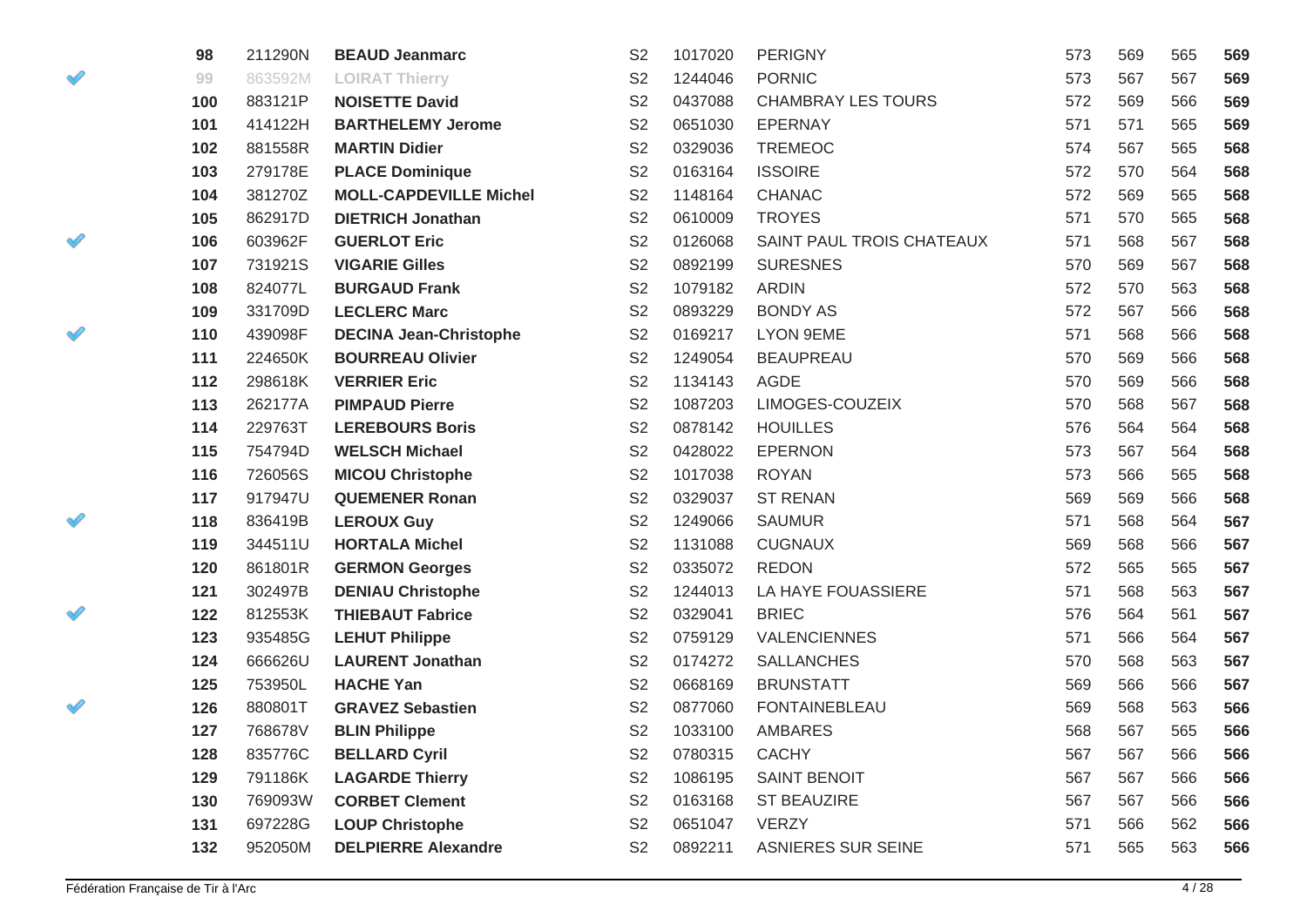| 133 | 700991X | <b>LACHAUD Michel</b>      | S <sub>2</sub> | 1019041 | <b>TULLE</b>             | 569 | 566 | 564 | 566 |
|-----|---------|----------------------------|----------------|---------|--------------------------|-----|-----|-----|-----|
| 134 | 382847N | <b>BRIERE Loic</b>         | S <sub>2</sub> | 0976116 | <b>MONT ST AIGNAN</b>    | 569 | 565 | 565 | 566 |
| 135 | 784528Y | <b>GILLON David</b>        | S <sub>2</sub> | 0428027 | <b>VOVES</b>             | 568 | 566 | 565 | 566 |
| 136 | 931005M | <b>LAFOND Yann</b>         | S <sub>2</sub> | 1086194 | CHATELLERAULT            | 567 | 567 | 565 | 566 |
| 137 | 452950M | <b>GOUVERNEUR Cyril</b>    | S <sub>2</sub> | 1132110 | <b>L'ISLE JOURDAIN</b>   | 571 | 564 | 563 | 566 |
| 138 | 351959P | <b>SOSNIERZ Arnaud</b>     | S <sub>2</sub> | 0914018 | <b>ARGENCES</b>          | 570 | 565 | 563 | 566 |
| 139 | 832558E | <b>LEBOUGAULT Arnaud</b>   | S <sub>2</sub> | 0927031 | <b>LES ANDELYS</b>       | 569 | 568 | 561 | 566 |
| 140 | 349163A | <b>CHRIST Cyril</b>        | S <sub>2</sub> | 0610015 | <b>BAR SUR SEINE</b>     | 569 | 565 | 564 | 566 |
| 141 | 777494C | <b>GRIP Ludovic</b>        | S <sub>2</sub> | 1017029 | <b>SURGERES</b>          | 568 | 566 | 564 | 566 |
| 142 | 254069M | <b>MOREL Hubert</b>        | S <sub>2</sub> | 0335070 | <b>VITRE</b>             | 568 | 565 | 565 | 566 |
| 143 | 002677K | <b>CARCELLER Sylvain</b>   | S <sub>2</sub> | 1313090 | ST MARTIN DE CRAU        | 573 | 564 | 560 | 565 |
| 144 | 862499Z | <b>BRACHAIS Guillaume</b>  | S <sub>2</sub> | 0927135 | <b>BERNAY</b>            | 571 | 565 | 561 | 565 |
| 145 | 301725M | <b>PENOT Xavier</b>        | S <sub>2</sub> | 0169217 | LYON 9EME                | 568 | 565 | 564 | 565 |
| 146 | 736096E | <b>PETIT Jean-Francois</b> | S <sub>2</sub> | 1079177 | <b>TALLUD</b>            | 567 | 567 | 563 | 565 |
| 147 | 761696F | <b>CORNU Jean-Michel</b>   | S <sub>2</sub> | 0894254 | FONTENAY S/BOIS 1ER CIE  | 567 | 566 | 564 | 565 |
| 148 | 856100U | <b>BODEREAU Sylvain</b>    | S <sub>2</sub> | 1272109 | SILLE LE GUILLAUME       | 570 | 565 | 561 | 565 |
| 149 | 672503G | <b>SALAUN Herve</b>        | S <sub>2</sub> | 0651031 | <b>REIMS</b>             | 569 | 566 | 561 | 565 |
| 150 | 684833J | <b>CHEVALIER Philippe</b>  | S <sub>2</sub> | 1024062 | PERIGUEUX                | 568 | 566 | 562 | 565 |
| 151 | 715403M | <b>TIRARD Christophe</b>   | S <sub>2</sub> | 0976121 | <b>OFFRANVILLE</b>       | 567 | 566 | 563 | 565 |
| 152 | 941517N | <b>DUBOIS Jean</b>         | S <sub>2</sub> | 0667143 | <b>LINGOLSHEIM</b>       | 567 | 566 | 563 | 565 |
| 153 | 830554B | <b>SERAL Denis</b>         | S <sub>2</sub> | 1047147 | <b>MARMANDE</b>          | 570 | 566 | 559 | 565 |
| 154 | 332381J | <b>MALARD Sylvain</b>      | S <sub>2</sub> | 0657110 | <b>HAYANGE</b>           | 569 | 565 | 561 | 565 |
| 155 | 972105L | <b>SELLIER Christophe</b>  | S <sub>2</sub> | 1086197 | <b>LOUDUN</b>            | 568 | 567 | 560 | 565 |
| 156 | 836746G | <b>MONIER Philippe</b>     | S <sub>2</sub> | 0356125 | <b>ARZON</b>             | 569 | 568 | 557 | 564 |
| 157 | 367480K | <b>BINOTTE Johann</b>      | S <sub>2</sub> | 0437077 | <b>AMBOISE</b>           | 569 | 566 | 559 | 564 |
| 158 | 035774K | <b>FITAN SÉbastien</b>     | S <sub>2</sub> | 1132227 | ST MARTIN D ARMAGNAC     | 569 | 565 | 560 | 564 |
| 159 | 788532A | <b>HALLEZ Frederic</b>     | S <sub>2</sub> | 0335073 | <b>LIFFRE</b>            | 568 | 564 | 562 | 564 |
| 160 | 872102M | <b>HARDOUIN Laurent</b>    | S <sub>2</sub> | 0329027 | PLOUGASNOU               | 566 | 565 | 563 | 564 |
| 161 | 360465K | <b>BELLEGOU Nicolas</b>    | S <sub>2</sub> | 0759124 | <b>LEERS</b>             | 565 | 565 | 564 | 564 |
| 162 | 211974G | <b>CAILLEAUD Francois</b>  | S <sub>2</sub> | 1079179 | <b>COURLAY</b>           | 565 | 565 | 564 | 564 |
| 163 | 927560T | <b>HENRY Stephane</b>      | S <sub>2</sub> | 1134127 | LUNEL                    | 568 | 567 | 558 | 564 |
| 164 | 311979H | <b>DELAFOY Stephane</b>    | S <sub>2</sub> | 1305018 | GAP                      | 568 | 567 | 558 | 564 |
| 165 | 725647X | <b>LYET Stephane</b>       | S <sub>2</sub> | 0221016 | <b>CHENOVE</b>           | 567 | 566 | 560 | 564 |
| 166 | 775696Y | <b>DAUSSIN Raphael</b>     | S <sub>2</sub> | 0878113 | CONFLANS SAINTE-HONORINE | 567 | 563 | 563 | 564 |
| 167 | 672158G | <b>SCARANO Eldo</b>        | S <sub>2</sub> | 0654083 | <b>SEICHAMPS</b>         | 565 | 564 | 564 | 564 |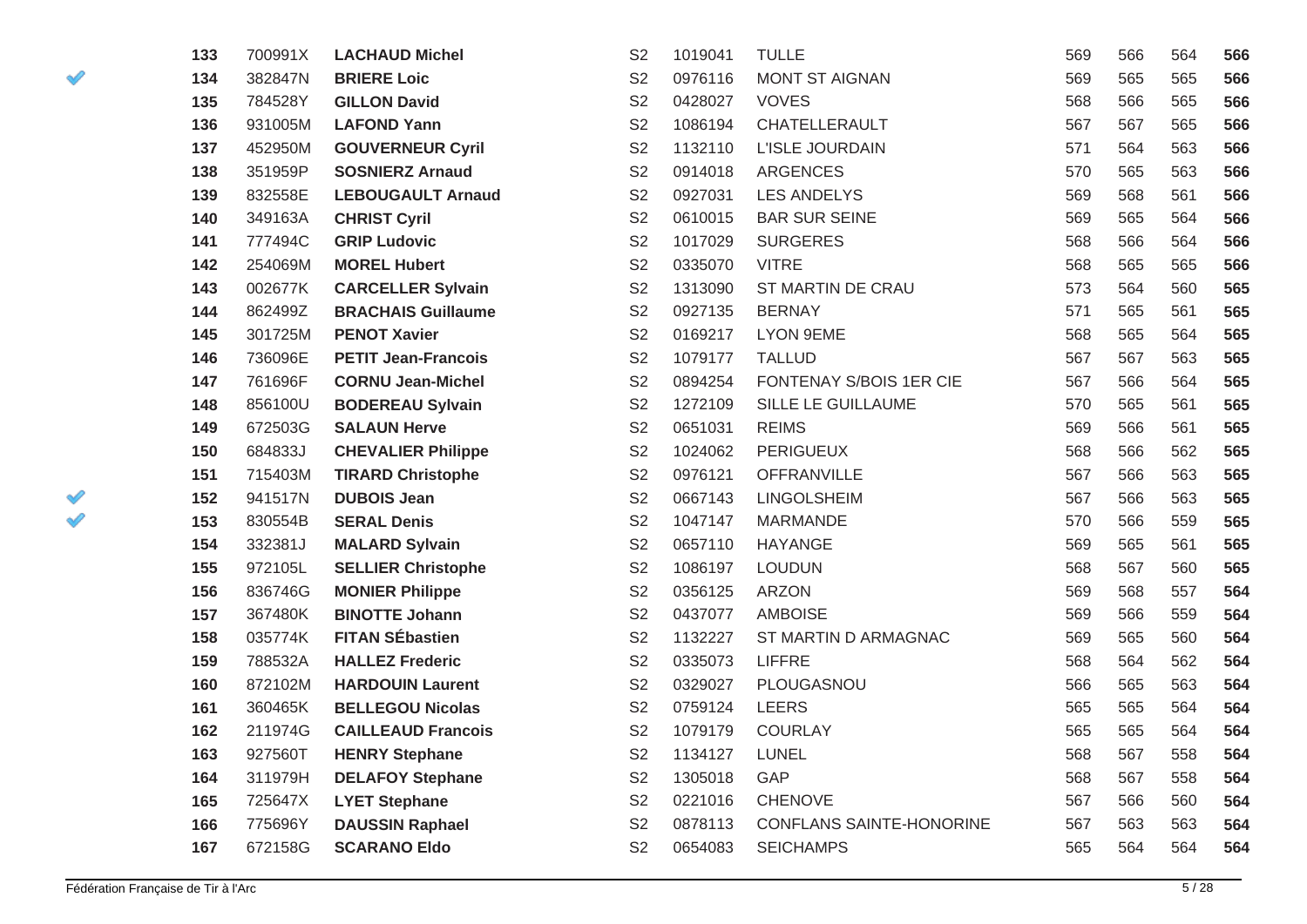| 168 | 000257E | <b>CAUCHOIX JerÔme</b>      | S <sub>2</sub> | 1111017 | CASTELNAUDARY              | 566 | 563 | 563 | 564 |
|-----|---------|-----------------------------|----------------|---------|----------------------------|-----|-----|-----|-----|
| 169 | 351539H | <b>MOREL Pierre</b>         | S <sub>2</sub> | 1384131 | <b>VEDENE</b>              | 565 | 564 | 563 | 564 |
| 170 | 278474P | <b>LAMBERT David</b>        | S <sub>2</sub> | 0878122 | FONTENAY LE FLEURY         | 568 | 562 | 561 | 563 |
| 171 | 815500N | <b>BATHANY Daniel</b>       | S <sub>2</sub> | 0329052 | <b>GUIPAVAS</b>            | 566 | 565 | 560 | 563 |
| 172 | 215005B | <b>KELLOU Hakim</b>         | S <sub>2</sub> | 0894257 | <b>VILLIERS SUR MARNE</b>  | 566 | 563 | 562 | 563 |
| 173 | 756906Z | <b>MINOT Patrick</b>        | S <sub>2</sub> | 0169176 | <b>ANSE</b>                | 565 | 564 | 562 | 563 |
| 174 | 747356U | <b>VILLEMAGNE Alexandre</b> | S <sub>2</sub> | 0101020 | <b>STE JULIE</b>           | 565 | 563 | 563 | 563 |
| 175 | 727838D | <b>PRUNIER Patrick</b>      | S <sub>2</sub> | 0610022 | <b>VILLE SOUS LA FERTE</b> | 564 | 564 | 563 | 563 |
| 176 | 783814X | <b>DARRAS Thierry</b>       | S <sub>2</sub> | 0780323 | <b>ROYE</b>                | 568 | 561 | 561 | 563 |
| 177 | 667512G | <b>GANDOUIN Stephane</b>    | S <sub>2</sub> | 1017026 | ROCHEFORT SUR MER          | 567 | 564 | 559 | 563 |
| 178 | 799263P | <b>VOURIOT Aurelien</b>     | S <sub>2</sub> | 0221008 | MARSANNAY LA COTE          | 567 | 564 | 559 | 563 |
| 179 | 995307F | <b>OLIVE David</b>          | S <sub>2</sub> | 1313090 | ST MARTIN DE CRAU          | 567 | 563 | 560 | 563 |
| 180 | 603485M | <b>DUBOC Franck</b>         | S <sub>2</sub> | 0976117 | BEUZEVILLE LA GRENIER      | 566 | 566 | 558 | 563 |
| 181 | 217305B | <b>VIEL Wolfgang</b>        | S <sub>2</sub> | 0891162 | STE GENEVIEVE DES BOIS     | 566 | 563 | 561 | 563 |
| 182 | 000354K | <b>CHAUVEL Serge</b>        | S <sub>2</sub> | 0356120 | <b>ARZAL</b>               | 566 | 562 | 562 | 563 |
| 183 | 639090N | <b>DEBIEE Alain</b>         | S <sub>2</sub> | 1272104 | <b>COULAINES</b>           | 565 | 563 | 562 | 563 |
| 184 | 745112E | <b>M'LIK Lomri</b>          | S <sub>2</sub> | 0877028 | <b>TORCY</b>               | 567 | 562 | 560 | 563 |
| 185 | 850959F | <b>BORE Franck</b>          | S <sub>2</sub> | 0892203 | <b>ISSY LES MOULINEAUX</b> | 564 | 564 | 561 | 563 |
| 186 | 612290H | <b>ROUX Jean-Philippe</b>   | S <sub>2</sub> | 0961077 | <b>ALENCON ADD</b>         | 564 | 563 | 562 | 563 |
| 187 | 720572F | <b>GUERY Matthieu</b>       | S <sub>2</sub> | 0335088 | PLEUMELEUC                 | 567 | 565 | 555 | 562 |
| 188 | 306910Y | <b>LE CUNFF Luc</b>         | S <sub>2</sub> | 0892206 | <b>ANTONY</b>              | 566 | 561 | 560 | 562 |
| 189 | 974349A | <b>NICOLAS Olivier</b>      | S <sub>2</sub> | 1132113 | <b>AUCH</b>                | 566 | 561 | 560 | 562 |
| 190 | 846851R | <b>FONTAINE Alexandre</b>   | S <sub>2</sub> | 0437077 | <b>AMBOISE</b>             | 566 | 561 | 560 | 562 |
| 191 | 819815D | <b>DAVID MAS Sylvain</b>    | S <sub>2</sub> | 0927053 | PONT ST PIERRE             | 565 | 561 | 561 | 562 |
| 192 | 750604Z | <b>MOREAU Marc</b>          | S <sub>2</sub> | 0437088 | <b>CHAMBRAY LES TOURS</b>  | 570 | 561 | 555 | 562 |
| 193 | 311266H | <b>SANCHEZ GOMEZ Miguel</b> | S <sub>2</sub> | 0878116 | <b>POISSY</b>              | 569 | 559 | 558 | 562 |
| 194 | 741533P | <b>GIRARD Philippe</b>      | S <sub>2</sub> | 0322017 | PLOUMILLIAU PLOULEC'H      | 566 | 561 | 559 | 562 |
| 195 | 866630P | <b>TIRATEAU Ludovic</b>     | S <sub>2</sub> | 1017020 | <b>PERIGNY</b>             | 565 | 561 | 560 | 562 |
| 196 | 913595N | <b>FROGER Loic</b>          | S <sub>2</sub> | 0428027 | <b>VOVES</b>               | 564 | 563 | 559 | 562 |
| 197 | 625572V | <b>SALMON Eric</b>          | S <sub>2</sub> | 1253081 | LE GENEST ST ISLE          | 564 | 561 | 561 | 562 |
| 198 | 459668P | <b>LEFEUVRE Didier</b>      | S <sub>2</sub> | 0335088 | PLEUMELEUC                 | 563 | 562 | 561 | 562 |
| 199 | 298727D | <b>HEMARD Martial</b>       | S <sub>2</sub> | 0651047 | <b>VERZY</b>               | 563 | 562 | 561 | 562 |
| 200 | 747101S | <b>CHEVRIER Emmanuel</b>    | S <sub>2</sub> | 0445125 | FLEURY LES AUBRAIS         | 566 | 561 | 558 | 561 |
| 201 | 304586X | <b>DROUHARD Stephane</b>    | S <sub>2</sub> | 0760157 | <b>SENLIS</b>              | 566 | 560 | 559 | 561 |
| 202 | 609664D | <b>CHARROIS Thierry</b>     | S <sub>2</sub> | 0437083 | <b>ST AVERTIN</b>          | 565 | 562 | 558 | 561 |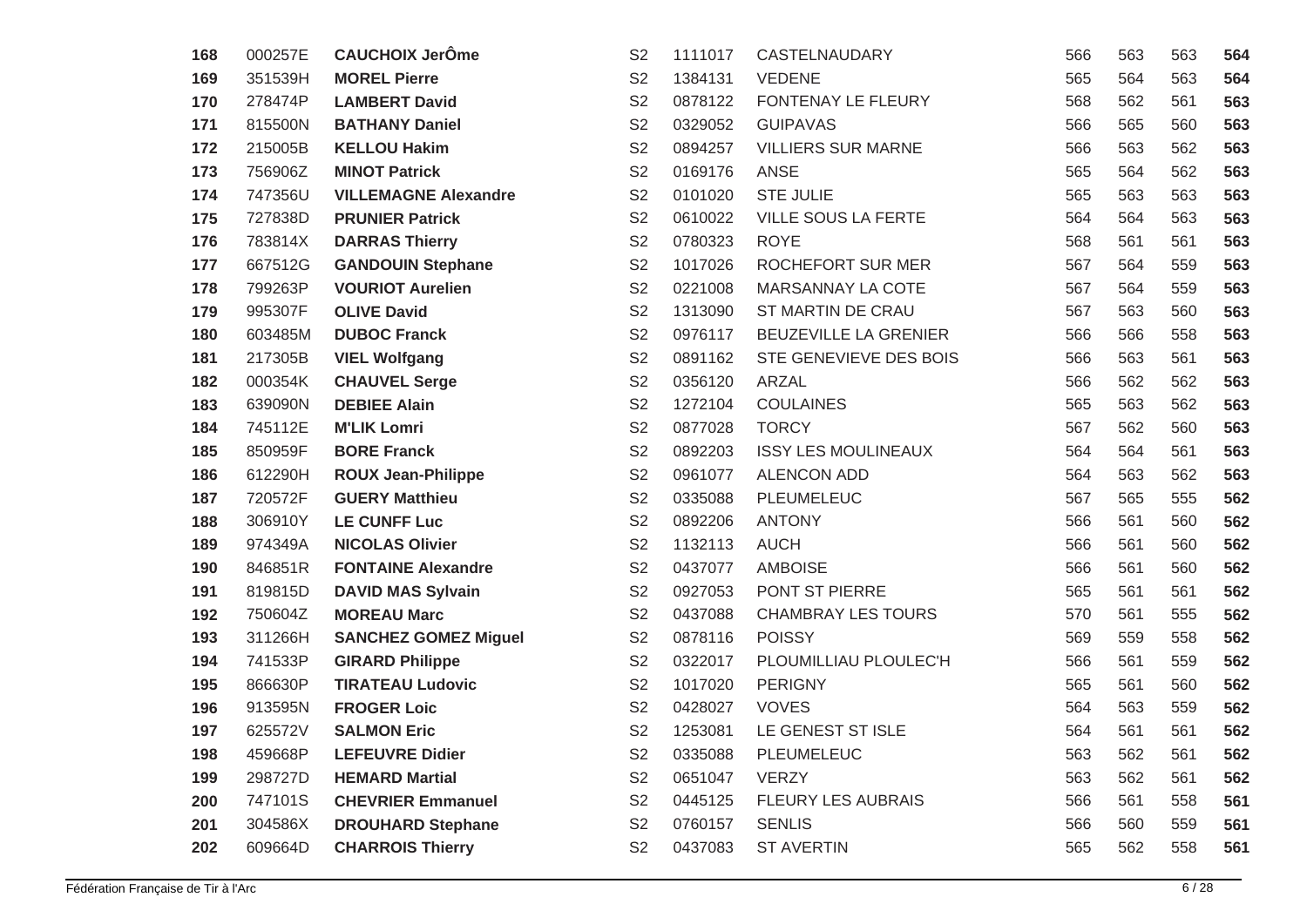| 203 | 739866C | <b>SENEJOUX Stephane</b>      | S <sub>2</sub> | 1134126 | <b>FRONTIGNAN</b>             | 565 | 561 | 559 | 561 |
|-----|---------|-------------------------------|----------------|---------|-------------------------------|-----|-----|-----|-----|
| 204 | 810960D | <b>DEGOUILLES David</b>       | S <sub>2</sub> | 0335073 | <b>LIFFRE</b>                 | 563 | 561 | 561 | 561 |
| 205 | 732164F | <b>LEGRAND Christophe</b>     | S <sub>2</sub> | 0914018 | <b>ARGENCES</b>               | 563 | 561 | 561 | 561 |
| 206 | 427286S | <b>VACHETTE Nicolas</b>       | S <sub>2</sub> | 0878132 | MONTIGNY LE BRETONNEUX        | 563 | 561 | 561 | 561 |
| 207 | 674405Z | <b>HERNANDEZ Olivier</b>      | S <sub>2</sub> | 0138097 | <b>CHAMPIER</b>               | 565 | 563 | 556 | 561 |
| 208 | 734447M | <b>PEDEZERT Julien</b>        | S <sub>2</sub> | 0895280 | <b>ERMONT</b>                 | 564 | 564 | 556 | 561 |
| 209 | 603146U | <b>MANIGLIER Philippe</b>     | S <sub>2</sub> | 0138083 | L'ISLE D'ABEAU                | 574 | 565 | 544 | 561 |
| 210 | 775521H | <b>DAUDIER Emmanuel</b>       | S <sub>2</sub> | 0322001 | <b>SAINT AGATHON</b>          | 565 | 560 | 558 | 561 |
| 211 | 811658M | <b>MASSE Christophe</b>       | S <sub>2</sub> | 0759129 | <b>VALENCIENNES</b>           | 564 | 560 | 559 | 561 |
| 212 | 984778L | <b>GAZZURELLI Frederic</b>    | S <sub>2</sub> | 0225036 | <b>ARCEY</b>                  | 563 | 562 | 558 | 561 |
| 213 | 207990B | <b>BILLAUD Jean Pierre</b>    | S <sub>2</sub> | 0418013 | ST GERMAIN DU PUY             | 563 | 561 | 559 | 561 |
| 214 | 448032S | <b>BASLY Benoit</b>           | S <sub>2</sub> | 0914007 | ST PIERRE SUR DIVES           | 562 | 561 | 560 | 561 |
| 215 | 608536C | <b>BOUTIN Laurent</b>         | S <sub>2</sub> | 1383116 | <b>SAINTE MAXIME</b>          | 571 | 559 | 552 | 560 |
| 216 | 889445N | <b>MONOYEZ Patrice</b>        | S <sub>2</sub> | 0927052 | CONCHES EN OUCHE              | 567 | 558 | 557 | 560 |
| 217 | 210557S | <b>LETERRIER Laurent</b>      | S <sub>2</sub> | 0894247 | <b>CHENNEVIERES SUR MARNE</b> | 566 | 559 | 557 | 560 |
| 218 | 789941G | <b>DE LOBEL MAHY Antoine</b>  | S <sub>2</sub> | 0892191 | <b>CHAVILLE</b>               | 564 | 562 | 556 | 560 |
| 219 | 927793W | <b>COIGNARD Sebastien</b>     | S <sub>2</sub> | 1249068 | <b>DAUMERAY</b>               | 564 | 561 | 557 | 560 |
| 220 | 887121M | <b>ALLARD Laurent</b>         | S <sub>2</sub> | 1033100 | <b>AMBARES</b>                | 563 | 560 | 559 | 560 |
| 221 | 751945G | <b>MIGHELI Lucien</b>         | S <sub>2</sub> | 052A005 | MEZZAVIA AJACCIO ASPTT        | 562 | 561 | 559 | 560 |
| 222 | 793029N | <b>SANTOS Eduardo</b>         | S <sub>2</sub> | 0878116 | <b>POISSY</b>                 | 567 | 558 | 556 | 560 |
| 223 | 781155G | <b>PAYA Jean-Francois</b>     | S <sub>2</sub> | 0914025 | <b>OUISTREHAM</b>             | 564 | 560 | 557 | 560 |
| 224 | 379930T | <b>COSTEUR Francois</b>       | S <sub>2</sub> | 0762297 | <b>WINGLES</b>                | 564 | 560 | 557 | 560 |
| 225 | 286094X | <b>PETITJEAN Frederic</b>     | S <sub>2</sub> | 1134126 | <b>FRONTIGNAN</b>             | 562 | 560 | 559 | 560 |
| 226 | 783994T | <b>DUCROUX Fabrice</b>        | S <sub>2</sub> | 0174247 | <b>CLUSES</b>                 | 562 | 560 | 559 | 560 |
| 227 | 447162W | <b>FEYBESSE Jean Francois</b> | S <sub>2</sub> | 1130068 | ROCHEFORT DU GARD             | 562 | 560 | 559 | 560 |
| 228 | 884259B | <b>NIDIOT Jean-Michel</b>     | S <sub>2</sub> | 0894262 | <b>FRESNES ARCHERS</b>        | 561 | 561 | 559 | 560 |
| 229 | 761230Z | <b>PECQUET Olivier</b>        | S <sub>2</sub> | 0418004 | <b>BELLEVILLE SUR LOIRE</b>   | 561 | 561 | 559 | 560 |
| 230 | 689932B | <b>MARTINEZ Laurent</b>       | S <sub>2</sub> | 0891162 | STE GENEVIEVE DES BOIS        | 566 | 557 | 557 | 560 |
| 231 | 406741K | <b>BAUER Alain</b>            | S <sub>2</sub> | 0654079 | <b>TOUL</b>                   | 565 | 562 | 553 | 560 |
| 232 | 940610C | <b>BAIL Nicolas</b>           | S <sub>2</sub> | 0329053 | PLOURIN LES MORLAIX           | 563 | 560 | 557 | 560 |
| 233 | 892233U | <b>ARANOWSKI Rodolphe</b>     | S <sub>2</sub> | 0759129 | VALENCIENNES                  | 563 | 560 | 557 | 560 |
| 234 | 293898E | <b>PARIS Jeanmarc</b>         | S <sub>2</sub> | 0169217 | LYON 9EME                     | 563 | 559 | 558 | 560 |
| 235 | 881757G | <b>DU BOISBAUDRY Hugues</b>   | S <sub>2</sub> | 0335055 | <b>THORIGNE FOUILLARD</b>     | 563 | 559 | 558 | 560 |
| 236 | 958988D | <b>ROBIN Franck</b>           | S <sub>2</sub> | 0437141 | TIR À L'ARC ABILLY            | 563 | 559 | 558 | 560 |
| 237 | 234753S | <b>CATIN Daniel</b>           | S <sub>2</sub> | 0174246 | <b>SEYNOD</b>                 | 563 | 559 | 558 | 560 |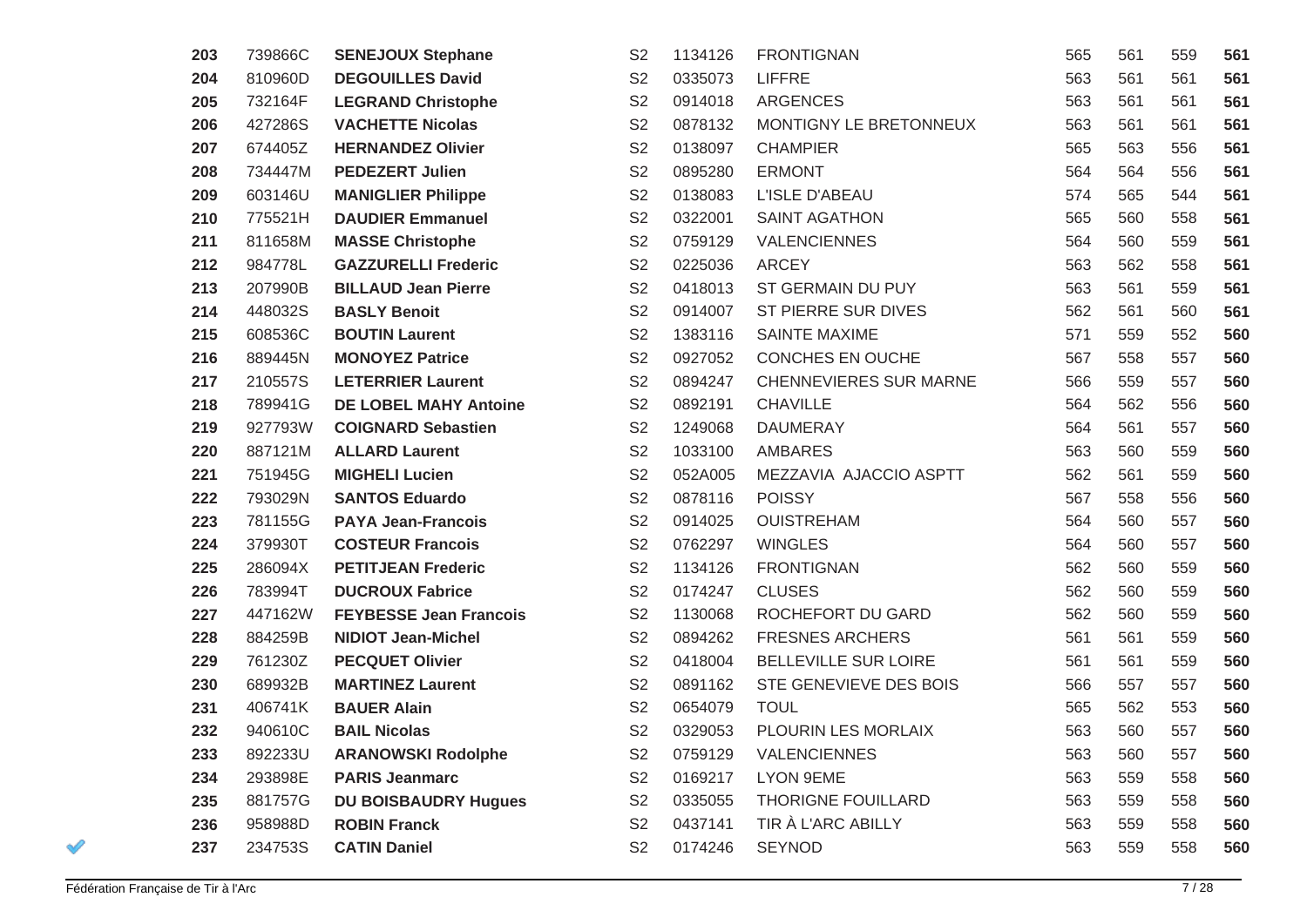| 238 | 886992X | <b>PUEO Laurent</b>              | S <sub>2</sub> | 0101006 | MONTREVEL EN BRESSE         | 561 | 560 | 559 | 560 |
|-----|---------|----------------------------------|----------------|---------|-----------------------------|-----|-----|-----|-----|
| 239 | 333887W | <b>LOUVET Thomas</b>             | S <sub>2</sub> | 0101007 | <b>OYONNAX</b>              | 560 | 560 | 560 | 560 |
| 240 | 622823G | <b>LAVAUR Yannick</b>            | S <sub>2</sub> | 1112023 | <b>RODEZ</b>                | 565 | 558 | 556 | 559 |
| 241 | 594909R | <b>BOULEY Hubert</b>             | S <sub>2</sub> | 0950062 | <b>VILLEDIEU LES POELES</b> | 564 | 560 | 555 | 559 |
| 242 | 454711B | <b>DARRAS Ludovic</b>            | S <sub>2</sub> | 0895289 | <b>PONTOISE</b>             | 563 | 559 | 557 | 559 |
| 243 | 626611Z | <b>LEDAY David</b>               | S <sub>2</sub> | 0437068 | <b>CHINON</b>               | 562 | 560 | 557 | 559 |
| 244 | 760219A | <b>VIAUVY Thierry</b>            | S <sub>2</sub> | 0437141 | TIR À L'ARC ABILLY          | 561 | 560 | 558 | 559 |
| 245 | 806905W | <b>GRISON Didier</b>             | S <sub>2</sub> | 1253078 | <b>CHANGE</b>               | 561 | 559 | 559 | 559 |
| 246 | 747973P | <b>LEPETIT Karim</b>             | S <sub>2</sub> | 0914005 | <b>COURSEULLES SUR MER</b>  | 562 | 560 | 556 | 559 |
| 247 | 092075G | <b>OUIN Ludovic</b>              | S <sub>2</sub> | 0290114 | <b>GRANDVILLARS</b>         | 561 | 560 | 557 | 559 |
| 248 | 800692T | <b>LE BRAS Dominique</b>         | S <sub>2</sub> | 0329030 | LOGONNA-DAOULAS             | 564 | 558 | 555 | 559 |
| 249 | 315935H | <b>TOURNAY Jerome</b>            | S <sub>2</sub> | 0878111 | <b>ACHERES</b>              | 564 | 558 | 555 | 559 |
| 250 | 829296J | DI TOFANO ORLANDO Yann Fra       | S <sub>2</sub> | 0126073 | VALENCE                     | 562 | 558 | 557 | 559 |
| 251 | 787654W | <b>CHEVALLIER Patrick</b>        | S <sub>2</sub> | 0878143 | <b>ELANCOURT</b>            | 561 | 560 | 556 | 559 |
| 252 | 610494F | <b>SOLIGNAC Herve</b>            | S <sub>2</sub> | 0893232 | ROSNY S/BOIS CSL            | 560 | 560 | 557 | 559 |
| 253 | 649487P | <b>MOURICE Michel</b>            | S <sub>2</sub> | 0893235 | <b>SEVRAN</b>               | 560 | 558 | 558 | 558 |
| 254 | 854747Y | <b>BLIN Franck</b>               | S <sub>2</sub> | 0976090 | <b>FECAMP</b>               | 561 | 558 | 556 | 558 |
| 255 | 645649T | <b>REGEASSE Alain</b>            | S <sub>2</sub> | 0877086 | <b>QUINCY VOISINS</b>       | 561 | 557 | 557 | 558 |
| 256 | 943791K | <b>VOHLGEMUTH Thierry</b>        | S <sub>2</sub> | 0895270 | <b>VIARMES</b>              | 560 | 558 | 557 | 558 |
| 257 | 774225Z | <b>BEGA Thierry</b>              | S <sub>2</sub> | 1086189 | <b>SMARVES</b>              | 560 | 558 | 557 | 558 |
| 258 | 934230T | <b>ROGER Fabrice</b>             | S <sub>2</sub> | 0163168 | <b>ST BEAUZIRE</b>          | 560 | 558 | 557 | 558 |
| 259 | 907355F | <b>EISENBETH Michael</b>         | S <sub>2</sub> | 1285126 | ROCHE SUR YON               | 568 | 555 | 551 | 558 |
| 260 | 690137Z | <b>VILLEROY Jean-Sebastien</b>   | S <sub>2</sub> | 0914018 | <b>ARGENCES</b>             | 563 | 558 | 553 | 558 |
| 261 | 344015E | <b>BUSSY Michael</b>             | S <sub>2</sub> | 0101010 | <b>BEYNOST</b>              | 563 | 556 | 555 | 558 |
| 262 | 285771W | <b>HORNEZ Stephane</b>           | S <sub>2</sub> | 0877092 | <b>FUBLAINES</b>            | 562 | 557 | 555 | 558 |
| 263 | 296079A | <b>GARNIER Olivier</b>           | S <sub>2</sub> | 0271076 | <b>MACON</b>                | 561 | 559 | 554 | 558 |
| 264 | 240034G | <b>BOUSIGNAC Jean-Christophe</b> | S <sub>2</sub> | 0169277 | <b>ODENAS</b>               | 561 | 558 | 555 | 558 |
| 265 | 870542S | <b>NICOLAS Philippe</b>          | S <sub>2</sub> | 1244003 | THOUARE SUR LOIRE           | 570 | 553 | 550 | 557 |
| 266 | 699555L | <b>GUILLEMIN Serge</b>           | S <sub>2</sub> | 1244027 | MONTOIR DE BRETAGNE         | 566 | 557 | 550 | 557 |
| 267 | 931227D | <b>LOPES Antonio</b>             | S <sub>2</sub> | 0271076 | <b>MACON</b>                | 563 | 558 | 552 | 557 |
| 268 | 781435L | <b>BROSSE Yann</b>               | S <sub>2</sub> | 0169192 | <b>CHAPONOST</b>            | 562 | 556 | 555 | 557 |
| 269 | 715057L | <b>ROBERT Serge</b>              | S <sub>2</sub> | 0654064 | <b>CONFLANS EN JARNISY</b>  | 561 | 559 | 553 | 557 |
| 270 | 925040D | <b>BAERT Eric</b>                | S <sub>2</sub> | 0895277 | <b>MERY MERIEL</b>          | 561 | 556 | 556 | 557 |
| 271 | 000434X | <b>RONDARD David</b>             | S <sub>2</sub> | 1079182 | <b>ARDIN</b>                | 560 | 557 | 556 | 557 |
| 272 | 900786R | <b>MESPLE Pascal</b>             | S <sub>2</sub> | 1033108 | <b>BASSIN D'ARCACHON</b>    | 559 | 557 | 557 | 557 |

 $\mathscr Q$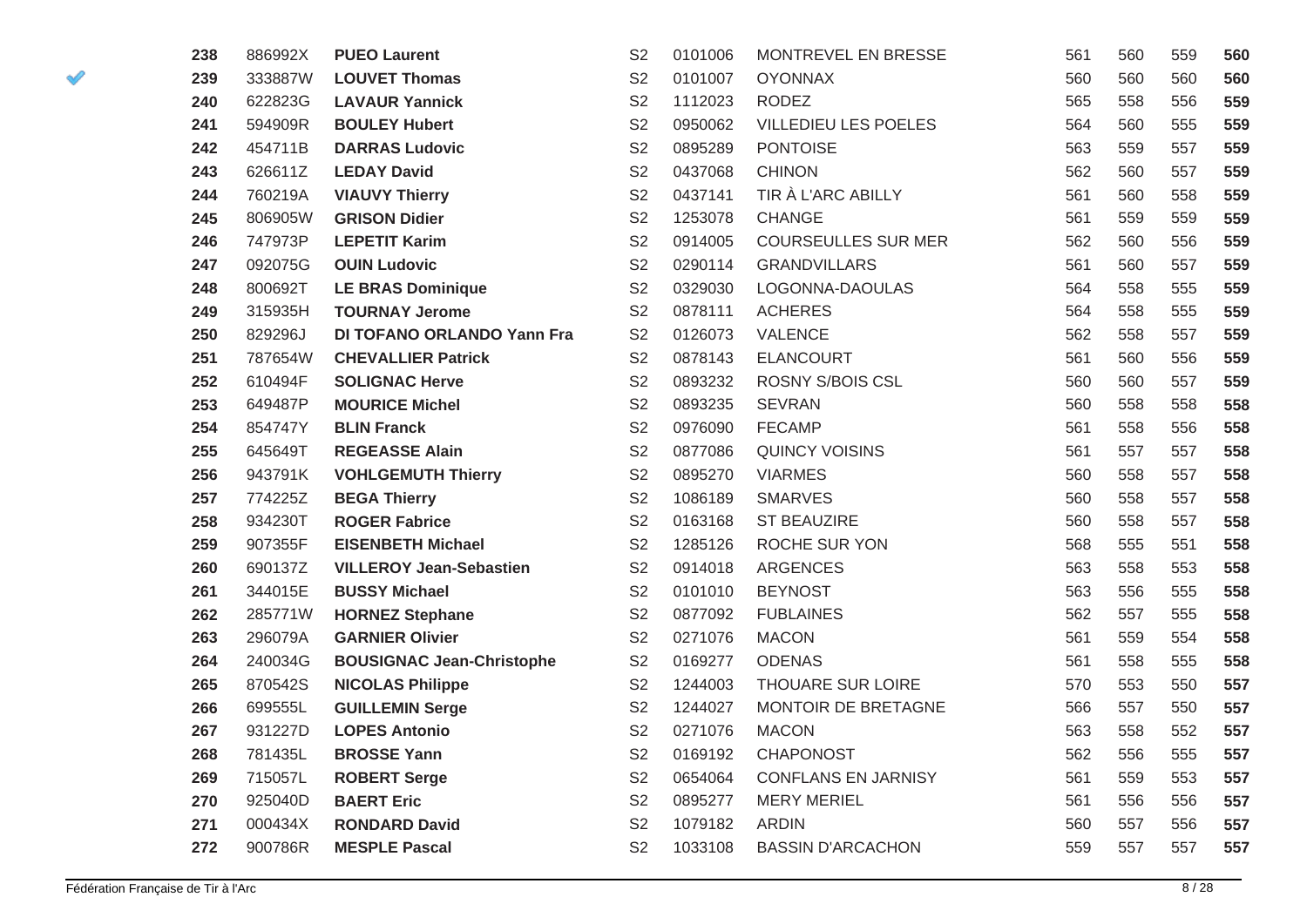| 273 | 354599J | <b>PICOU Fabien</b>           | S <sub>2</sub> | 0877086 | <b>QUINCY VOISINS</b>     | 564 | 557 | 551 | 557 |
|-----|---------|-------------------------------|----------------|---------|---------------------------|-----|-----|-----|-----|
| 274 | 655369H | <b>PUYMEGE Remi</b>           | S <sub>2</sub> | 0878143 | <b>ELANCOURT</b>          | 562 | 559 | 551 | 557 |
| 275 | 720648N | <b>QUENTON Alain</b>          | S <sub>2</sub> | 1079184 | LA CRECHE                 | 561 | 558 | 553 | 557 |
| 276 | 690549X | <b>DI LIEGRO Fabrice</b>      | S <sub>2</sub> | 0356115 | <b>VANNES</b>             | 560 | 558 | 554 | 557 |
| 277 | 778913V | <b>BERTHON Fabrice</b>        | S <sub>2</sub> | 0437088 | <b>CHAMBRAY LES TOURS</b> | 558 | 557 | 557 | 557 |
| 278 | 354951S | <b>MONFORT Loic</b>           | S <sub>2</sub> | 0877042 | <b>ESBLY</b>              | 564 | 559 | 548 | 557 |
| 279 | 683958H | <b>VAN DER LINDE Alain</b>    | S <sub>2</sub> | 0437089 | <b>MONTBAZON</b>          | 561 | 558 | 552 | 557 |
| 280 | 714754G | <b>PARPILLON Max</b>          | S <sub>2</sub> | 1313090 | ST MARTIN DE CRAU         | 561 | 557 | 553 | 557 |
| 281 | 785945N | <b>MAGNE Nicolas</b>          | S <sub>2</sub> | 0891148 | <b>MORANGIS</b>           | 559 | 559 | 553 | 557 |
| 282 | 959183R | <b>SAINT ETIENNE Francois</b> | S <sub>2</sub> | 1111012 | <b>NARBONNE</b>           | 557 | 557 | 557 | 557 |
| 283 | 889912W | <b>VECK Fabrice</b>           | S <sub>2</sub> | 1148154 | ST CHELY D'APCHER         | 561 | 555 | 554 | 556 |
| 284 | 455951Z | <b>BARBES Vincent</b>         | S <sub>2</sub> | 1313090 | ST MARTIN DE CRAU         | 560 | 557 | 553 | 556 |
| 285 | 785641H | <b>DAL BON Romuald</b>        | S <sub>2</sub> | 0657110 | <b>HAYANGE</b>            | 560 | 557 | 553 | 556 |
| 286 | 949499P | <b>DEFLANDRE Sebastien</b>    | S <sub>2</sub> | 0418003 | ST FLORENT SUR CHER       | 559 | 557 | 554 | 556 |
| 287 | 058968W | <b>DAIRON Nicolas</b>         | S <sub>2</sub> | 0169192 | <b>CHAPONOST</b>          | 558 | 557 | 555 | 556 |
| 288 | 740980N | <b>CLOMBE Fabien</b>          | S <sub>2</sub> | 3997011 | LA FLECHE PILOTINE        | 569 | 557 | 543 | 556 |
| 289 | 995380K | <b>STADTMULLER Baptiste</b>   | S <sub>2</sub> | 0894253 | <b>VILLECRESNES</b>       | 564 | 557 | 548 | 556 |
| 290 | 910759F | <b>SALARD Ludovic</b>         | S <sub>2</sub> | 1079182 | <b>ARDIN</b>              | 563 | 555 | 551 | 556 |
| 291 | 409974Z | <b>GALLUD Damien</b>          | S <sub>2</sub> | 1033094 | ST SULPICE ET CAMEYRAC    | 561 | 555 | 553 | 556 |
| 292 | 882071Y | <b>RIOU Yannick</b>           | S <sub>2</sub> | 0322001 | <b>SAINT AGATHON</b>      | 560 | 556 | 553 | 556 |
| 293 | 308171U | <b>COTTE Yann</b>             | S <sub>2</sub> | 1313051 | <b>MARSEILLE</b>          | 560 | 556 | 553 | 556 |
| 294 | 697710F | <b>GALLOT Yves</b>            | S <sub>2</sub> | 0437088 | <b>CHAMBRAY LES TOURS</b> | 560 | 555 | 554 | 556 |
| 295 | 626100U | <b>BECQUET Patrick</b>        | S <sub>2</sub> | 0762276 | <b>LIEVIN</b>             | 559 | 556 | 554 | 556 |
| 296 | 828707U | <b>PAINVIN Denis</b>          | S <sub>2</sub> | 0877041 | <b>CHELLES</b>            | 558 | 556 | 555 | 556 |
| 297 | 620580U | <b>NUYTTENS Didier</b>        | S <sub>2</sub> | 0335088 | PLEUMELEUC                | 560 | 560 | 548 | 556 |
| 298 | 759502W | <b>GROUSSARD Frederic</b>     | S <sub>2</sub> | 1079179 | <b>COURLAY</b>            | 560 | 554 | 554 | 556 |
| 299 | 825032Z | <b>CARPENTIER Christophe</b>  | S <sub>2</sub> | 0760212 | LE PLESSIS BELLEVILLE     | 557 | 556 | 555 | 556 |
| 300 | 334711S | <b>VANHAMME Cyril</b>         | S <sub>2</sub> | 1253075 | LAVAL                     | 562 | 558 | 547 | 555 |
| 301 | 406029L | <b>HORELLOU Bruno</b>         | S <sub>2</sub> | 0893233 | <b>MONTFERMEIL</b>        | 562 | 557 | 548 | 555 |
| 302 | 637116T | <b>HAUDOIN Franck</b>         | S <sub>2</sub> | 1249068 | <b>DAUMERAY</b>           | 561 | 555 | 551 | 555 |
| 303 | 794486X | <b>VAN CAUTER Christophe</b>  | S <sub>2</sub> | 0759111 | <b>MARLY</b>              | 558 | 555 | 554 | 555 |
| 304 | 952612Y | <b>LAVENET Cedric</b>         | S <sub>2</sub> | 0418013 | ST GERMAIN DU PUY         | 563 | 553 | 550 | 555 |
| 305 | 762793Y | <b>FENARD Jean Pierre</b>     | S <sub>2</sub> | 0688207 | <b>VITTEL</b>             | 564 | 551 | 550 | 555 |
| 306 | 691320K | <b>SECCIA Bruno</b>           | S <sub>2</sub> | 0142133 | <b>ST ETIENNE</b>         | 561 | 556 | 548 | 555 |
| 307 | 635965S | <b>LAURENT Edouard</b>        | S <sub>2</sub> | 0878113 | CONFLANS SAINTE-HONORINE  | 559 | 553 | 553 | 555 |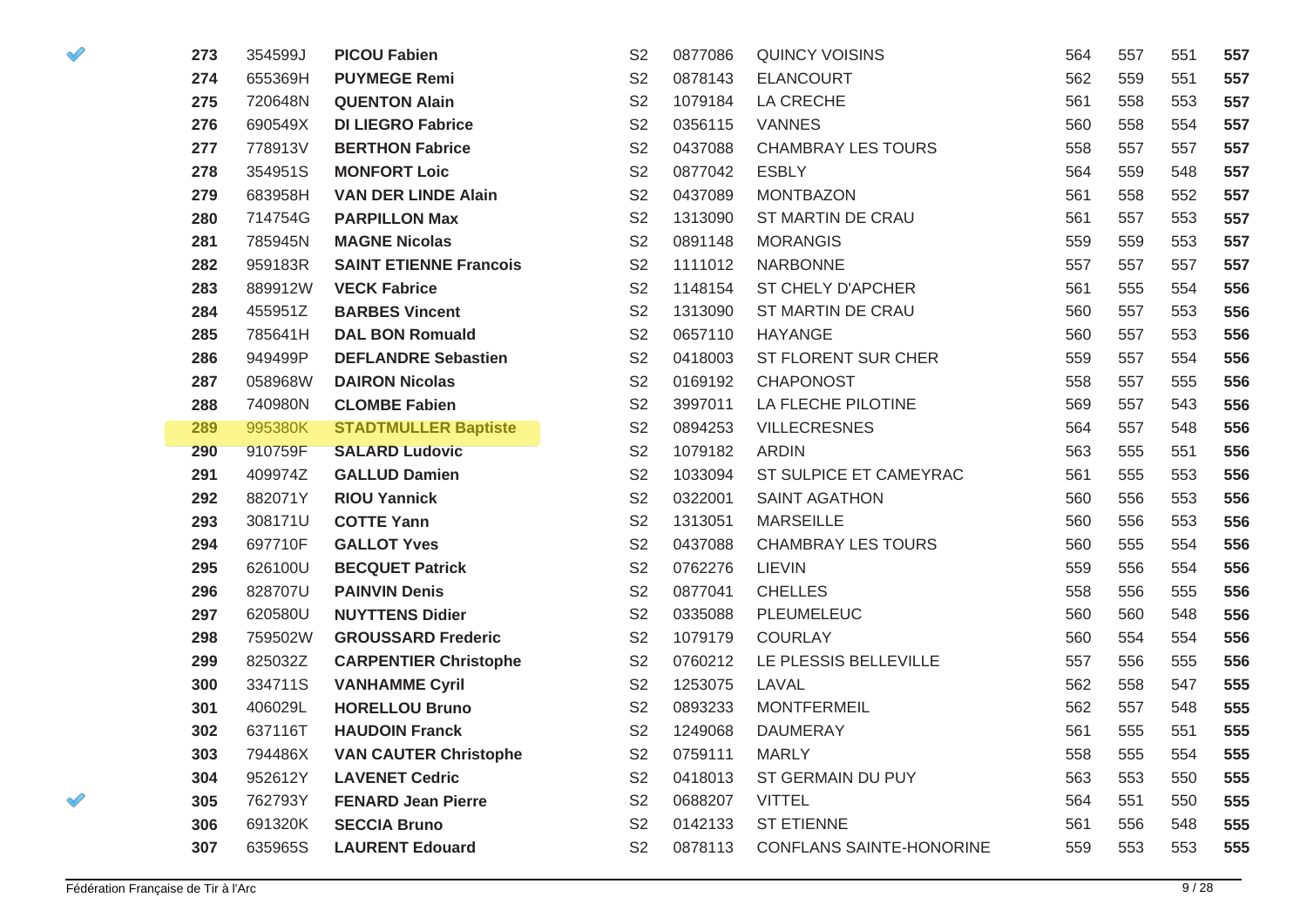| 308 | 786285H | <b>LOUISON Teddy</b>         | S <sub>2</sub> | 0875022 | <b>PARIS TROIS LYS</b>      | 558 | 555 | 552 | 555 |
|-----|---------|------------------------------|----------------|---------|-----------------------------|-----|-----|-----|-----|
| 309 | 821257W | <b>DUMONCEAU Ludovic</b>     | S <sub>2</sub> | 1064166 | PAU VERT GALANT             | 561 | 553 | 550 | 554 |
| 310 | 736585L | <b>PETRUS Marc</b>           | S <sub>2</sub> | 1131097 | PECHBONNIEU                 | 558 | 553 | 553 | 554 |
| 311 | 454722N | <b>DELANOE Vincent</b>       | S <sub>2</sub> | 0335076 | ST AUBIN DU CORMIER         | 557 | 555 | 552 | 554 |
| 312 | 844555V | <b>FRETTE Michael</b>        | S <sub>2</sub> | 0760157 | <b>SENLIS</b>               | 556 | 556 | 552 | 554 |
| 313 | 954310U | <b>GINDRAT Thierry</b>       | S <sub>2</sub> | 0103024 | BESSAY SUR ALLIER           | 555 | 555 | 554 | 554 |
| 314 | 842330B | <b>LE MAL Guillaume</b>      | S <sub>2</sub> | 0335070 | <b>VITRE</b>                | 555 | 555 | 554 | 554 |
| 315 | 396849H | <b>BUAT Mickael</b>          | S <sub>2</sub> | 0950059 | <b>DONVILLE LES BAINS</b>   | 557 | 555 | 551 | 554 |
| 316 | 610502P | <b>LAMERANT Frederic</b>     | S <sub>2</sub> | 0894263 | <b>VILLEJUIF</b>            | 556 | 555 | 552 | 554 |
| 317 | 591193B | <b>LE PROVOST Christophe</b> | S <sub>2</sub> | 0335076 | ST AUBIN DU CORMIER         | 555 | 554 | 554 | 554 |
| 318 | 397662S | <b>LEMONNIER Wennael</b>     | S <sub>2</sub> | 0976110 | PETIT COURONNE              | 558 | 557 | 547 | 554 |
| 319 | 665652K | <b>KELLER Christophe</b>     | S <sub>2</sub> | 0652060 | <b>CASTORS BLEUS</b>        | 557 | 555 | 550 | 554 |
| 320 | 870293W | <b>PINSARD Thierry</b>       | S <sub>2</sub> | 1132227 | ST MARTIN D ARMAGNAC        | 555 | 554 | 553 | 554 |
| 321 | 884038L | <b>DUBUS Damien</b>          | S <sub>2</sub> | 0780321 | <b>CORBIE</b>               | 560 | 551 | 550 | 553 |
| 322 | 908130Y | <b>POURADIER Dominique</b>   | S <sub>2</sub> | 0163161 | <b>CHATEL GUYON</b>         | 558 | 552 | 551 | 553 |
| 323 | 408724R | <b>JAULIN Pierre</b>         | S <sub>2</sub> | 0418015 | <b>BOURGES 1ERE</b>         | 557 | 556 | 548 | 553 |
| 324 | 804481L | <b>WILLEKENS Frederic</b>    | S <sub>2</sub> | 1285115 | LA CHATAIGNERAIE            | 557 | 555 | 549 | 553 |
| 325 | 262277J | <b>GUIGNET Patrick</b>       | S <sub>2</sub> | 0893227 | <b>GAGNY</b>                | 561 | 557 | 542 | 553 |
| 326 | 468121C | <b>ROBIN Gaetan</b>          | S <sub>2</sub> | 0651034 | <b>STE MENEHOULD</b>        | 558 | 556 | 546 | 553 |
| 327 | 040074J | <b>UCKMAN Alexis</b>         | S <sub>2</sub> | 1285121 | <b>MONTAIGU</b>             | 558 | 552 | 550 | 553 |
| 328 | 690871X | <b>GUILLON Nils</b>          | S <sub>2</sub> | 0894243 | ST GEORGES LE PERREUX       | 557 | 553 | 550 | 553 |
| 329 | 032046H | <b>DUPONT Steven</b>         | S <sub>2</sub> | 0329041 | <b>BRIEC</b>                | 557 | 553 | 550 | 553 |
| 330 | 023153S | <b>CARISTO Claude</b>        | S <sub>2</sub> | 1383100 | <b>PUGET SUR ARGENS</b>     | 556 | 552 | 552 | 553 |
| 331 | 971882U | <b>MANAIA Victor</b>         | S <sub>2</sub> | 0610009 | <b>TROYES</b>               | 556 | 552 | 552 | 553 |
| 332 | 860496X | <b>MASSON Xavier</b>         | S <sub>2</sub> | 0652055 | <b>ECLARON</b>              | 554 | 553 | 553 | 553 |
| 333 | 992963H | <b>PFAFFENZELLER Olivier</b> | S <sub>2</sub> | 0610017 | <b>AUXON</b>                | 559 | 555 | 545 | 553 |
| 334 | 899284H | <b>GOSSET Jerome</b>         | S <sub>2</sub> | 0608003 | <b>CHARLEVILLE MEZIERES</b> | 558 | 554 | 547 | 553 |
| 335 | 864986C | <b>SAVOURAY David</b>        | S <sub>2</sub> | 0976131 | LUNERAY                     | 558 | 553 | 548 | 553 |
| 336 | 362769P | <b>FORMAUX Eric</b>          | S <sub>2</sub> | 0894256 | <b>CRETEIL</b>              | 558 | 551 | 550 | 553 |
| 337 | 629862H | <b>AGUADO Patrick</b>        | S <sub>2</sub> | 0289107 | BRIENON/ARMANCON            | 557 | 553 | 549 | 553 |
| 338 | 787475B | <b>ECOBICHON Francois</b>    | S <sub>2</sub> | 0329027 | PLOUGASNOU                  | 555 | 553 | 551 | 553 |
| 339 | 605473Y | <b>FASSIER Thierry</b>       | S <sub>2</sub> | 0418013 | ST GERMAIN DU PUY           | 555 | 553 | 551 | 553 |
| 340 | 450168N | <b>VERSABEAU Emmanuel</b>    | S <sub>2</sub> | 0895284 | <b>VILLIERS LE BEL</b>      | 556 | 552 | 550 | 552 |
| 341 | 372861J | <b>GUTH Bruno</b>            | S <sub>2</sub> | 1134143 | AGDE                        | 555 | 555 | 548 | 552 |
| 342 | 669172L | <b>ROCHELLE Christophe</b>   | S <sub>2</sub> | 0335088 | PLEUMELEUC                  | 555 | 552 | 551 | 552 |

♦

 $\mathscr Q$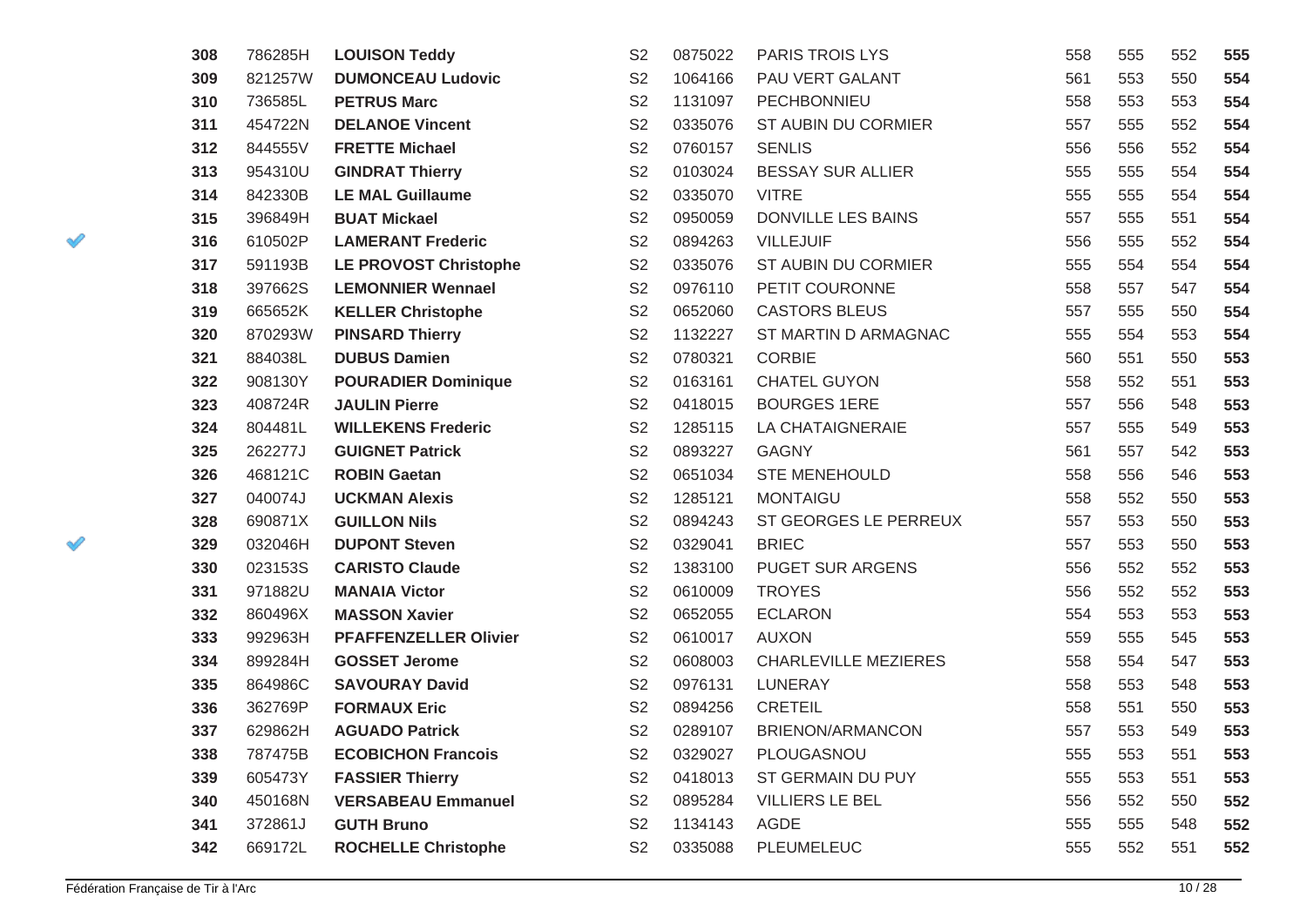| 343 | 818930S | <b>MARTIN Christophe</b>      | S <sub>2</sub> | 1306027 | <b>MENTON</b>              | 559 | 549 | 549 | 552 |
|-----|---------|-------------------------------|----------------|---------|----------------------------|-----|-----|-----|-----|
| 344 | 867126D | <b>DUCHEMIN Frederic</b>      | S <sub>2</sub> | 0762297 | <b>WINGLES</b>             | 558 | 550 | 549 | 552 |
| 345 | 956671K | <b>GIRIER Alain</b>           | S <sub>2</sub> | 1165176 | LANNEMEZAN                 | 556 | 555 | 546 | 552 |
| 346 | 984840D | <b>DEFER Guillaume</b>        | S <sub>2</sub> | 0759129 | <b>VALENCIENNES</b>        | 555 | 555 | 547 | 552 |
| 347 | 902617F | <b>RONE Sebastien</b>         | S <sub>2</sub> | 1086188 | <b>CHAUVIGNY</b>           | 559 | 550 | 547 | 552 |
| 348 | 283965H | <b>RAT Jeanfrancois</b>       | S <sub>2</sub> | 0878132 | MONTIGNY LE BRETONNEUX     | 554 | 553 | 549 | 552 |
| 349 | 668838Y | <b>TAILLANDIER Jean Marie</b> | S <sub>2</sub> | 0428046 | <b>COURVILLE S/EURE AC</b> | 553 | 552 | 551 | 552 |
| 350 | 949152M | <b>GUNTI Steve</b>            | S <sub>2</sub> | 0445130 | <b>COURTENAY</b>           | 562 | 548 | 545 | 551 |
| 351 | 868152U | <b>BANCHEREAU Alain</b>       | S <sub>2</sub> | 1079186 | <b>THOUARS</b>             | 558 | 553 | 544 | 551 |
| 352 | 678030P | <b>BARDIN Frederic</b>        | S <sub>2</sub> | 1017020 | <b>PERIGNY</b>             | 555 | 554 | 546 | 551 |
| 353 | 283124U | <b>BARNOUX Vincent</b>        | S <sub>2</sub> | 0169192 | <b>CHAPONOST</b>           | 557 | 551 | 546 | 551 |
| 354 | 407618N | <b>POUILLY Franck</b>         | S <sub>2</sub> | 1132113 | <b>AUCH</b>                | 556 | 552 | 546 | 551 |
| 355 | 878860H | <b>GREMERET Jean-Claude</b>   | S <sub>2</sub> | 0894253 | <b>VILLECRESNES</b>        | 555 | 551 | 548 | 551 |
| 356 | 346985H | <b>CHEVALIER Marc</b>         | S <sub>2</sub> | 0702009 | <b>SOISSONS</b>            | 554 | 551 | 549 | 551 |
| 357 | 347350E | <b>BRODET Stephane</b>        | S <sub>2</sub> | 0169222 | <b>TARARE</b>              | 561 | 548 | 544 | 551 |
| 358 | 299751S | <b>CHALAS Franck</b>          | S <sub>2</sub> | 0258055 | <b>NEVERS</b>              | 560 | 550 | 543 | 551 |
| 359 | 882791F | <b>MIRAKOFF Etienne</b>       | S <sub>2</sub> | 1086189 | <b>SMARVES</b>             | 557 | 548 | 548 | 551 |
| 360 | 781205L | <b>PRUDHOMME Arnaud</b>       | S <sub>2</sub> | 0877082 | <b>OZOIR LA FERRIERE</b>   | 555 | 551 | 547 | 551 |
| 361 | 643393R | <b>PATOU Cyrille</b>          | S <sub>2</sub> | 0895270 | <b>VIARMES</b>             | 555 | 550 | 548 | 551 |
| 362 | 775482R | <b>SAULET Jerome</b>          | S <sub>2</sub> | 0436062 | <b>ISSOUDUN</b>            | 553 | 553 | 547 | 551 |
| 363 | 981528D | <b>BERGES David</b>           | S <sub>2</sub> | 1132107 | <b>MIRANDE</b>             | 552 | 551 | 550 | 551 |
| 364 | 314720M | <b>CORUBLE Benjamin</b>       | S <sub>2</sub> | 0760209 | ROUVRES EN MULTIEN         | 557 | 551 | 544 | 550 |
| 365 | 315648W | <b>AUDRU Jeremie</b>          | S <sub>2</sub> | 1086190 | <b>POITIERS</b>            | 556 | 552 | 544 | 550 |
| 366 | 760182K | <b>BILLERY Fabrice</b>        | S <sub>2</sub> | 0270067 | DAMPIERRE SUR SALON        | 555 | 550 | 547 | 550 |
| 367 | 869246H | <b>LEMAIRE Christophe</b>     | S <sub>2</sub> | 0329029 | <b>GUILERS</b>             | 554 | 551 | 547 | 550 |
| 368 | 013503C | <b>JOLLIVET Laurent</b>       | S <sub>2</sub> | 1033100 | <b>AMBARES</b>             | 552 | 551 | 549 | 550 |
| 369 | 449890L | <b>CHAMPIGNY Gilles</b>       | S <sub>2</sub> | 0877067 | <b>CANNES ECLUSE</b>       | 563 | 555 | 533 | 550 |
| 370 | 725594P | <b>LARCHER Bruno</b>          | S <sub>2</sub> | 0258055 | <b>NEVERS</b>              | 556 | 548 | 547 | 550 |
| 371 | 841586T | <b>MARIE Guillaume</b>        | S <sub>2</sub> | 1130063 | <b>MILHAUD</b>             | 554 | 553 | 544 | 550 |
| 372 | 782218M | <b>FOULON Jean Pierre</b>     | S <sub>2</sub> | 0126068 | SAINT PAUL TROIS CHATEAUX  | 551 | 551 | 549 | 550 |
| 373 | 821278U | <b>LAMBERT Claude</b>         | S <sub>2</sub> | 0893240 | <b>PANTIN</b>              | 555 | 553 | 542 | 550 |
| 374 | 011492S | <b>BERTIN Pascal</b>          | S <sub>2</sub> | 0335060 | <b>FOUGERES</b>            | 553 | 549 | 548 | 550 |
| 375 | 946758K | <b>RION Fabrice</b>           | S <sub>2</sub> | 1306037 | <b>MOUANS SARTOUX</b>      | 556 | 549 | 544 | 549 |
| 376 | 796421A | <b>BOURDON Eric</b>           | S <sub>2</sub> | 0437089 | <b>MONTBAZON</b>           | 554 | 550 | 545 | 549 |
| 377 | 071387V | <b>MENARD Arnaud</b>          | S <sub>2</sub> | 0702060 | LONGUEVAL                  | 553 | 549 | 547 | 549 |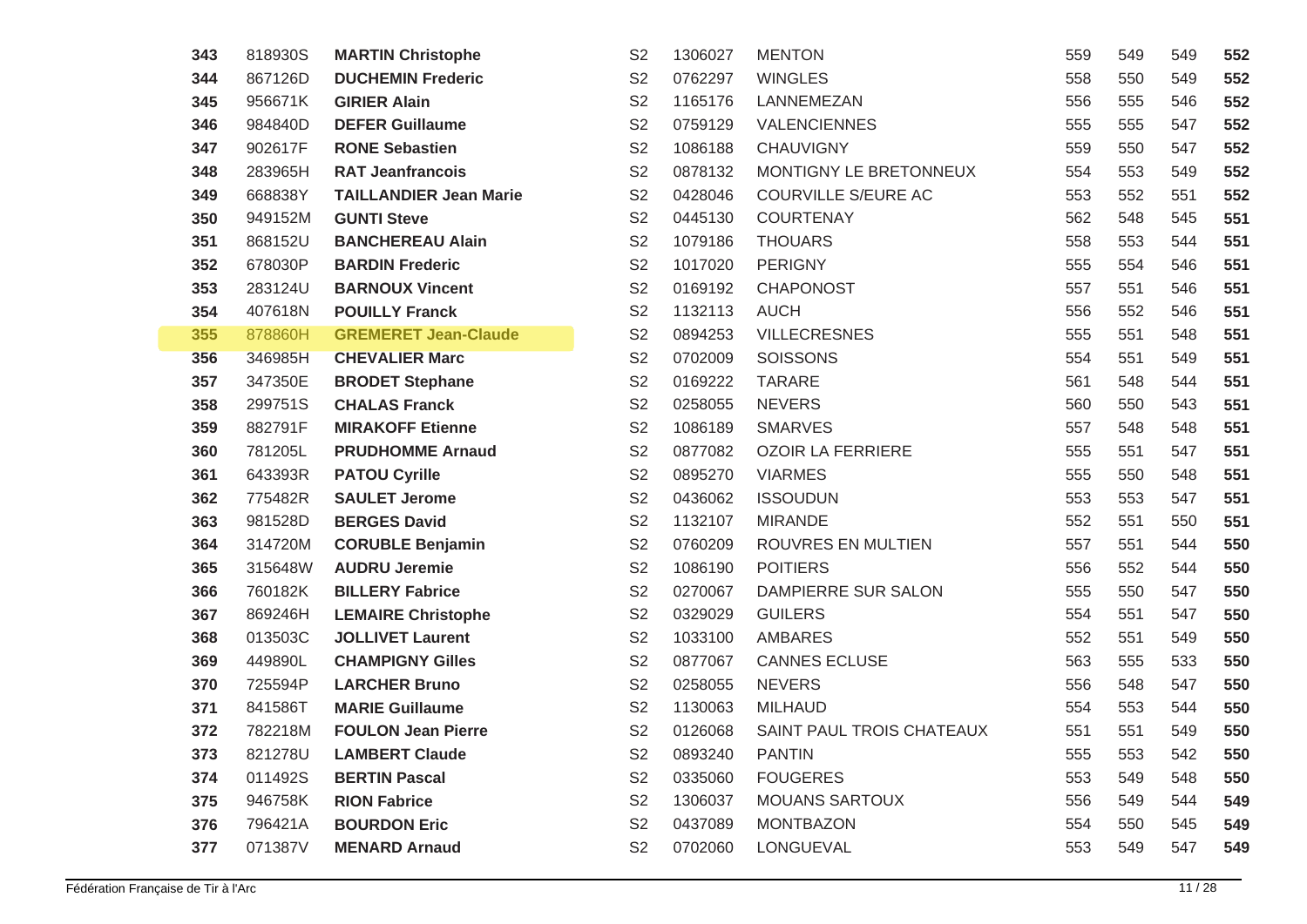| 378 | 877241Y | <b>PAGET Christian</b>    | S <sub>2</sub> | 0169197 | ASMC-ARC                     | 552 | 550 | 547 | 549 |
|-----|---------|---------------------------|----------------|---------|------------------------------|-----|-----|-----|-----|
| 379 | 998982A | <b>LAMBERT Yann</b>       | S <sub>2</sub> | 0418003 | ST FLORENT SUR CHER          | 551 | 549 | 549 | 549 |
| 380 | 591037G | <b>PRAUD Sebastien</b>    | S <sub>2</sub> | 0891146 | <b>EGLY</b>                  | 561 | 549 | 538 | 549 |
| 381 | 000422J | <b>PENALVA Rafael</b>     | S <sub>2</sub> | 1111017 | CASTELNAUDARY                | 554 | 554 | 540 | 549 |
| 382 | 860276H | <b>FERARD Bruno</b>       | S <sub>2</sub> | 0878139 | <b>LES MUREAUX</b>           | 553 | 550 | 545 | 549 |
| 383 | 700382K | <b>LERAY Patrice</b>      | S <sub>2</sub> | 1249061 | <b>CHEMILLE</b>              | 552 | 549 | 547 | 549 |
| 384 | 640338V | <b>UBALDO Antoine</b>     | S <sub>2</sub> | 0894253 | <b>VILLECRESNES</b>          | 551 | 549 | 548 | 549 |
| 385 | 792489B | <b>GANGA Jean-Claude</b>  | S <sub>2</sub> | 1130038 | <b>BEAUCAIRE</b>             | 560 | 549 | 538 | 549 |
| 386 | 604987V | <b>NOTAR Denis</b>        | S <sub>2</sub> | 0654080 | <b>HOMECOURT</b>             | 555 | 546 | 546 | 549 |
| 387 | 645494Z | <b>MANDIN Jean Michel</b> | S <sub>2</sub> | 0329039 | ST POL DE LEON               | 551 | 548 | 548 | 549 |
| 388 | 836524R | <b>CUREAU Philippe</b>    | S <sub>2</sub> | 0437081 | MONTLOUIS-SUR-LOIRE          | 559 | 552 | 535 | 548 |
| 389 | 970057K | <b>BASSINOT Benoit</b>    | S <sub>2</sub> | 0657132 | <b>FOLSCHVILLER</b>          | 554 | 547 | 545 | 548 |
| 390 | 882870S | <b>BRUNET Fabien</b>      | S <sub>2</sub> | 0441109 | <b>LAMOTTE BEUVRON</b>       | 553 | 552 | 541 | 548 |
| 391 | 761420F | <b>FLORENT Olivier</b>    | S <sub>2</sub> | 1272098 | LA FLECHE                    | 552 | 549 | 545 | 548 |
| 392 | 837813S | <b>OGER David</b>         | S <sub>2</sub> | 1134127 | <b>LUNEL</b>                 | 552 | 548 | 546 | 548 |
| 393 | 988190V | <b>BEDOS Eric</b>         | S <sub>2</sub> | 1148154 | ST CHELY D'APCHER            | 551 | 549 | 545 | 548 |
| 394 | 302974V | <b>GRENERY Olivier</b>    | S <sub>2</sub> | 0891169 | <b>MASSY</b>                 | 551 | 547 | 547 | 548 |
| 395 | 671378J | <b>BONVALET Frederic</b>  | S <sub>2</sub> | 0436063 | <b>CLUIS</b>                 | 553 | 546 | 545 | 548 |
| 396 | 041822J | <b>CORDEAU Richard</b>    | S <sub>2</sub> | 0174260 | ANNEMASSE                    | 551 | 550 | 543 | 548 |
| 397 | 647816Y | <b>LEAL Thierry</b>       | S <sub>2</sub> | 1033081 | <b>CADILLAC</b>              | 551 | 548 | 545 | 548 |
| 398 | 931849E | <b>AUGER Emmanuel</b>     | S <sub>2</sub> | 0436062 | <b>ISSOUDUN</b>              | 553 | 549 | 541 | 547 |
| 399 | 877277M | <b>LEROY Gael</b>         | S <sub>2</sub> | 1244035 | CHATEAUBRIANT                | 551 | 549 | 543 | 547 |
| 400 | 862998S | <b>LAURO Abel</b>         | S <sub>2</sub> | 0103033 | <b>VILLEFRANCHE D'ALLIER</b> | 550 | 547 | 546 | 547 |
| 401 | 291850D | <b>GROSBOILLOT Michel</b> | S <sub>2</sub> | 0290119 | <b>VALDOIE</b>               | 550 | 547 | 546 | 547 |
| 402 | 895993F | <b>BRILLAUD Jocelyn</b>   | S <sub>2</sub> | 0289109 | <b>AUXERRE 1ER</b>           | 563 | 551 | 528 | 547 |
| 403 | 991720G | <b>BADOT Laurent</b>      | S <sub>2</sub> | 0654064 | CONFLANS EN JARNISY          | 554 | 546 | 542 | 547 |
| 404 | 214585V | <b>VIDAL Denis</b>        | S <sub>2</sub> | 1134123 | LATTES SAINT JEAN DE VEDAS   | 551 | 551 | 540 | 547 |
| 405 | 025507A | <b>CHARLOT CÉdric</b>     | S <sub>2</sub> | 0651036 | CHALONS EN CHAMPAGNE A       | 551 | 550 | 541 | 547 |
| 406 | 675065S | <b>MONTES Olivier</b>     | S <sub>2</sub> | 0654086 | <b>EINVILLE</b>              | 551 | 546 | 545 | 547 |
| 407 | 975509L | <b>LEREBOURG Tony</b>     | S <sub>2</sub> | 0914003 | <b>CAEN</b>                  | 548 | 547 | 547 | 547 |
| 408 | 661841T | <b>DUPEYRON Philippe</b>  | S <sub>2</sub> | 1148154 | <b>ST CHELY D'APCHER</b>     | 551 | 547 | 543 | 547 |
| 409 | 703471T | <b>GAZENGEL Didier</b>    | S <sub>2</sub> | 0950068 | ST HILAIRE DU HARCOUET       | 551 | 546 | 544 | 547 |
| 410 | 853644Z | <b>NICOLLE Laurent</b>    | S <sub>2</sub> | 0950069 | ST <sub>LO</sub>             | 550 | 546 | 545 | 547 |
| 411 | 376195H | <b>GRAZIANI Eric</b>      | S <sub>2</sub> | 052B009 | <b>BASTIA</b>                | 549 | 548 | 544 | 547 |
| 412 | 695804J | <b>DANSON Arnaud</b>      | S <sub>2</sub> | 0760252 | <b>BRESLES</b>               | 548 | 547 | 546 | 547 |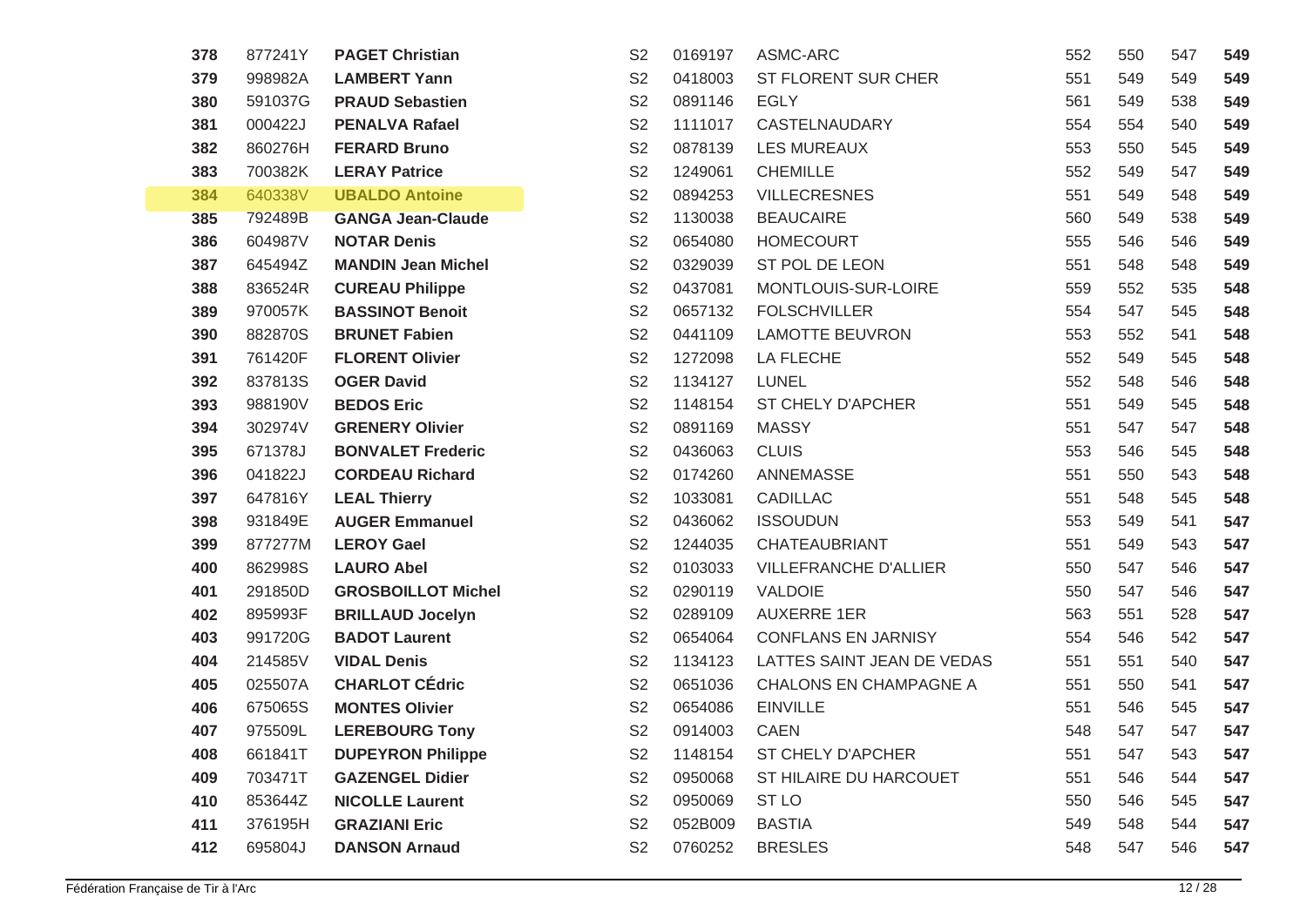| 413 | 830816L | <b>JOLIVET Jean Pierre</b>  | S <sub>2</sub> | 3797010 | <b>SAINT MARTIN</b>        | 555 | 548 | 537 | 546 |
|-----|---------|-----------------------------|----------------|---------|----------------------------|-----|-----|-----|-----|
| 414 | 934929C | <b>NAVARRE Manuel</b>       | S <sub>2</sub> | 0702070 | <b>BRECY</b>               | 549 | 547 | 544 | 546 |
| 415 | 707446N | <b>LECLAIRE Thierry</b>     | S <sub>2</sub> | 0877042 | <b>ESBLY</b>               | 557 | 545 | 537 | 546 |
| 416 | 768348L | <b>GUERIN Jerome</b>        | S <sub>2</sub> | 1272095 | LE LUART                   | 550 | 547 | 542 | 546 |
| 417 | 887109Z | <b>COUZI Didier</b>         | S <sub>2</sub> | 0878114 | <b>BUC</b>                 | 548 | 546 | 545 | 546 |
| 418 | 693295G | <b>ENGRAND Joris</b>        | S <sub>2</sub> | 1134130 | <b>SETE</b>                | 554 | 543 | 541 | 546 |
| 419 | 902378W | <b>GOURSOLLE Yohan</b>      | S <sub>2</sub> | 1383116 | <b>SAINTE MAXIME</b>       | 550 | 549 | 539 | 546 |
| 420 | 014456N | <b>ADNET Manuel</b>         | S <sub>2</sub> | 0651038 | <b>VERTUS</b>              | 550 | 549 | 539 | 546 |
| 421 | 807373E | <b>LATASTE Johan</b>        | S <sub>2</sub> | 0893231 | NOISY LE SEC               | 550 | 548 | 540 | 546 |
| 422 | 916915X | <b>MARCOUX Laurent</b>      | S <sub>2</sub> | 1017028 | <b>AULNAY DE SAINTONGE</b> | 549 | 546 | 543 | 546 |
| 423 | 958031N | <b>GARDON Romain</b>        | S <sub>2</sub> | 0892203 | <b>ISSY LES MOULINEAUX</b> | 549 | 546 | 543 | 546 |
| 424 | 360039X | <b>LAMOTTE Olivier</b>      | S <sub>2</sub> | 0950060 | <b>MONTEBOURG</b>          | 547 | 547 | 544 | 546 |
| 425 | 789186L | <b>MARTRY Eddy</b>          | S <sub>2</sub> | 0895280 | ERMONT                     | 547 | 546 | 545 | 546 |
| 426 | 934143Y | <b>SANCHEZ Augustin</b>     | S <sub>2</sub> | 0418015 | <b>BOURGES 1ERE</b>        | 560 | 547 | 530 | 545 |
| 427 | 600132T | <b>VERDELET Franck</b>      | S <sub>2</sub> | 0657111 | <b>DIEUZE</b>              | 554 | 549 | 534 | 545 |
| 428 | 015022D | <b>CANFYN Michael</b>       | S <sub>2</sub> | 0759111 | <b>MARLY</b>               | 550 | 549 | 538 | 545 |
| 429 | 421854M | <b>LOURDELLE Didier</b>     | S <sub>2</sub> | 0138094 | SALAISE SUR SANNE          | 550 | 545 | 542 | 545 |
| 430 | 673787C | <b>DEVANNE Jerome</b>       | S <sub>2</sub> | 1249052 | LE MAY SUR EVRE            | 551 | 546 | 539 | 545 |
| 431 | 381650M | <b>BLANCHE Jeremy</b>       | S <sub>2</sub> | 1249049 | <b>MAZE</b>                | 550 | 547 | 539 | 545 |
| 432 | 634373L | <b>MIRC Philippe</b>        | S <sub>2</sub> | 0271077 | <b>BOURBON LANCY</b>       | 550 | 544 | 542 | 545 |
| 433 | 861321U | <b>HALET Patrick</b>        | S <sub>2</sub> | 1383108 | <b>TRANS EN PROVENCE</b>   | 550 | 544 | 542 | 545 |
| 434 | 769960N | <b>CHEVANCE Mathieu</b>     | S <sub>2</sub> | 0335061 | <b>MUEL</b>                | 549 | 545 | 542 | 545 |
| 435 | 867708L | <b>LENTES Damien</b>        | S <sub>2</sub> | 0657125 | HETTANGE GRANDE            | 548 | 545 | 543 | 545 |
| 436 | 614792C | <b>AMIARD Christian</b>     | S <sub>2</sub> | 1165171 | <b>VIC EN BIGORRE</b>      | 548 | 545 | 543 | 545 |
| 437 | 004912P | <b>WALUSZKA Pierre</b>      | S <sub>2</sub> | 0892209 | VILLENEUVE LA GARENNE      | 547 | 545 | 544 | 545 |
| 438 | 958008N | <b>TRABYS Alexandre</b>     | S <sub>2</sub> | 1131078 | <b>AUCAMVILLE</b>          | 547 | 545 | 543 | 545 |
| 439 | 941628J | <b>JANIAUT Yannick</b>      | S <sub>2</sub> | 1313067 | SALON DE PROVENCE          | 546 | 546 | 543 | 545 |
| 440 | 751605M | <b>THIBERT Daniel</b>       | S <sub>2</sub> | 0654066 | <b>FROUARD</b>             | 554 | 542 | 538 | 544 |
| 441 | 449578X | <b>BULTEL Stephane</b>      | S <sub>2</sub> | 0762286 | SAINT POL SUR TERNOISE     | 554 | 540 | 540 | 544 |
| 442 | 015310S | <b>LHOIR Jean Noel</b>      | S <sub>2</sub> | 0759129 | VALENCIENNES               | 549 | 546 | 539 | 544 |
| 443 | 894541C | <b>GUYON Xavier</b>         | S <sub>2</sub> | 0655103 | <b>BOULIGNY</b>            | 548 | 543 | 543 | 544 |
| 444 | 965145W | <b>LE HUEC Alexandre</b>    | S <sub>2</sub> | 1033097 | LE BLASON DES PE2M         | 546 | 545 | 543 | 544 |
| 445 | 895011N | <b>COQUIL Jean Francois</b> | S <sub>2</sub> | 0329041 | <b>BRIEC</b>               | 549 | 543 | 541 | 544 |
| 446 | 060618P | <b>MATRAS Herve</b>         | S <sub>2</sub> | 1285121 | <b>MONTAIGU</b>            | 548 | 546 | 539 | 544 |
| 447 | 886063M | <b>LIEVEAUX Olivier</b>     | S <sub>2</sub> | 0878141 | <b>VESINET-CHATOU</b>      | 547 | 545 | 541 | 544 |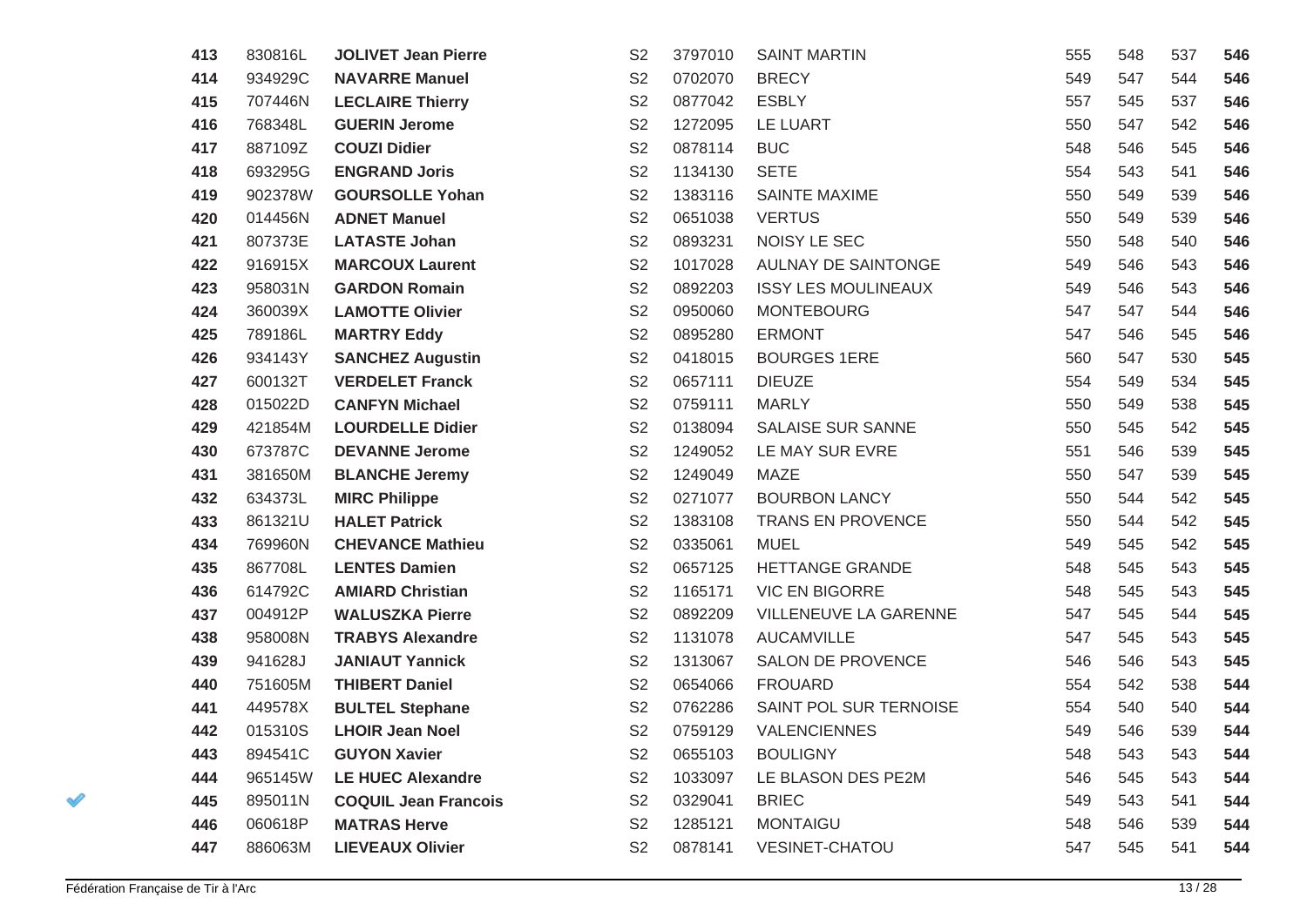| 448 | 014315K | <b>LACOUTIERE Clement</b>    | S <sub>2</sub> | 1016003 | <b>RUELLE</b>                   | 546 | 544 | 543 | 544 |
|-----|---------|------------------------------|----------------|---------|---------------------------------|-----|-----|-----|-----|
| 449 | 979229E | <b>VAN NEVEL Remy</b>        | S <sub>2</sub> | 1383128 | SAINT-RAPHAEL                   | 545 | 545 | 543 | 544 |
| 450 | 675807Y | <b>AUBERT Romuald</b>        | S <sub>2</sub> | 1253081 | LE GENEST ST ISLE               | 549 | 544 | 539 | 544 |
| 451 | 679915N | <b>LEPERS Jean Marc</b>      | S <sub>2</sub> | 0891175 | <b>DRAVEIL SENART</b>           | 548 | 547 | 537 | 544 |
| 452 | 014076A | <b>DUCOURTIEUX Sebastien</b> | S <sub>2</sub> | 1024058 | LA ROCHE CHALAIS                | 546 | 544 | 542 | 544 |
| 453 | 014722C | <b>GROS Jean Christophe</b>  | S <sub>2</sub> | 1182219 | CASTELSARRASIN                  | 545 | 544 | 543 | 544 |
| 454 | 872210E | <b>BONAL Patrick</b>         | S <sub>2</sub> | 1148154 | ST CHELY D'APCHER               | 556 | 544 | 531 | 543 |
| 455 | 895840P | <b>GAILLOT Laurent</b>       | S <sub>2</sub> | 0163165 | <b>ARTONNE - SAINT MYON</b>     | 548 | 546 | 537 | 543 |
| 456 | 856557R | <b>GOMBERT Tony</b>          | S <sub>2</sub> | 1017038 | <b>ROYAN</b>                    | 548 | 543 | 540 | 543 |
| 457 | 782563M | <b>MEILLIER Fabien</b>       | S <sub>2</sub> | 0289098 | <b>MONETEAU</b>                 | 547 | 545 | 539 | 543 |
| 458 | 982477K | <b>URSULET David</b>         | S <sub>2</sub> | 0437073 | LA CROIX EN TOURAINE            | 547 | 543 | 541 | 543 |
| 459 | 663265R | <b>DEPIERRE David</b>        | S <sub>2</sub> | 0169188 | LYON 8EME                       | 545 | 544 | 542 | 543 |
| 460 | 015289U | <b>MAZZOLA Fabrice</b>       | S <sub>2</sub> | 1131078 | <b>AUCAMVILLE</b>               | 550 | 545 | 535 | 543 |
| 461 | 219908F | <b>COUTOULY Philippe</b>     | S <sub>2</sub> | 0891167 | MENNECY VILLEROY                | 547 | 543 | 540 | 543 |
| 462 | 663247W | <b>LECOMTE Jerome</b>        | S <sub>2</sub> | 0976120 | ST AUBIN LES ELBEUF             | 547 | 542 | 541 | 543 |
| 463 | 735525J | <b>PAPILLIER Pascal</b>      | S <sub>2</sub> | 0437081 | MONTLOUIS-SUR-LOIRE             | 545 | 544 | 541 | 543 |
| 464 | 449044S | <b>DUSSAULT Christophe</b>   | S <sub>2</sub> | 0289112 | <b>SENS</b>                     | 545 | 543 | 542 | 543 |
| 465 | 020438R | <b>PRED'HOMME Jerome</b>     | S <sub>2</sub> | 0914007 | ST PIERRE SUR DIVES             | 550 | 544 | 535 | 543 |
| 466 | 921910B | <b>BOURGAUD Romaric</b>      | S <sub>2</sub> | 0169197 | ASMC-ARC                        | 549 | 544 | 536 | 543 |
| 467 | 780777W | <b>BART Pierre</b>           | S <sub>2</sub> | 1064162 | <b>ORTHEZ</b>                   | 561 | 546 | 521 | 542 |
| 468 | 868586R | <b>PIFFAUT Eric</b>          | S <sub>2</sub> | 0169197 | ASMC-ARC                        | 546 | 544 | 538 | 542 |
| 469 | 365740U | <b>LAMARTHEE Gerard</b>      | S <sub>2</sub> | 0651051 | <b>CHALONS EN CHAMPAGNE 1ER</b> | 546 | 543 | 539 | 542 |
| 470 | 693837W | <b>CARVILLE William</b>      | S <sub>2</sub> | 0914003 | <b>CAEN</b>                     | 548 | 540 | 539 | 542 |
| 471 | 976424F | <b>CHAUMEIL Richard</b>      | S <sub>2</sub> | 0976133 | <b>YVETOT</b>                   | 546 | 542 | 539 | 542 |
| 472 | 945703N | <b>ROUFFIANGE Pascal</b>     | S <sub>2</sub> | 1019041 | <b>TULLE</b>                    | 545 | 543 | 539 | 542 |
| 473 | 920847W | <b>IZA Philippe</b>          | S <sub>2</sub> | 1132227 | ST MARTIN D ARMAGNAC            | 544 | 542 | 541 | 542 |
| 474 | 932898V | <b>GAUTHIER Michael</b>      | S <sub>2</sub> | 0221016 | <b>CHENOVE</b>                  | 548 | 546 | 532 | 542 |
| 475 | 742914R | <b>GUILLET Yann</b>          | S <sub>2</sub> | 1244044 | <b>NANTES</b>                   | 548 | 543 | 535 | 542 |
| 476 | 942038E | <b>SEVESTRE Olivier</b>      | S <sub>2</sub> | 0436064 | LEVROUX                         | 552 | 538 | 535 | 541 |
| 477 | 934111N | <b>CARPENTIER Franck</b>     | S <sub>2</sub> | 0759119 | <b>LOOS</b>                     | 547 | 542 | 536 | 541 |
| 478 | 760347P | <b>HAMON Bruno</b>           | S <sub>2</sub> | 0914021 | HEROUVILLE SAINT CLAIR          | 557 | 555 | 512 | 541 |
| 479 | 805298Z | <b>BUREL Patrick</b>         | S <sub>2</sub> | 0914018 | <b>ARGENCES</b>                 | 546 | 542 | 536 | 541 |
| 480 | 812080W | <b>MENOU Tristan</b>         | S <sub>2</sub> | 1130040 | LANGLADE                        | 546 | 540 | 538 | 541 |
| 481 | 862997R | <b>LAURO Joseph</b>          | S <sub>2</sub> | 0103033 | <b>VILLEFRANCHE D'ALLIER</b>    | 545 | 540 | 539 | 541 |
| 482 | 785779H | <b>KACZMARECK Eric</b>       | S <sub>2</sub> | 0289107 | BRIENON/ARMANCON                | 544 | 541 | 539 | 541 |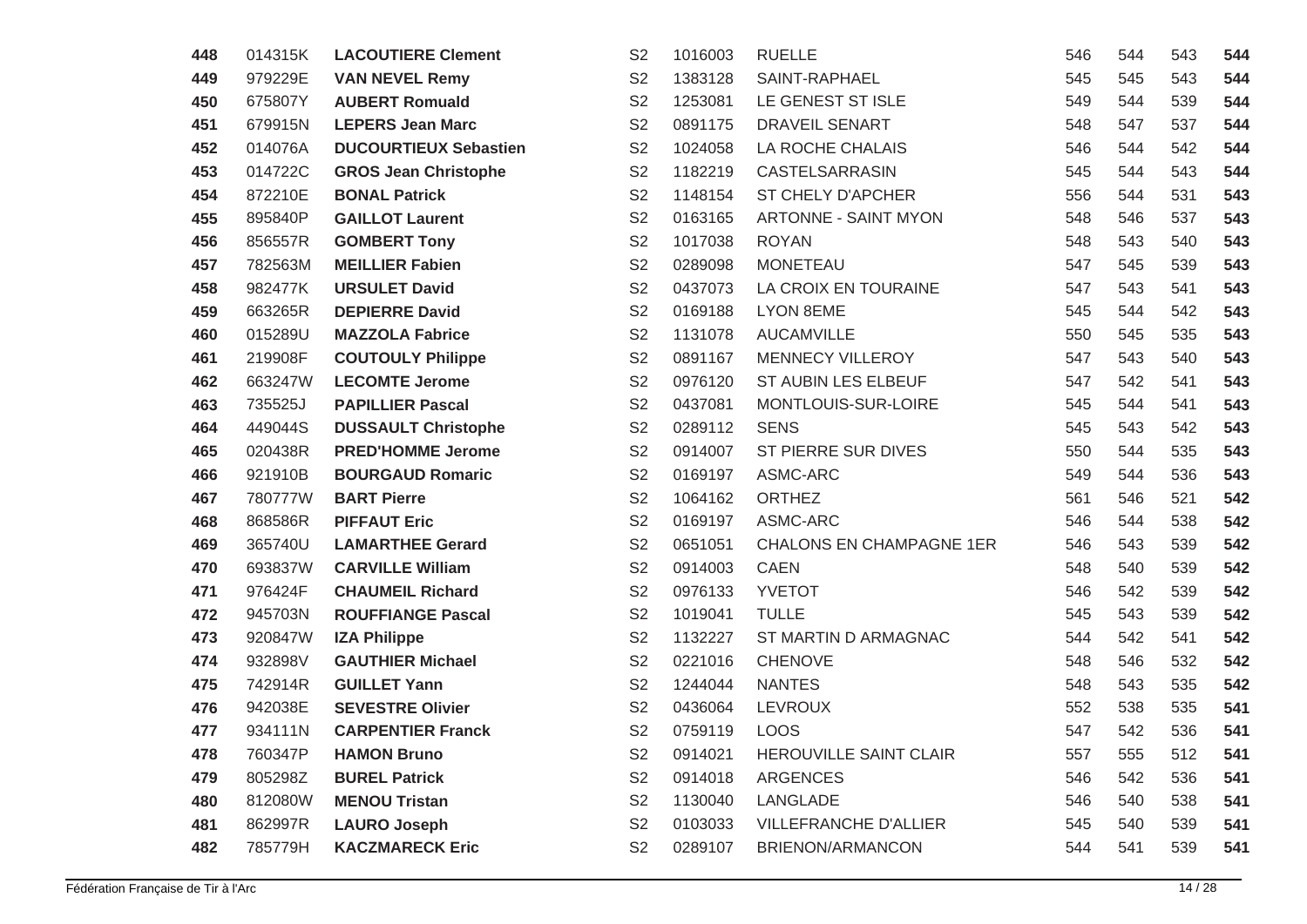| 483 | 860041C | <b>SCHNEIDER Vincent</b>   | S <sub>2</sub> | 0651030 | EPERNAY                    | 543 | 541 | 540 | 541 |
|-----|---------|----------------------------|----------------|---------|----------------------------|-----|-----|-----|-----|
| 484 | 775876U | <b>FAUCONNIER Emmanuel</b> | S <sub>2</sub> | 0893240 | <b>PANTIN</b>              | 555 | 536 | 532 | 541 |
| 485 | 787327R | <b>BROSSEAU Yvan</b>       | S <sub>2</sub> | 1249054 | <b>BEAUPREAU</b>           | 549 | 542 | 532 | 541 |
| 486 | 893616X | <b>GRANDEMANGE Gaetan</b>  | S <sub>2</sub> | 0657137 | CREUTZWALD                 | 545 | 545 | 533 | 541 |
| 487 | 730623F | <b>MABIT Herve</b>         | S <sub>2</sub> | 1244009 | CARQUEFOU                  | 545 | 542 | 536 | 541 |
| 488 | 775594M | <b>GUEMAS Raymond</b>      | S <sub>2</sub> | 1019043 | MALEMORT SUR CORREZE       | 545 | 541 | 537 | 541 |
| 489 | 676645J | <b>GALLOT Gerald</b>       | S <sub>2</sub> | 0976110 | PETIT COURONNE             | 545 | 539 | 539 | 541 |
| 490 | 870883M | <b>BAILLY Mickael</b>      | S <sub>2</sub> | 0428027 | <b>VOVES</b>               | 542 | 542 | 539 | 541 |
| 491 | 867027W | <b>GALLAUD Eric</b>        | S <sub>2</sub> | 1086195 | <b>SAINT BENOIT</b>        | 548 | 542 | 532 | 540 |
| 492 | 955558A | <b>RIOU Regis</b>          | S <sub>2</sub> | 0329031 | <b>GUICLAN</b>             | 546 | 539 | 537 | 540 |
| 493 | 959117U | <b>GAZEAU Teddy</b>        | S <sub>2</sub> | 1285124 | <b>GROSBREUIL</b>          | 545 | 543 | 534 | 540 |
| 494 | 942024P | <b>LE POCHAT Franck</b>    | S <sub>2</sub> | 0950054 | <b>BREHAL</b>              | 544 | 541 | 537 | 540 |
| 495 | 025838K | <b>TRESOLDI Bruno</b>      | S <sub>2</sub> | 1305018 | GAP                        | 544 | 540 | 538 | 540 |
| 496 | 728648J | <b>NICODEMO Lionel</b>     | S <sub>2</sub> | 1383111 | <b>TOULON</b>              | 545 | 544 | 532 | 540 |
| 497 | 993686U | <b>BRIQUET Eric</b>        | S <sub>2</sub> | 0877063 | <b>NANGIS</b>              | 544 | 541 | 536 | 540 |
| 498 | 790812D | <b>TRIQUOIRE Fred</b>      | S <sub>2</sub> | 0892206 | <b>ANTONY</b>              | 547 | 538 | 535 | 540 |
| 499 | 909304Z | <b>ROUCHON Thierry</b>     | S <sub>2</sub> | 0654078 | <b>LUDRES</b>              | 546 | 542 | 532 | 540 |
| 500 | 977915B | <b>DURAND Didier</b>       | S <sub>2</sub> | 0221012 | <b>AUXONNE</b>             | 546 | 539 | 535 | 540 |
| 501 | 442124V | <b>SCHRYVE Jean Loic</b>   | S <sub>2</sub> | 0702002 | <b>CHAUNY</b>              | 544 | 540 | 536 | 540 |
| 502 | 731375Y | <b>PORTIER Christophe</b>  | S <sub>2</sub> | 1047146 | STE MAURE DE PEYRIAC       | 543 | 542 | 535 | 540 |
| 503 | 816747U | <b>DRAME Aliou</b>         | S <sub>2</sub> | 0169217 | LYON 9EME                  | 543 | 539 | 538 | 540 |
| 504 | 923489T | <b>LABEYRIE Remi</b>       | S <sub>2</sub> | 1040124 | <b>DAX</b>                 | 558 | 539 | 522 | 539 |
| 505 | 817086M | <b>CORNU Fabien</b>        | S <sub>2</sub> | 0654081 | DOMBASLE SUR MEURTHE       | 554 | 539 | 526 | 539 |
| 506 | 205724N | <b>CLERE Cyril</b>         | S <sub>2</sub> | 0780323 | <b>ROYE</b>                | 550 | 543 | 525 | 539 |
| 507 | 936115S | <b>SCARPELLINI Laurent</b> | S <sub>2</sub> | 0101006 | MONTREVEL EN BRESSE        | 544 | 538 | 536 | 539 |
| 508 | 997837F | <b>DERIEPPE Maxence</b>    | S <sub>2</sub> | 1033096 | SAINT JEAN D'ILLAC         | 543 | 538 | 537 | 539 |
| 509 | 800040J | <b>PRABEL Thierry</b>      | S <sub>2</sub> | 0271076 | <b>MACON</b>               | 541 | 541 | 536 | 539 |
| 510 | 072003P | <b>BOULY Olivier</b>       | S <sub>2</sub> | 0878124 | <b>CARRIERES SUR SEINE</b> | 545 | 536 | 536 | 539 |
| 511 | 625450M | <b>RIBIS Thomas</b>        | S <sub>2</sub> | 1304156 | LES ARCHERS DE LURE        | 543 | 539 | 535 | 539 |
| 512 | 645438N | <b>LEMAUX Frederic</b>     | S <sub>2</sub> | 1023049 | <b>AUBUSSON</b>            | 546 | 536 | 534 | 538 |
| 513 | 433232E | <b>RUIZ Vincent</b>        | S <sub>2</sub> | 1131078 | <b>AUCAMVILLE</b>          | 541 | 539 | 535 | 538 |
| 514 | 607589Y | <b>RIVRAIS Bruno</b>       | S <sub>2</sub> | 0437077 | <b>AMBOISE</b>             | 539 | 538 | 538 | 538 |
| 515 | 899913S | <b>LARGEAIS Gilles</b>     | S <sub>2</sub> | 1033093 | <b>BORDEAUX</b>            | 540 | 539 | 535 | 538 |
| 516 | 316719K | <b>ROMAN Frederic</b>      | S <sub>2</sub> | 0657110 | <b>HAYANGE</b>             | 543 | 538 | 532 | 537 |
| 517 | 706977D | <b>SUDRAT Alain</b>        | S <sub>2</sub> | 1079186 | <b>THOUARS</b>             | 551 | 536 | 525 | 537 |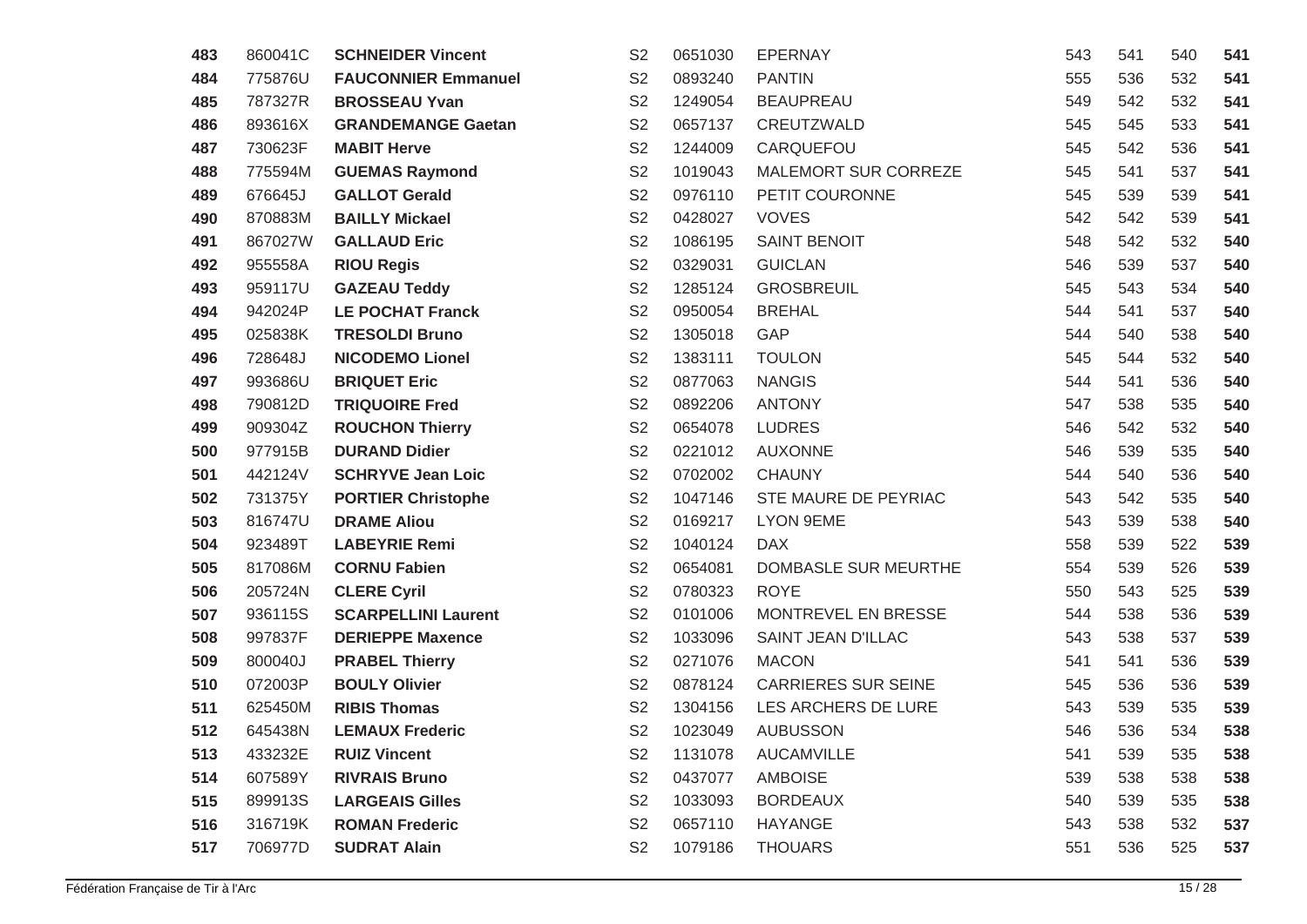| 518 | 924577A | <b>PFEIFFER Michel</b>        | S <sub>2</sub> | 0877048 | NEMOURS SAINT PIERRE       | 549 | 533 | 529 | 537 |
|-----|---------|-------------------------------|----------------|---------|----------------------------|-----|-----|-----|-----|
| 519 | 682350K | <b>NOENNEC Herve</b>          | S <sub>2</sub> | 0322006 | LAMBALLE                   | 541 | 537 | 533 | 537 |
| 520 | 263832Z | <b>ROBERT Francois</b>        | S <sub>2</sub> | 0610023 | ROMILLY SUR SEINE          | 540 | 537 | 534 | 537 |
| 521 | 880301Z | <b>GIET Laurent</b>           | S <sub>2</sub> | 0142282 | SAINT-GEORGES-HAUTE-VILLE  | 560 | 532 | 518 | 536 |
| 522 | 898380A | <b>DROUET Christophe</b>      | S <sub>2</sub> | 0893242 | <b>AULNAY SOUS BOIS</b>    | 542 | 537 | 531 | 536 |
| 523 | 907925A | <b>PACE Patrick</b>           | S <sub>2</sub> | 1182219 | CASTELSARRASIN             | 538 | 537 | 535 | 536 |
| 524 | 704905B | <b>PONTACQ Serge</b>          | S <sub>2</sub> | 1047146 | STE MAURE DE PEYRIAC       | 548 | 538 | 523 | 536 |
| 525 | 977137F | <b>NUEE Ludovic</b>           | S <sub>2</sub> | 0445125 | <b>FLEURY LES AUBRAIS</b>  | 539 | 537 | 533 | 536 |
| 526 | 941850A | <b>FONTAINE Jean FranÇois</b> | S <sub>2</sub> | 0654064 | <b>CONFLANS EN JARNISY</b> | 546 | 537 | 525 | 536 |
| 527 | 961484S | <b>FALKO Yohann</b>           | S <sub>2</sub> | 1086193 | LENCLOITRE                 | 541 | 539 | 527 | 535 |
| 528 | 947799S | <b>THIEBAUD Julien</b>        | S <sub>2</sub> | 0760210 | <b>REMY</b>                | 539 | 538 | 530 | 535 |
| 529 | 616380D | <b>BAUDINET Sebastien</b>     | S <sub>2</sub> | 0445133 | <b>BEAUGENCY</b>           | 539 | 537 | 531 | 535 |
| 530 | 436475E | <b>FERRARA Pascal</b>         | S <sub>2</sub> | 0702050 | <b>ACY</b>                 | 538 | 538 | 531 | 535 |
| 531 | 960564S | <b>NEVEU Joel</b>             | S <sub>2</sub> | 0437077 | <b>AMBOISE</b>             | 537 | 536 | 534 | 535 |
| 532 | 000822U | <b>DE MARNE Geoffroy</b>      | S <sub>2</sub> | 0445125 | FLEURY LES AUBRAIS         | 541 | 536 | 529 | 535 |
| 533 | 989753U | <b>JACQUELIN Francois</b>     | S <sub>2</sub> | 0976116 | <b>MONT ST AIGNAN</b>      | 539 | 536 | 531 | 535 |
| 534 | 362057R | <b>ACIS Emmanuel</b>          | S <sub>2</sub> | 1304013 | <b>L'ESCALE</b>            | 538 | 538 | 530 | 535 |
| 535 | 934108K | <b>HORNAIN Samuel</b>         | S <sub>2</sub> | 0759119 | <b>LOOS</b>                | 538 | 534 | 534 | 535 |
| 536 | 034938B | <b>DEMEY Dominiek</b>         | S <sub>2</sub> | 0762297 | <b>WINGLES</b>             | 548 | 538 | 519 | 535 |
| 537 | 995550V | <b>FROMENT Frederic</b>       | S <sub>2</sub> | 0760160 | <b>GOUVIEUX</b>            | 539 | 535 | 531 | 535 |
| 538 | 996494W | <b>BOITEL Stephen</b>         | S <sub>2</sub> | 0289092 | <b>POURRAIN</b>            | 536 | 535 | 534 | 535 |
| 539 | 777382F | <b>LAMPS Julien</b>           | S <sub>2</sub> | 0668179 | <b>COLMAR</b>              | 539 | 538 | 526 | 534 |
| 540 | 747971M | <b>ROLLIN Andre</b>           | S <sub>2</sub> | 0760212 | LE PLESSIS BELLEVILLE      | 539 | 538 | 526 | 534 |
| 541 | 804097U | <b>GREGOIRE Eric</b>          | S <sub>2</sub> | 0976110 | PETIT COURONNE             | 545 | 529 | 528 | 534 |
| 542 | 459109G | <b>DUTRAIN Daniel</b>         | S <sub>2</sub> | 1182217 | BEAUMONT DE LOMAGNE        | 544 | 533 | 525 | 534 |
| 543 | 775706J | <b>PARRA Pascal</b>           | S <sub>2</sub> | 0702002 | <b>CHAUNY</b>              | 541 | 532 | 529 | 534 |
| 544 | 999560D | <b>BARON Nicolas</b>          | S <sub>2</sub> | 1132227 | ST MARTIN D ARMAGNAC       | 540 | 539 | 523 | 534 |
| 545 | 941865S | <b>ANTIGNAC Sebastien</b>     | S <sub>2</sub> | 0163168 | <b>ST BEAUZIRE</b>         | 535 | 534 | 533 | 534 |
| 546 | 816451X | <b>BOURDIEU Eric</b>          | S <sub>2</sub> | 1033100 | <b>AMBARES</b>             | 545 | 532 | 524 | 533 |
| 547 | 787859U | <b>LIBERPRE Eric</b>          | S <sub>2</sub> | 0976089 | NEUFCHATEL EN BRAY         | 534 | 534 | 533 | 533 |
| 548 | 012374A | <b>LAIGNEL Olivier</b>        | S <sub>2</sub> | 0780321 | <b>CORBIE</b>              | 542 | 534 | 524 | 533 |
| 549 | 619741G | <b>DELORME Luc</b>            | S <sub>2</sub> | 0143139 | LAPTE                      | 543 | 531 | 525 | 533 |
| 550 | 848129E | <b>SCHOLTES William</b>       | S <sub>2</sub> | 0891168 | <b>ATHIS MONS</b>          | 543 | 530 | 526 | 533 |
| 551 | 978929D | <b>GOUIN Pascal</b>           | S <sub>2</sub> | 0437081 | MONTLOUIS-SUR-LOIRE        | 539 | 531 | 527 | 532 |
| 552 | 898216X | <b>VIDAL Denis</b>            | S <sub>2</sub> | 0115056 | <b>AURILLAC STADE</b>      | 540 | 539 | 515 | 531 |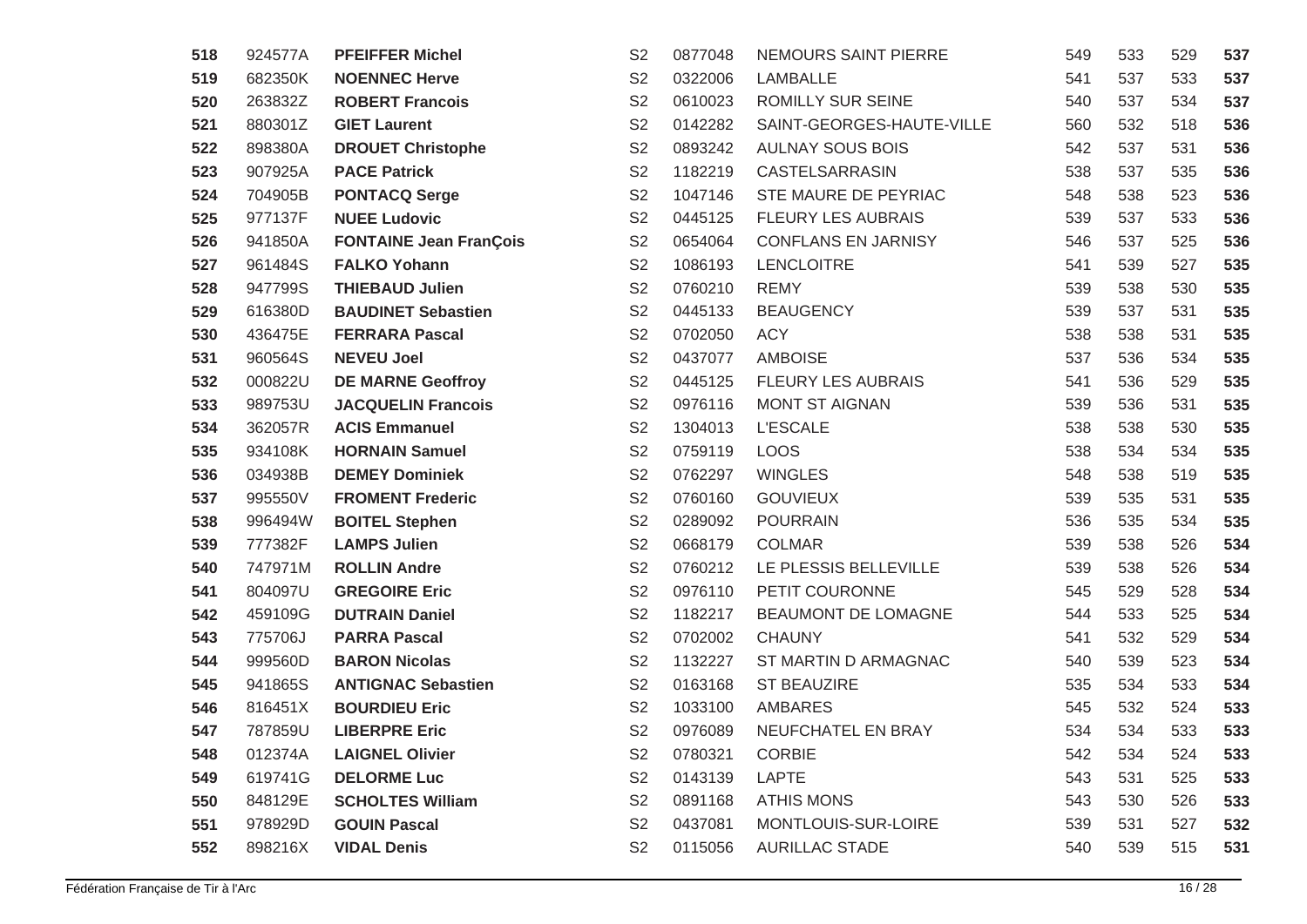| 553 | 912590W | <b>FELIX Sebastien</b>       | S <sub>2</sub> | 1040120 | <b>BISCARROSSE</b>            | 540 | 531 | 523 | 531 |
|-----|---------|------------------------------|----------------|---------|-------------------------------|-----|-----|-----|-----|
| 554 | 464341U | <b>BENOIT Thierry</b>        | S <sub>2</sub> | 0445132 | <b>TRAINOU</b>                | 537 | 528 | 528 | 531 |
| 555 | 786570T | <b>BERLAND Stephane</b>      | S <sub>2</sub> | 0335057 | ST JOUAN DES GUERETS          | 543 | 525 | 524 | 530 |
| 556 | 778414C | <b>UNG Ratana</b>            | S <sub>2</sub> | 0892208 | <b>CHATENAY MALABRY</b>       | 538 | 536 | 518 | 530 |
| 557 | 705362Y | <b>MARTINERIE Olivier</b>    | S <sub>2</sub> | 0892206 | <b>ANTONY</b>                 | 541 | 525 | 524 | 530 |
| 558 | 888572P | <b>BOUCHARD Stephane</b>     | S <sub>2</sub> | 1016007 | <b>COGNAC</b>                 | 533 | 530 | 526 | 529 |
| 559 | 742307F | <b>LE CORVAISIER Thierry</b> | S <sub>2</sub> | 0878117 | ESSARTS-LE-ROI                | 549 | 527 | 510 | 528 |
| 560 | 082905P | <b>LETULLE Damien</b>        | S <sub>2</sub> | 1244009 | CARQUEFOU                     | 539 | 527 | 520 | 528 |
| 561 | 701992K | <b>RABREAU Dany</b>          | S <sub>2</sub> | 1285121 | <b>MONTAIGU</b>               | 538 | 532 | 516 | 528 |
| 562 | 740011K | <b>ANTOINE Yohan</b>         | S <sub>2</sub> | 3797010 | <b>SAINT MARTIN</b>           | 534 | 530 | 522 | 528 |
| 563 | 806981D | <b>GANTIER David</b>         | S <sub>2</sub> | 0702073 | <b>VILLENEUVE ST GERMAIN</b>  | 536 | 528 | 521 | 528 |
| 564 | 763251W | <b>BOYER Henry</b>           | S <sub>2</sub> | 0780308 | <b>SAINS EN AMIENOIS</b>      | 535 | 527 | 523 | 528 |
| 565 | 924046Y | <b>TONNELIER Christophe</b>  | S <sub>2</sub> | 0657135 | <b>THIONVILLE</b>             | 537 | 527 | 520 | 528 |
| 566 | 369829N | <b>ROLLAND Christophe</b>    | S <sub>2</sub> | 0976131 | LUNERAY                       | 532 | 532 | 520 | 528 |
| 567 | 626221A | <b>AUSSIBAL Francois</b>     | S <sub>2</sub> | 0225031 | PONTARLIER (25)               | 531 | 529 | 524 | 528 |
| 568 | 893215L | <b>BOUILLE Jean-Philippe</b> | S <sub>2</sub> | 0877045 | LE CHATELET EN BRIE           | 537 | 525 | 521 | 527 |
| 569 | 892976B | <b>RAGON Cyrille</b>         | S <sub>2</sub> | 1017039 | LA ROCHELLE                   | 533 | 529 | 521 | 527 |
| 570 | 791741N | <b>CALLARD Stephane</b>      | S <sub>2</sub> | 0335071 | <b>RETIERS</b>                | 535 | 525 | 522 | 527 |
| 571 | 864118J | <b>LE COM Patrice</b>        | S <sub>2</sub> | 0329052 | <b>GUIPAVAS</b>               | 535 | 525 | 522 | 527 |
| 572 | 944051T | <b>CORREIA Mario</b>         | S <sub>2</sub> | 0894247 | <b>CHENNEVIERES SUR MARNE</b> | 534 | 533 | 515 | 527 |
| 573 | 791779E | <b>LUROT Frederic</b>        | S <sub>2</sub> | 0878120 | <b>BOIS D'ARCY</b>            | 531 | 527 | 524 | 527 |
| 574 | 676284S | <b>BILLECARD Patrice</b>     | S <sub>2</sub> | 0169213 | <b>CHASSIEU</b>               | 534 | 533 | 513 | 526 |
| 575 | 938391R | <b>DUMONT Frederic</b>       | S <sub>2</sub> | 0290115 | BELFORT - SAVOUREUSE          | 531 | 524 | 524 | 526 |
| 576 | 600847V | <b>OUDART Frederic</b>       | S <sub>2</sub> | 0329046 | RIEC SUR BELON                | 530 | 525 | 524 | 526 |
| 577 | 850219B | <b>MASSET Xavier</b>         | S <sub>2</sub> | 0436059 | <b>CHATEAUROUX</b>            | 540 | 521 | 516 | 525 |
| 578 | 796436S | <b>FOURNEZ Sebastien</b>     | S <sub>2</sub> | 0762266 | <b>ARRAS</b>                  | 533 | 523 | 519 | 525 |
| 579 | 656737V | <b>ALTENBURGER Mickael</b>   | S <sub>2</sub> | 0441103 | <b>VINEUIL</b>                | 538 | 533 | 503 | 524 |
| 580 | 941474S | <b>FASSIHI Tarik</b>         | S <sub>2</sub> | 0762271 | <b>BOULOGNE SUR MER</b>       | 526 | 525 | 523 | 524 |
| 581 | 012404H | <b>SEJOURNE Denis</b>        | S <sub>2</sub> | 0877040 | SAINT GERMAIN SUR MORIN       | 530 | 528 | 515 | 524 |
| 582 | 714535U | <b>DUPOUX Jerome</b>         | S <sub>2</sub> | 0163165 | ARTONNE - SAINT MYON          | 528 | 524 | 521 | 524 |
| 583 | 695311Y | <b>HUVEAU Michael</b>        | S <sub>2</sub> | 0289098 | <b>MONETEAU</b>               | 531 | 523 | 518 | 524 |
| 584 | 019997L | <b>DUCHENE Jean Marc</b>     | S <sub>2</sub> | 1306038 | NICE AC                       | 527 | 523 | 522 | 524 |
| 585 | 837229G | <b>PAILLET Christophe</b>    | S <sub>2</sub> | 0780321 | <b>CORBIE</b>                 | 539 | 522 | 510 | 523 |
| 586 | 374793J | <b>MEALONNIER David</b>      | S <sub>2</sub> | 0169222 | <b>TARARE</b>                 | 535 | 519 | 516 | 523 |
| 587 | 977509K | <b>JOUMNI Bourhane</b>       | S <sub>2</sub> | 0101010 | <b>BEYNOST</b>                | 532 | 526 | 511 | 523 |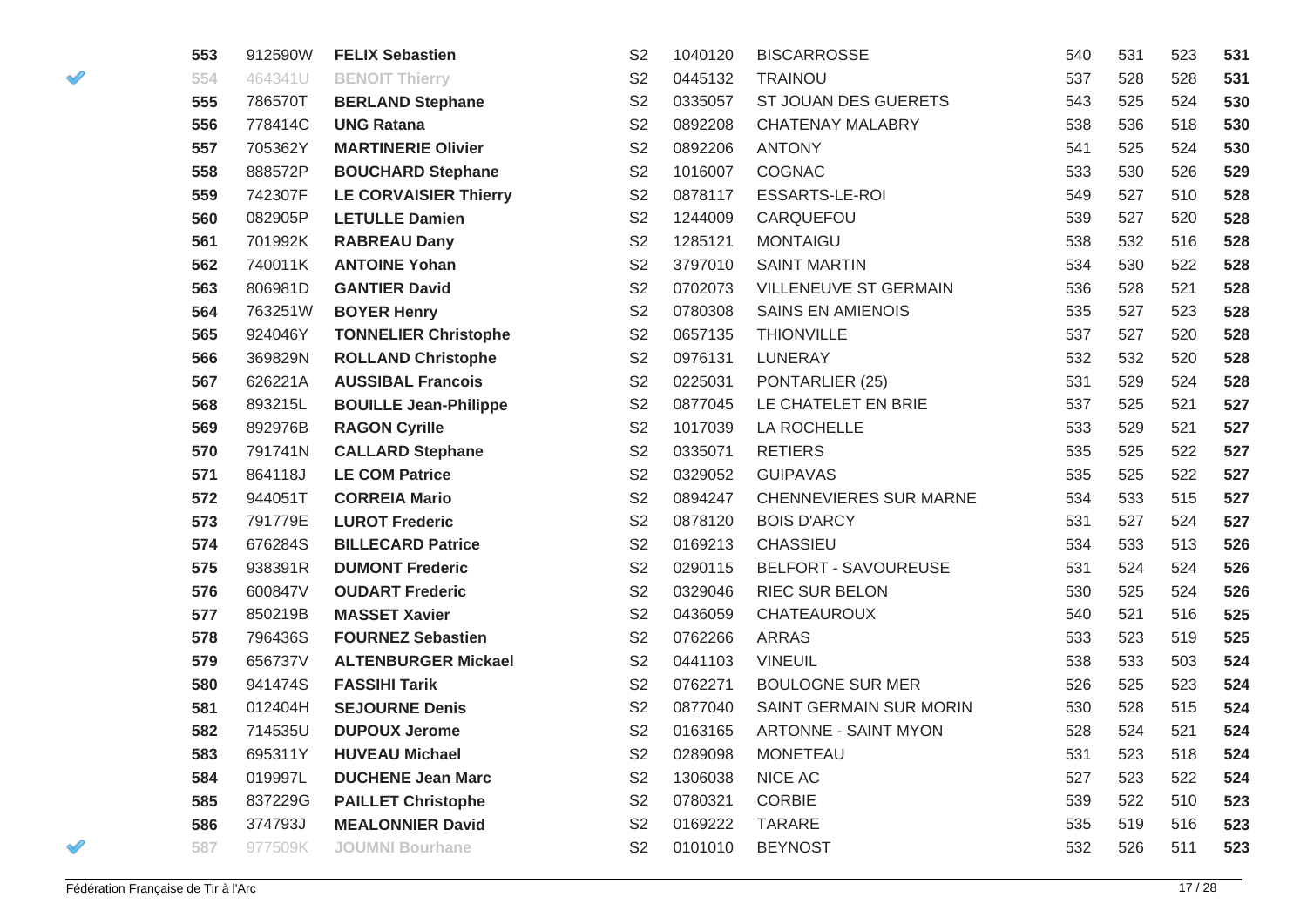| 588 | 808543B | <b>MARTIN Thierry</b>      | S <sub>2</sub> | 1304010 | MANOSQUE                  | 532 | 523 | 513 | 522 |
|-----|---------|----------------------------|----------------|---------|---------------------------|-----|-----|-----|-----|
| 589 | 295092C | <b>BILLAULT David</b>      | S <sub>2</sub> | 0289098 | <b>MONETEAU</b>           | 531 | 522 | 515 | 522 |
| 590 | 000106R | <b>BARBET Jerome</b>       | S <sub>2</sub> | 3797010 | <b>SAINT MARTIN</b>       | 550 | 514 | 503 | 522 |
| 591 | 978892N | <b>GUEDRAT David</b>       | S <sub>2</sub> | 1166180 | SOREDE                    | 535 | 527 | 505 | 522 |
| 592 | 739113J | <b>BRANCOURT Arnaud</b>    | S <sub>2</sub> | 0976128 | <b>MONTIVILLIERS</b>      | 534 | 522 | 510 | 522 |
| 593 | 708737S | <b>BENOIST Eric</b>        | S <sub>2</sub> | 1253078 | <b>CHANGE</b>             | 543 | 524 | 498 | 521 |
| 594 | 972397D | <b>BOULAY David</b>        | S <sub>2</sub> | 0894253 | <b>VILLECRESNES</b>       | 530 | 518 | 515 | 521 |
| 595 | 861570P | <b>MENARD Cedric</b>       | S <sub>2</sub> | 0976120 | ST AUBIN LES ELBEUF       | 540 | 520 | 502 | 520 |
| 596 | 876867S | <b>HANRIOT Regis</b>       | S <sub>2</sub> | 0927031 | <b>LES ANDELYS</b>        | 543 | 523 | 494 | 520 |
| 597 | 989605H | <b>BRUAS Vincent</b>       | S <sub>2</sub> | 0169188 | <b>LYON 8EME</b>          | 529 | 519 | 512 | 520 |
| 598 | 969805L | <b>DEVULDER Dominique</b>  | S <sub>2</sub> | 0174257 | <b>BERNEX</b>             | 539 | 522 | 498 | 519 |
| 599 | 914401P | <b>LAUNAY Vincent</b>      | S <sub>2</sub> | 0437088 | <b>CHAMBRAY LES TOURS</b> | 538 | 518 | 500 | 518 |
| 600 | 897178U | <b>PIMOR Olivier</b>       | S <sub>2</sub> | 0418015 | <b>BOURGES 1ERE</b>       | 535 | 519 | 501 | 518 |
| 601 | 979027K | <b>PIVANO Yves</b>         | S <sub>2</sub> | 0878132 | MONTIGNY LE BRETONNEUX    | 528 | 514 | 510 | 517 |
| 602 | 953012H | <b>VERQUERE Christophe</b> | S <sub>2</sub> | 0608005 | <b>RETHEL</b>             | 528 | 512 | 510 | 516 |
| 603 | 955929D | <b>CHAPTAL David</b>       | S <sub>2</sub> | 1130232 | <b>ST GENIES</b>          | 524 | 522 | 504 | 516 |
| 604 | 725293M | <b>NIKOLIC Goran</b>       | S <sub>2</sub> | 0927042 | <b>GISORS</b>             | 519 | 517 | 513 | 516 |
| 605 | 645209P | <b>TURBELIN Gregory</b>    | S <sub>2</sub> | 0174247 | <b>CLUSES</b>             | 528 | 520 | 495 | 514 |
| 606 | 841509J | <b>DAVID Jany</b>          | S <sub>2</sub> | 0891145 | <b>DOURDAN</b>            | 526 | 517 | 500 | 514 |
| 607 | 945844S | <b>BENIS Sebastien</b>     | S <sub>2</sub> | 0335066 | <b>ACIGNE</b>             | 520 | 520 | 503 | 514 |
| 608 | 704234X | <b>BARA Patrice</b>        | S <sub>2</sub> | 0174260 | ANNEMASSE                 | 518 | 513 | 511 | 514 |
| 609 | 809192G | <b>BUREAU Pierre</b>       | S <sub>2</sub> | 0335081 | ST JACQUES DE LA LANDE    | 523 | 509 | 508 | 513 |
| 610 | 416417C | <b>ROLLAND Daniel</b>      | S <sub>2</sub> | 0169215 | LOZANNE                   | 520 | 519 | 500 | 513 |
| 611 | 605291A | <b>LOULERGUE Sebastien</b> | S <sub>2</sub> | 1017020 | <b>PERIGNY</b>            | 517 | 515 | 500 | 510 |
| 612 | 994266Z | <b>DESHAIES Herve</b>      | S <sub>2</sub> | 0927038 | PONT AUDEMER              | 518 | 511 | 502 | 510 |
| 613 | 855766F | <b>LECOUTURIER Ernest</b>  | S <sub>2</sub> | 0914024 | <b>CARPIQUET</b>          | 513 | 510 | 508 | 510 |
| 614 | 876507A | <b>MINAIRE Frederic</b>    | S <sub>2</sub> | 0239045 | <b>ST LUPICIN</b>         | 517 | 508 | 505 | 510 |
| 615 | 887617B | <b>LEBEAU Stephane</b>     | S <sub>2</sub> | 0289093 | <b>TONNERRE AS</b>        | 515 | 513 | 502 | 510 |
| 616 | 026088G | <b>LECOMTE Joel</b>        | S <sub>2</sub> | 0437141 | TIR À L'ARC ABILLY        | 514 | 507 | 507 | 509 |
| 617 | 824934T | <b>SAGOT Michael</b>       | S <sub>2</sub> | 0760190 | <b>BURY</b>               | 533 | 501 | 493 | 509 |
| 618 | 981808H | <b>MATS Laurent</b>        | S <sub>2</sub> | 1384144 | <b>MONTEUX</b>            | 524 | 503 | 498 | 508 |
| 619 | 943967B | <b>ROCHETTE Jean-Marc</b>  | S <sub>2</sub> | 1384142 | <b>CAVAILLON</b>          | 528 | 516 | 479 | 507 |
| 620 | 921905W | <b>ETOLINT David</b>       | S <sub>2</sub> | 3997005 | <b>LAMENTIN</b>           | 523 | 505 | 494 | 507 |
| 621 | 762624P | <b>YESSAD Salim</b>        | S <sub>2</sub> | 0895293 | <b>SARCELLES</b>          | 520 | 516 | 486 | 507 |
| 622 | 756348T | <b>VILLORY Frederic</b>    | S <sub>2</sub> | 0891162 | STE GENEVIEVE DES BOIS    | 523 | 502 | 494 | 506 |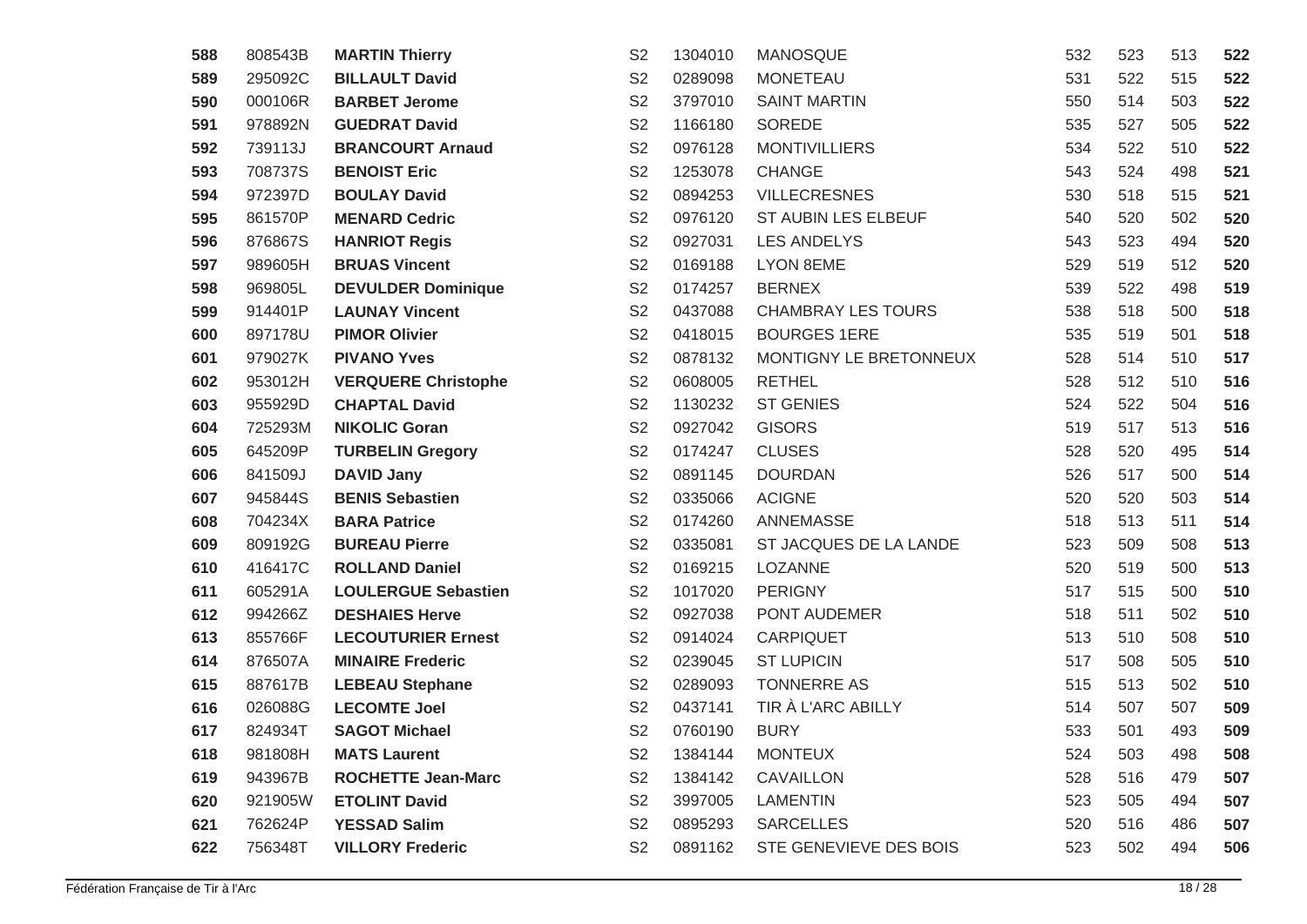| 623 | 698986T | <b>TERRASA Sebastien</b>    | S <sub>2</sub> | 1016007 | <b>COGNAC</b>            | 514 | 511 | 494              | 506 |
|-----|---------|-----------------------------|----------------|---------|--------------------------|-----|-----|------------------|-----|
| 624 | 364366A | <b>PINTO Bruno</b>          | S <sub>2</sub> | 3797017 | CAPESTERRE BELLE EAU     | 523 | 502 | 491              | 505 |
| 625 | 829080Z | <b>CRASSON Jean</b>         | S <sub>2</sub> | 0877067 | <b>CANNES ECLUSE</b>     | 521 | 501 | 493              | 505 |
| 626 | 013759F | <b>GAUTIER Thierry</b>      | S <sub>2</sub> | 1313082 | <b>VENTABREN</b>         | 514 | 511 | 490              | 505 |
| 627 | 952137G | <b>SAMSON Laurent</b>       | S <sub>2</sub> | 1064166 | PAU VERT GALANT          | 514 | 501 | 500              | 505 |
| 628 | 893265R | <b>DARRIGRAND Guillaume</b> | S <sub>2</sub> | 0445136 | LA FERTE ST AUBIN        | 517 | 500 | 492              | 503 |
| 629 | 968769K | <b>FABRE Olivier</b>        | S <sub>2</sub> | 1112028 | <b>BOZOULS</b>           | 520 | 493 | 492              | 501 |
| 630 | 884199L | <b>NOWE Yannick</b>         | S <sub>2</sub> | 1313070 | <b>ISTRES</b>            | 512 | 496 | 496              | 501 |
| 631 | 959576T | <b>DENEUBOURG Steve</b>     | S <sub>2</sub> | 0759099 | <b>ST AMAND CIBLE</b>    | 517 | 499 | 482              | 499 |
| 632 | 024174B | <b>LICATA Ludovic</b>       | S <sub>2</sub> | 1181205 | <b>GRAULHET</b>          | 505 | 503 | 490              | 499 |
| 633 | 830784B | <b>RICHARD Bruno</b>        | S <sub>2</sub> | 0436059 | <b>CHATEAUROUX</b>       | 512 | 500 | 482              | 498 |
| 634 | 910381V | <b>PRINCEAU Dominique</b>   | S <sub>2</sub> | 0950067 | <b>VASTEVILLE</b>        | 503 | 502 | 484              | 496 |
| 635 | 375517W | <b>GIRAUD Olivier</b>       | S <sub>2</sub> | 0163166 | <b>LEMPDES</b>           | 520 | 488 | 480              | 496 |
| 636 | 743147U | <b>BREBION Daniel</b>       | S <sub>2</sub> | 1244013 | LA HAYE FOUASSIERE       | 506 | 490 | 490              | 495 |
| 637 | 002187C | <b>GHIAZZA Stephane</b>     | S <sub>2</sub> | 1383108 | <b>TRANS EN PROVENCE</b> | 500 | 498 | 484              | 494 |
| 638 | 286204S | <b>BAILLARGEAUX Francis</b> | S <sub>2</sub> | 0437075 | <b>ST CYR SUR LOIRE</b>  | 497 | 496 | 488              | 493 |
| 639 | 015868Y | <b>FOURNIER Patrice</b>     | S <sub>2</sub> | 0702056 | <b>CHATEAU THIERRY</b>   | 499 | 485 | 477              | 487 |
| 640 | 399789D | <b>BERTHIAU Didier</b>      | S <sub>2</sub> | 0976110 | PETIT COURONNE           | 499 | 494 | 463              | 485 |
| 641 | 610484V | <b>HERVE Florian</b>        | S <sub>2</sub> | 1253075 | LAVAL                    | 501 | 497 | 453              | 483 |
| 642 | 887629P | <b>BERNICHI Maamoun</b>     | S <sub>2</sub> | 0891156 | <b>ORSAY</b>             | 493 | 490 | 467              | 483 |
| 643 | 238697D | <b>VOSSAERS Cedric</b>      | S <sub>2</sub> | 0759126 | NEUVILLE EN FERRAIN      | 501 | 495 | 451              | 482 |
| 644 | 605352S | <b>BERTHAULT Patrick</b>    | S <sub>2</sub> | 0428027 | <b>VOVES</b>             | 485 | 481 | 480              | 482 |
| 645 | 806140P | <b>GRANSEIGNE Philippe</b>  | S <sub>2</sub> | 0103024 | <b>BESSAY SUR ALLIER</b> | 488 | 486 | 471              | 481 |
| 646 | 979711D | <b>GAIDA Emmanuel</b>       | S <sub>2</sub> | 0445119 | <b>INGRE</b>             | 486 | 480 | 479              | 481 |
| 647 | 721339P | <b>DUCROISET Mathieu</b>    | S <sub>2</sub> | 0225028 | <b>ARBOUANS</b>          | 490 | 466 | 453              | 469 |
| 648 | 778608N | <b>NISSET Patrick</b>       | S <sub>2</sub> | 1016007 | COGNAC                   | 489 | 489 | 414              | 464 |
| 649 | 915992U | <b>DUBOT Herve</b>          | S <sub>2</sub> | 1064163 | <b>BIARRITZ</b>          | 471 | 462 | 454              | 462 |
| 650 | 873568F | <b>DODELIN Franck</b>       | S <sub>2</sub> | 1111012 | <b>NARBONNE</b>          | 466 | 463 | 436              | 455 |
| 651 | 018892K | <b>DRUET Steven</b>         | S <sub>2</sub> | 0702068 | <b>VAILLY SUR AISNE</b>  | 506 | 432 | 357              | 431 |
| 652 | 096750N | <b>PARTHUISOT Alain</b>     | S <sub>2</sub> | 0610028 | BRIENNE LE CHATEAU       | 433 | 432 | 391              | 418 |
| 653 | 877803J | <b>DEWAELE Mathieu</b>      | S <sub>2</sub> | 0289107 | BRIENON/ARMANCON         | 413 | 407 | 371              | 397 |
| 654 | 904697S | <b>BRANGER Wilfried</b>     | S <sub>2</sub> | 1079182 | <b>ARDIN</b>             | 511 | 495 | 183              | 396 |
| 655 | 365102A | <b>JARRY Nicolas</b>        | S <sub>2</sub> | 1249054 | <b>BEAUPREAU</b>         | 530 | 514 | 120              | 388 |
| 656 | 829703B | <b>CALDUK Benoit</b>        | S <sub>2</sub> | 1181205 | <b>GRAULHET</b>          | 572 | 571 | $\boldsymbol{0}$ | 381 |
| 657 | 100209Y | <b>CABAREZ Philippe</b>     | S <sub>2</sub> | 1040124 | <b>DAX</b>               | 572 | 570 | 0                | 380 |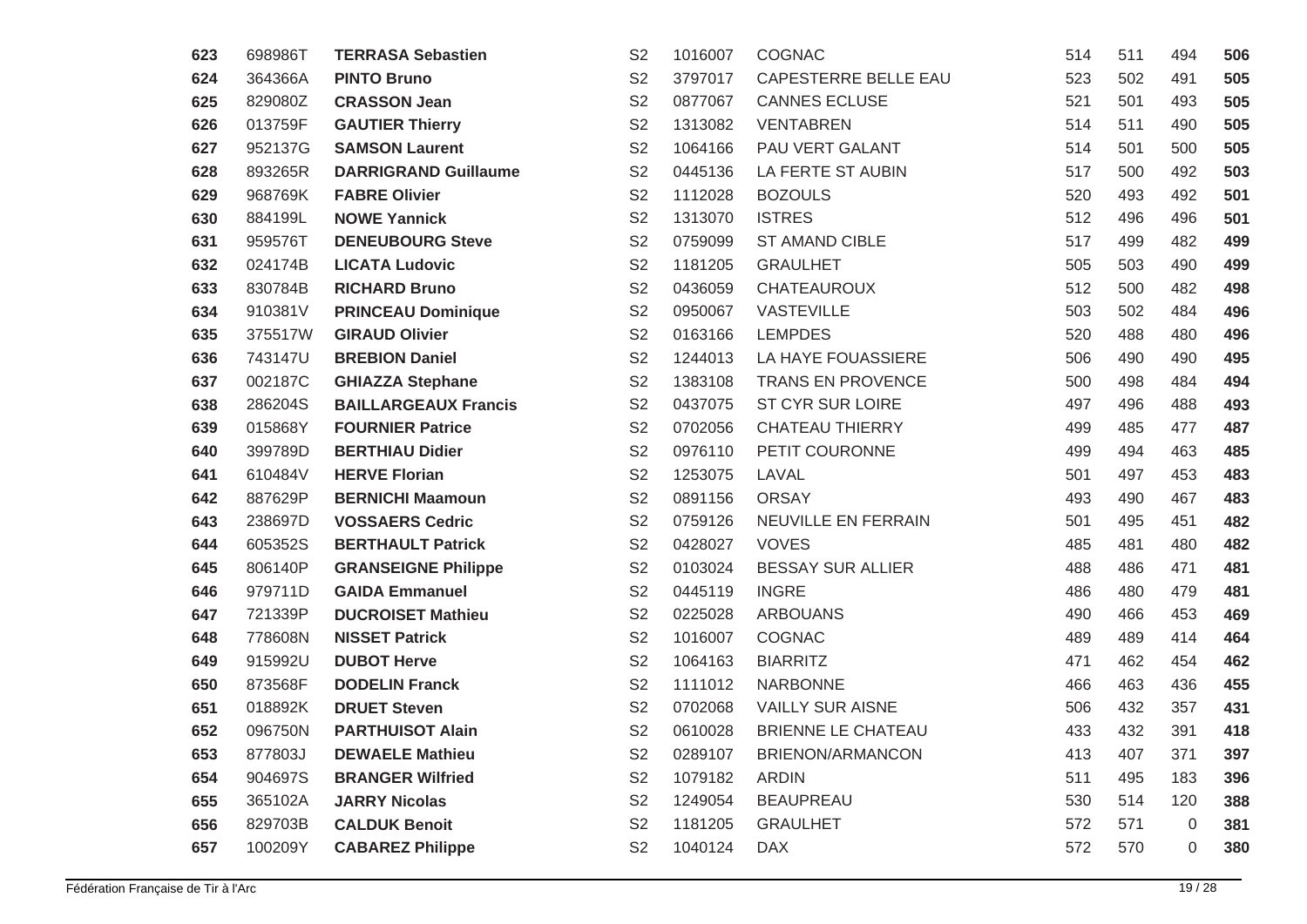| 658 | 220122N | <b>BECQUET Patrice</b>           | S <sub>2</sub> | 0667143 | <b>LINGOLSHEIM</b>         | 573 | 561 | 0              | 378 |
|-----|---------|----------------------------------|----------------|---------|----------------------------|-----|-----|----------------|-----|
| 659 | 279125X | <b>MEYER Laurent</b>             | S <sub>2</sub> | 0667144 | <b>HAGUENAU</b>            | 566 | 566 | 0              | 377 |
| 660 | 282067V | <b>LEGEARD Renaud</b>            | S <sub>2</sub> | 0893227 | <b>GAGNY</b>               | 566 | 564 | 0              | 376 |
| 661 | 827069N | <b>DUARTE Dimitri</b>            | S <sub>2</sub> | 1181205 | <b>GRAULHET</b>            | 566 | 564 | 0              | 376 |
| 662 | 957436S | <b>MOUGEOT Eric</b>              | S <sub>2</sub> | 0654078 | <b>LUDRES</b>              | 567 | 562 | 0              | 376 |
| 663 | 765591P | <b>DUBOIS Reginald</b>           | S <sub>2</sub> | 0780334 | <b>GAMACHES</b>            | 571 | 557 | 0              | 376 |
| 664 | 025811F | <b>BRANDT Frederic</b>           | S <sub>2</sub> | 0667151 | <b>HERRLISHEIM</b>         | 564 | 561 | 0              | 375 |
| 665 | 368753U | <b>CASTALION Sebastien</b>       | S <sub>2</sub> | 0892193 | RUEIL MALMAISON STAR       | 566 | 557 | 0              | 374 |
| 666 | 084224Y | <b>LESAGE Jean Olivier</b>       | S <sub>2</sub> | 1306024 | <b>ANTIBES</b>             | 564 | 559 | 0              | 374 |
| 667 | 705327K | <b>LAIK-CHAPIER Gerald</b>       | S <sub>2</sub> | 0610011 | <b>VENDEUVRE SUR BARSE</b> | 562 | 558 | $\overline{0}$ | 373 |
| 668 | 763404M | <b>RENAULT David</b>             | S <sub>2</sub> | 0877072 | <b>BRIE COMTE ROBERT</b>   | 568 | 550 | 0              | 372 |
| 669 | 610127G | <b>SCHMITT Laurent</b>           | S <sub>2</sub> | 0225034 | <b>BESANCON DB</b>         | 565 | 553 | 0              | 372 |
| 670 | 685601U | <b>SANCHEZ Eric</b>              | S <sub>2</sub> | 0169187 | <b>ST PRIEST</b>           | 564 | 554 | $\overline{0}$ | 372 |
| 671 | 646970D | <b>LACHASSE Olivier</b>          | S <sub>2</sub> | 1148161 | <b>MENDE</b>               | 560 | 558 | $\overline{0}$ | 372 |
| 672 | 680782F | <b>MARIE Pascal</b>              | S <sub>2</sub> | 0892200 | <b>GENNEVILLIERS</b>       | 560 | 558 | 0              | 372 |
| 673 | 860137G | <b>OPIGEZ Stephane</b>           | S <sub>2</sub> | 1033073 | <b>FLOIRAC</b>             | 564 | 553 | 0              | 372 |
| 674 | 600025B | <b>FAYARD Laurent</b>            | S <sub>2</sub> | 0877086 | <b>QUINCY VOISINS</b>      | 559 | 558 | 0              | 372 |
| 675 | 651498A | <b>LAVALARD Sebastien</b>        | S <sub>2</sub> | 0702002 | <b>CHAUNY</b>              | 561 | 555 | 0              | 372 |
| 676 | 468398D | <b>LOPEZ Christophe</b>          | S <sub>2</sub> | 0654089 | PONT A MOUSSON             | 556 | 554 | 0              | 370 |
| 677 | 433671G | <b>DUCROCQ Kevin</b>             | S <sub>2</sub> | 0877082 | <b>OZOIR LA FERRIERE</b>   | 571 | 538 | 0              | 369 |
| 678 | 923243A | <b>BOBET Flavien</b>             | S <sub>2</sub> | 1086188 | <b>CHAUVIGNY</b>           | 561 | 548 | 0              | 369 |
| 679 | 443531Z | <b>LALLEMAND Frederic</b>        | S <sub>2</sub> | 0239045 | <b>ST LUPICIN</b>          | 559 | 550 | 0              | 369 |
| 680 | 659711C | <b>MOSSER Christophe</b>         | S <sub>2</sub> | 0667143 | <b>LINGOLSHEIM</b>         | 559 | 550 | 0              | 369 |
| 681 | 305016P | <b>CLAUDE Franck</b>             | S <sub>2</sub> | 0270065 | <b>LURE</b>                | 557 | 550 | 0              | 369 |
| 682 | 758096T | <b>JOURDAIN David</b>            | S <sub>2</sub> | 0760229 | <b>CHAMANT</b>             | 556 | 550 | 0              | 368 |
| 683 | 975670L | <b>COUSTHAM Alexandre</b>        | S <sub>2</sub> | 1132113 | <b>AUCH</b>                | 554 | 552 | 0              | 368 |
| 684 | 781402A | <b>GIRARD Christophe</b>         | S <sub>2</sub> | 1313090 | ST MARTIN DE CRAU          | 554 | 551 | 0              | 368 |
| 685 | 712571J | <b>TEXIER Yann</b>               | S <sub>2</sub> | 0445123 | <b>OUZOUER SUR LOIRE</b>   | 553 | 552 | 0              | 368 |
| 686 | 869634E | <b>DEHECQ Yann</b>               | S <sub>2</sub> | 0877076 | VERT ST DENIS - CESSON     | 558 | 546 | 0              | 368 |
| 687 | 832823T | <b>SAUVAGE Anthony</b>           | S <sub>2</sub> | 1253078 | <b>CHANGE</b>              | 555 | 548 | 0              | 367 |
| 688 | 958182C | <b>PINGAUD Philippe</b>          | S <sub>2</sub> | 0437089 | <b>MONTBAZON</b>           | 553 | 550 | 0              | 367 |
| 689 | 800687M | <b>SCOTTO DI ROSATO Frederic</b> | S <sub>2</sub> | 0437073 | LA CROIX EN TOURAINE       | 554 | 545 | 0              | 366 |
| 690 | 619771P | <b>LANNE Fabrice</b>             | S <sub>2</sub> | 0893214 | <b>MONTREUIL 1ER</b>       | 552 | 547 | 0              | 366 |
| 691 | 760327T | <b>BUTON Laurent</b>             | S <sub>2</sub> | 0329033 | <b>PLOUEDERN</b>           | 551 | 548 | 0              | 366 |
| 692 | 275134J | <b>GIOVANNINI Ange</b>           | S <sub>2</sub> | 052B010 | <b>BASTIA ASPTT</b>        | 552 | 546 | 0              | 366 |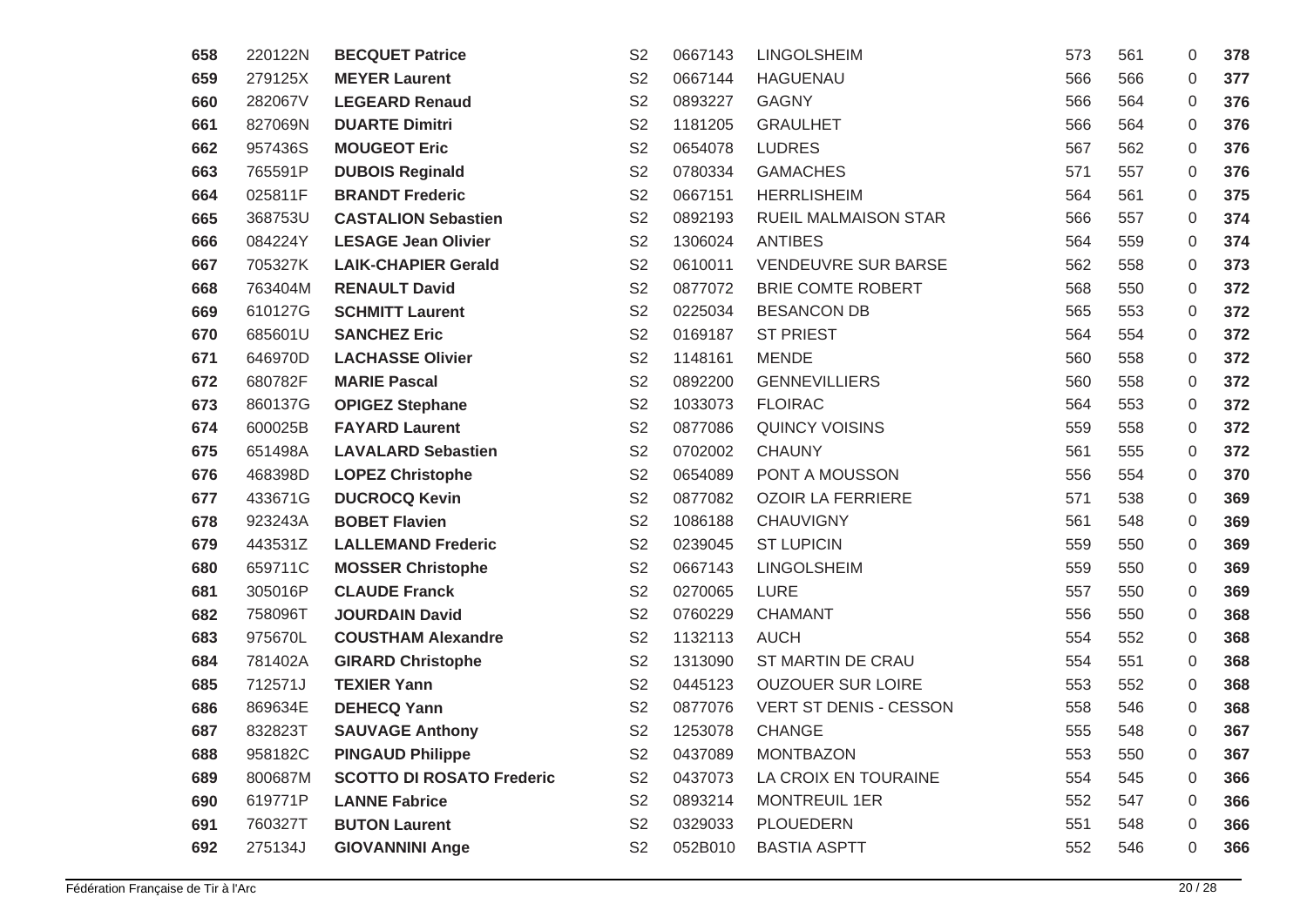| 693 | 700585F | <b>JUSTET Yves</b>            | S <sub>2</sub> | 0138116 | <b>CHARAVINES</b>          | 549 | 547 | 0            | 365 |
|-----|---------|-------------------------------|----------------|---------|----------------------------|-----|-----|--------------|-----|
| 694 | 658509W | <b>MEINAU Pascal</b>          | S <sub>2</sub> | 1016007 | <b>COGNAC</b>              | 550 | 544 | $\mathbf{0}$ | 364 |
| 695 | 617424N | <b>FARNIER Philippe</b>       | S <sub>2</sub> | 1019047 | <b>BRIVE LA GAILLARDE</b>  | 547 | 547 | 0            | 364 |
| 696 | 756359E | <b>HADJAL Pascal</b>          | S <sub>2</sub> | 0878143 | <b>ELANCOURT</b>           | 547 | 546 | 0            | 364 |
| 697 | 955472G | <b>LOPEZ Antonio</b>          | S <sub>2</sub> | 0657132 | <b>FOLSCHVILLER</b>        | 549 | 543 | $\mathbf{0}$ | 364 |
| 698 | 758122W | <b>BRANDON Pascal</b>         | S <sub>2</sub> | 0103033 | VILLEFRANCHE D'ALLIER      | 550 | 541 | $\mathbf{0}$ | 363 |
| 699 | 802348T | <b>PINTART Gregory</b>        | S <sub>2</sub> | 0877042 | <b>ESBLY</b>               | 547 | 544 | 0            | 363 |
| 700 | 276440D | <b>BERROD Raphael</b>         | S <sub>2</sub> | 0101007 | <b>OYONNAX</b>             | 546 | 545 | 0            | 363 |
| 701 | 609197W | <b>GAILLET Nicolas</b>        | S <sub>2</sub> | 1244016 | LES TOUCHES                | 546 | 545 | 0            | 363 |
| 702 | 665746M | <b>MOREAU David</b>           | S <sub>2</sub> | 1079177 | <b>TALLUD</b>              | 551 | 539 | 0            | 363 |
| 703 | 889438F | <b>ANGELINI Jean Louis</b>    | S <sub>2</sub> | 052B010 | <b>BASTIA ASPTT</b>        | 549 | 540 | 0            | 363 |
| 704 | 679495G | <b>HEMARD Damien</b>          | S <sub>2</sub> | 0668187 | <b>MULHOUSE CAB</b>        | 546 | 542 | 0            | 362 |
| 705 | 817657H | <b>TOMASELLA Philippe</b>     | S <sub>2</sub> | 0657132 | <b>FOLSCHVILLER</b>        | 548 | 539 | $\mathbf{0}$ | 362 |
| 706 | 823518D | <b>CHERY Matthias</b>         | S <sub>2</sub> | 0138083 | L'ISLE D'ABEAU             | 545 | 542 | $\mathbf{0}$ | 362 |
| 707 | 814329R | <b>TARIDEC Philippe</b>       | S <sub>2</sub> | 0329036 | <b>TREMEOC</b>             | 545 | 540 | 0            | 361 |
| 708 | 770467P | <b>ANDRE Louis Joseph</b>     | S <sub>2</sub> | 0335055 | THORIGNE FOUILLARD         | 546 | 536 | 0            | 360 |
| 709 | 682200X | <b>BOISSAT Thierry</b>        | S <sub>2</sub> | 1166195 | <b>LLUPIA</b>              | 550 | 530 | 0            | 360 |
| 710 | 330484X | <b>GOURDON Eric</b>           | S <sub>2</sub> | 1249061 | <b>CHEMILLE</b>            | 542 | 538 | 0            | 360 |
| 711 | 864879L | <b>JALLA Laurent</b>          | S <sub>2</sub> | 052B009 | <b>BASTIA</b>              | 540 | 540 | 0            | 360 |
| 712 | 865943T | <b>FAURE Stephane</b>         | S <sub>2</sub> | 1017037 | <b>PONS</b>                | 545 | 533 | 0            | 359 |
| 713 | 903574W | <b>PRESTAVOINE Herve</b>      | S <sub>2</sub> | 0138089 | L ISLE D ABEAU             | 539 | 539 | 0            | 359 |
| 714 | 329410E | <b>ACQUISTAPACE Olivier</b>   | S <sub>2</sub> | 0239049 | <b>ASNANS</b>              | 540 | 536 | 0            | 358 |
| 715 | 336911H | <b>PEGUES Ugo</b>             | S <sub>2</sub> | 0877040 | SAINT GERMAIN SUR MORIN    | 540 | 534 | 0            | 358 |
| 716 | 856347M | <b>SOULIE Philippe</b>        | S <sub>2</sub> | 1111017 | CASTELNAUDARY              | 543 | 530 | 0            | 357 |
| 717 | 960161D | <b>JACQUEMOT Benoit</b>       | S <sub>2</sub> | 1132113 | <b>AUCH</b>                | 537 | 535 | 0            | 357 |
| 718 | 932264F | <b>GUYOMARD Fabrice</b>       | S <sub>2</sub> | 0445131 | ST JEAN LE BLANC           | 540 | 530 | 0            | 356 |
| 719 | 726754A | <b>MALATTIA Herve</b>         | S <sub>2</sub> | 0877063 | <b>NANGIS</b>              | 540 | 530 | 0            | 356 |
| 720 | 875079Y | <b>OYEZ Philippe</b>          | S <sub>2</sub> | 0169201 | NEUVILLE SUR SAONE         | 538 | 531 | 0            | 356 |
| 721 | 897848X | <b>DUPART Stephane</b>        | S <sub>2</sub> | 0892193 | RUEIL MALMAISON STAR       | 536 | 533 | 0            | 356 |
| 722 | 411797F | <b>BLANVILLAIN Eric</b>       | S <sub>2</sub> | 0702056 | <b>CHATEAU THIERRY</b>     | 535 | 531 | 0            | 355 |
| 723 | 889980V | <b>MARILLIER Michel</b>       | S <sub>2</sub> | 0877067 | <b>CANNES ECLUSE</b>       | 546 | 519 | 0            | 355 |
| 724 | 775369T | <b>LECLERC Franck</b>         | S <sub>2</sub> | 1112024 | <b>VIVIEZ</b>              | 539 | 526 | 0            | 355 |
| 725 | 277830P | <b>PLANCHARD Jeanphilippe</b> | S <sub>2</sub> | 0173237 | LE BOURGET DU LAC          | 541 | 523 | 0            | 354 |
| 726 | 969457H | <b>SAVATTIER Stephane</b>     | S <sub>2</sub> | 1086187 | <b>VOUNEUIL SUR VIENNE</b> | 533 | 531 | 0            | 354 |
| 727 | 678568Z | <b>WEISDORF Pierre</b>        | S <sub>2</sub> | 0877042 | <b>ESBLY</b>               | 546 | 517 | 0            | 354 |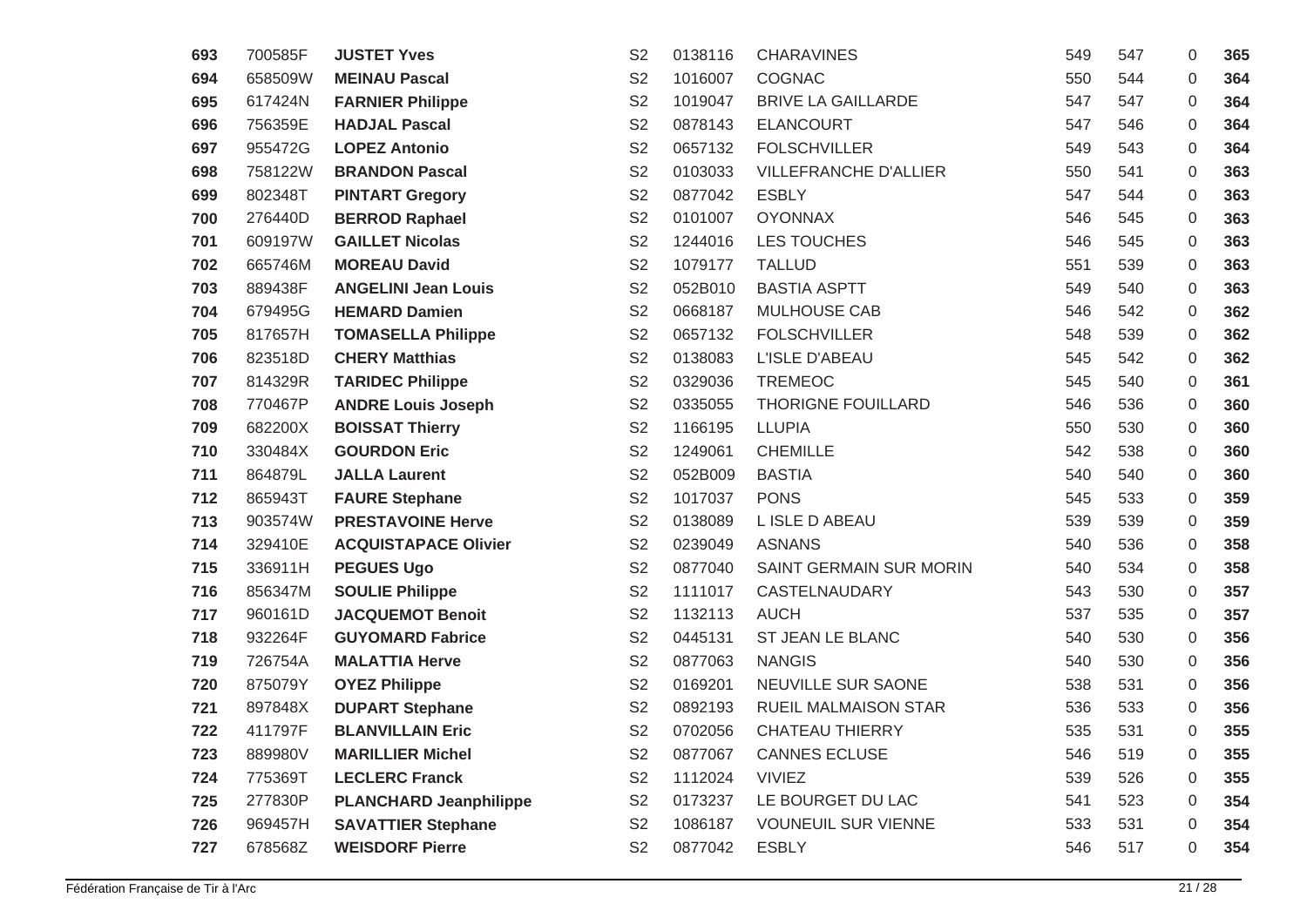| 728 | 717119C | <b>ESPINASSE Pierrick</b>    | S <sub>2</sub> | 1146149 | <b>CAHORS</b>                    | 547 | 514 | 0            | 353 |
|-----|---------|------------------------------|----------------|---------|----------------------------------|-----|-----|--------------|-----|
| 729 | 351445F | <b>PINAUD Christophe</b>     | S <sub>2</sub> | 0103033 | VILLEFRANCHE D'ALLIER            | 537 | 524 | $\mathbf{0}$ | 353 |
| 730 | 837949P | <b>TENART SÉbastien</b>      | S <sub>2</sub> | 0702002 | <b>CHAUNY</b>                    | 537 | 522 | 0            | 353 |
| 731 | 913712R | <b>VERCLEYEN Luc</b>         | S <sub>2</sub> | 0891150 | PALAISEAU                        | 533 | 526 | 0            | 353 |
| 732 | 912938Z | <b>PETOLAT Laurent</b>       | S <sub>2</sub> | 1130048 | <b>ALES</b>                      | 532 | 526 | $\mathbf{0}$ | 352 |
| 733 | 880661R | <b>DAVID Sebastien</b>       | S <sub>2</sub> | 0356118 | <b>LORIENT ASAL</b>              | 531 | 524 | $\mathbf{0}$ | 351 |
| 734 | 978390T | <b>COSTILLE Jeanbaptiste</b> | S <sub>2</sub> | 0877040 | SAINT GERMAIN SUR MORIN          | 534 | 520 | 0            | 351 |
| 735 | 286276V | <b>MERVEILLIE Alain</b>      | S <sub>2</sub> | 0892208 | <b>CHATENAY MALABRY</b>          | 528 | 526 | 0            | 351 |
| 736 | 750636J | <b>ARGEMI Philippe</b>       | S <sub>2</sub> | 1111012 | <b>NARBONNE</b>                  | 534 | 519 | $\mathbf{0}$ | 351 |
| 737 | 035161U | <b>ARNOUIL Cyril</b>         | S <sub>2</sub> | 1024058 | LA ROCHE CHALAIS                 | 542 | 510 | $\mathbf{0}$ | 350 |
| 738 | 892850P | <b>DEUFF Dominique</b>       | S <sub>2</sub> | 0329027 | PLOUGASNOU                       | 526 | 523 | 0            | 349 |
| 739 | 797595B | <b>DELAGUETTE Frederic</b>   | S <sub>2</sub> | 0878111 | <b>ACHERES</b>                   | 528 | 520 | 0            | 349 |
| 740 | 383294Z | <b>LAMBERT Marc</b>          | S <sub>2</sub> | 0878138 | <b>VOISINS LE BRETONNEUX</b>     | 526 | 522 | 0            | 349 |
| 741 | 816633V | <b>LOUIS Emmanuel</b>        | S <sub>2</sub> | 0163161 | <b>CHATEL GUYON</b>              | 542 | 504 | 0            | 348 |
| 742 | 000922C | <b>MESLIN Jeremie</b>        | S <sub>2</sub> | 1313070 | <b>ISTRES</b>                    | 531 | 514 | 0            | 348 |
| 743 | 669885L | <b>CHOPART Nicolas</b>       | S <sub>2</sub> | 0976121 | <b>OFFRANVILLE</b>               | 529 | 515 | 0            | 348 |
| 744 | 862820Y | <b>BILLARD Sebastien</b>     | S <sub>2</sub> | 1249071 | <b>ECOUFLANT</b>                 | 522 | 521 | 0            | 347 |
| 745 | 914844W | <b>FLEURY Dimitri</b>        | S <sub>2</sub> | 0914024 | <b>CARPIQUET</b>                 | 526 | 515 | 0            | 347 |
| 746 | 887319C | <b>GUYARD Philippe</b>       | S <sub>2</sub> | 0437077 | <b>AMBOISE</b>                   | 527 | 512 | 0            | 346 |
| 747 | 736811G | <b>GUICHARD Nicolas</b>      | S <sub>2</sub> | 1244005 | <b>SAINT GEREON</b>              | 523 | 511 | 0            | 344 |
| 748 | 852108E | <b>THOMAS Gilles</b>         | S <sub>2</sub> | 0894267 | <b>VILLENEUVE LE ROI</b>         | 523 | 507 | 0            | 343 |
| 749 | 729696Y | <b>HAVRET Stephane</b>       | S <sub>2</sub> | 0221012 | <b>AUXONNE</b>                   | 519 | 511 | 0            | 343 |
| 750 | 849205Z | <b>BLANCHET Stephane</b>     | S <sub>2</sub> | 0356112 | <b>PEAULE</b>                    | 519 | 510 | 0            | 343 |
| 751 | 024237V | <b>TRAMOY Cyril</b>          | S <sub>2</sub> | 0174272 | <b>SALLANCHES</b>                | 530 | 495 | 0            | 341 |
| 752 | 609460G | <b>PEVERGNE Pierre-Yves</b>  | S <sub>2</sub> | 0893229 | <b>BONDY AS</b>                  | 524 | 501 | 0            | 341 |
| 753 | 887129W | <b>DAVID Ludovic</b>         | S <sub>2</sub> | 1016003 | <b>RUELLE</b>                    | 523 | 497 | 0            | 340 |
| 754 | 023673G | <b>TRUTET Eric</b>           | S <sub>2</sub> | 0760170 | <b>NOYON</b>                     | 529 | 489 | 0            | 339 |
| 755 | 439894W | <b>BOUCHENTOUF Eric</b>      | S <sub>2</sub> | 0441103 | <b>VINEUIL</b>                   | 515 | 500 | 0            | 338 |
| 756 | 255356L | <b>DIEVAL Francois</b>       | S <sub>2</sub> | 0335084 | <b>LAILLE</b>                    | 508 | 492 | 0            | 333 |
| 757 | 876272V | <b>BONNET Cedric</b>         | S <sub>2</sub> | 1130232 | <b>ST GENIES</b>                 | 510 | 483 | $\Omega$     | 331 |
| 758 | 832268P | <b>CANU Sylvain</b>          | S <sub>2</sub> | 0976131 | LUNERAY                          | 497 | 496 | 0            | 331 |
| 759 | 730864T | <b>RIQUIER Frederic</b>      | S <sub>2</sub> | 0138093 | ST CLAIR DU RHONE                | 505 | 485 | 0            | 330 |
| 760 | 977023G | <b>REYNAUD Valerian</b>      | S <sub>2</sub> | 0138276 | <b>VARCES ALLIERES ET RISSET</b> | 530 | 459 | 0            | 329 |
| 761 | 335538R | <b>ROSSET Marc</b>           | S <sub>2</sub> | 0878140 | LE PECQ                          | 500 | 489 | 0            | 329 |
| 762 | 618321N | <b>LECOTTIER Loic</b>        | S <sub>2</sub> | 0950064 | <b>AVRANCHES</b>                 | 494 | 476 | 0            | 323 |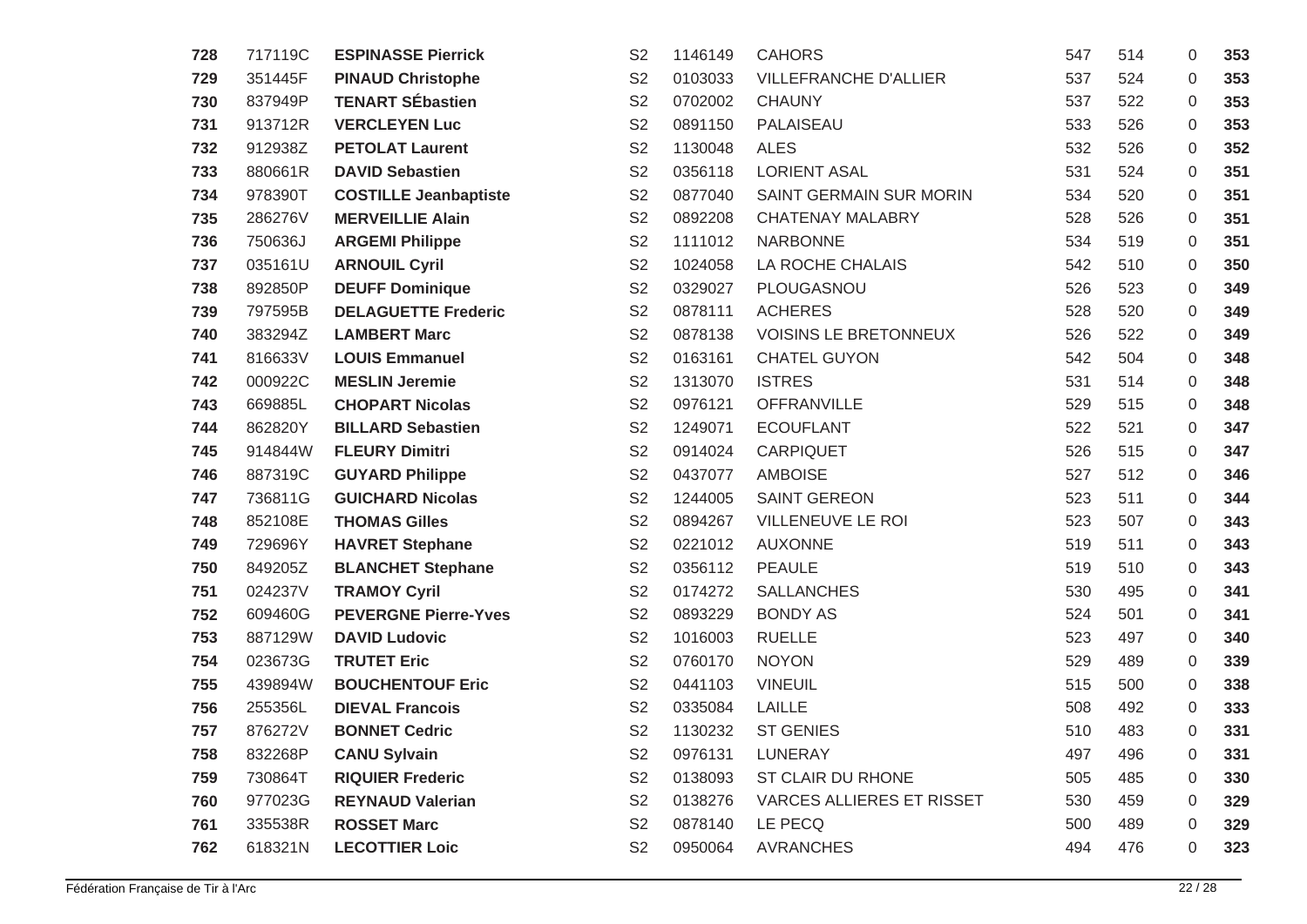| 763 | 034507H | <b>ATTRAIT Christophe</b>  | S <sub>2</sub> | 1064163 | <b>BIARRITZ</b>            | 492 | 461              | 0                | 317 |
|-----|---------|----------------------------|----------------|---------|----------------------------|-----|------------------|------------------|-----|
| 764 | 848117S | <b>PERON Philippe</b>      | S <sub>2</sub> | 0329039 | ST POL DE LEON             | 474 | 473              | 0                | 315 |
| 765 | 790294R | <b>GAONAC'H Frederic</b>   | S <sub>2</sub> | 0875017 | PARIS 13 USMT              | 472 | 468              | 0                | 313 |
| 766 | 903337N | <b>ORTIZ Didier</b>        | S <sub>2</sub> | 0107044 | <b>RUOMS</b>               | 464 | 435              | 0                | 299 |
| 767 | 890299S | <b>DUCEAU Laurent</b>      | S <sub>2</sub> | 0103034 | MONTLUCON AS               | 457 | 388              | 45               | 296 |
| 768 | 820356S | <b>BUDE Thierry</b>        | S <sub>2</sub> | 0950073 | <b>CARENTAN</b>            | 446 | 441              | $\overline{0}$   | 295 |
| 769 | 762783M | <b>BITTOUN Patrick</b>     | S <sub>2</sub> | 0875017 | PARIS 13 USMT              | 441 | 437              | 0                | 292 |
| 770 | 664300R | <b>HERBRETEAU Frederic</b> | S <sub>2</sub> | 0445119 | <b>INGRE</b>               | 353 | 282              | 233              | 289 |
| 771 | 385766L | <b>DUMONTOIS Pascal</b>    | S <sub>2</sub> | 0760182 | LONGUEIL ANNEL 2E          | 436 | 431              | 0                | 289 |
| 772 | 020444X | <b>RYSSEN Gilbert</b>      | S <sub>2</sub> | 0258058 | <b>COSNE SUR LOIRE</b>     | 429 | 409              | 0                | 279 |
| 773 | 076343G | <b>DUPUIS Olivier</b>      | S <sub>2</sub> | 0163157 | <b>RIOM</b>                | 552 | 268              | 0                | 273 |
| 774 | 278645A | <b>JAOUEN Tanguy</b>       | S <sub>2</sub> | 0895284 | <b>VILLIERS LE BEL</b>     | 538 | 186              | 0                | 241 |
| 775 | 760083C | <b>RONDELOT Cyril</b>      | S <sub>2</sub> | 0891175 | DRAVEIL SENART             | 578 | 0                | 0                | 192 |
| 776 | 762436K | <b>LEFEVRE Pierre</b>      | S <sub>2</sub> | 0668171 | <b>THANN</b>               | 576 | 0                | 0                | 192 |
| 777 | 627775P | <b>FLAMMIER Stephane</b>   | S <sub>2</sub> | 0893225 | <b>NEUILLY SUR MARNE</b>   | 571 | 0                | 0                | 190 |
| 778 | 855214F | <b>DELIVEYNE Frederic</b>  | S <sub>2</sub> | 1131072 | <b>L'UNION</b>             | 570 | 0                | 0                | 190 |
| 779 | 738403M | <b>JUVIGNY Michel</b>      | S <sub>2</sub> | 0173275 | <b>BARBY</b>               | 569 | 0                | 0                | 189 |
| 780 | 937883N | <b>VILLAIN David</b>       | S <sub>2</sub> | 0702048 | <b>ETREUX</b>              | 569 | 0                | 0                | 189 |
| 781 | 627111T | <b>DEMOMENT Fabrice</b>    | S <sub>2</sub> | 0428055 | NOGENT LE ROI              | 569 | 0                | 0                | 189 |
| 782 | 808352U | <b>LEMOINE Frederic</b>    | S <sub>2</sub> | 0759101 | VILLENEUVE D'ASCQ          | 568 | 0                | 0                | 189 |
| 783 | 841943F | <b>MARTIN Angel</b>        | S <sub>2</sub> | 1130048 | <b>ALES</b>                | 567 | 0                | 0                | 189 |
| 784 | 739490U | <b>LEBLOND Arnaud</b>      | S <sub>2</sub> | 0760199 | <b>CREPY EN VALOIS</b>     | 567 | $\boldsymbol{0}$ | 0                | 189 |
| 785 | 933067D | <b>BALESTRI Alain</b>      | S <sub>2</sub> | 1313090 | ST MARTIN DE CRAU          | 566 | 0                | 0                | 188 |
| 786 | 966419F | <b>THERET Didier</b>       | S <sub>2</sub> | 0437141 | TIR À L'ARC ABILLY         | 564 | 0                | 0                | 188 |
| 787 | 720426X | <b>COLLARD Laurent</b>     | S <sub>2</sub> | 0101012 | <b>BOURG EN BRESSE</b>     | 564 | $\mathbf 0$      | 0                | 188 |
| 788 | 313144Z | <b>DELORME Julien</b>      | S <sub>2</sub> | 0169194 | <b>CORBAS</b>              | 563 | 0                | 0                | 187 |
| 789 | 299213G | <b>GUILLERET Arnaud</b>    | S <sub>2</sub> | 0878116 | <b>POISSY</b>              | 562 | 0                | 0                | 187 |
| 790 | 687322P | <b>VIEGAS Bruno</b>        | S <sub>2</sub> | 0878123 | <b>MAUREPAS</b>            | 561 | 0                | $\boldsymbol{0}$ | 187 |
| 791 | 879296G | <b>WACOGNE Vincent</b>     | S <sub>2</sub> | 0762277 | LE TOUQUET                 | 561 | $\mathbf 0$      | $\Omega$         | 187 |
| 792 | 722803F | <b>LAMURE Franck</b>       | S <sub>2</sub> | 0428030 | <b>ANET</b>                | 560 | $\mathbf 0$      | 0                | 186 |
| 793 | 762740R | <b>CORREIA Carlos</b>      | S <sub>2</sub> | 0138094 | SALAISE SUR SANNE          | 560 | 0                | 0                | 186 |
| 794 | 252645P | <b>ENARD Frederic</b>      | S <sub>2</sub> | 0893227 | <b>GAGNY</b>               | 559 | 0                | 0                | 186 |
| 795 | 760958D | <b>GODIN Michel</b>        | S <sub>2</sub> | 0173236 | <b>BOURG SAINT MAURICE</b> | 559 | 0                | 0                | 186 |
| 796 | 882622X | <b>MOLIN Hubert</b>        | S <sub>2</sub> | 0762333 | ENQUIN-LEZ-GUINEGATTE      | 559 | 0                | 0                | 186 |
| 797 | 287073L | <b>DODIGNY Brice</b>       | S <sub>2</sub> | 0702073 | VILLENEUVE ST GERMAIN      | 559 | 0                | 0                | 186 |

 $\mathscr{O}$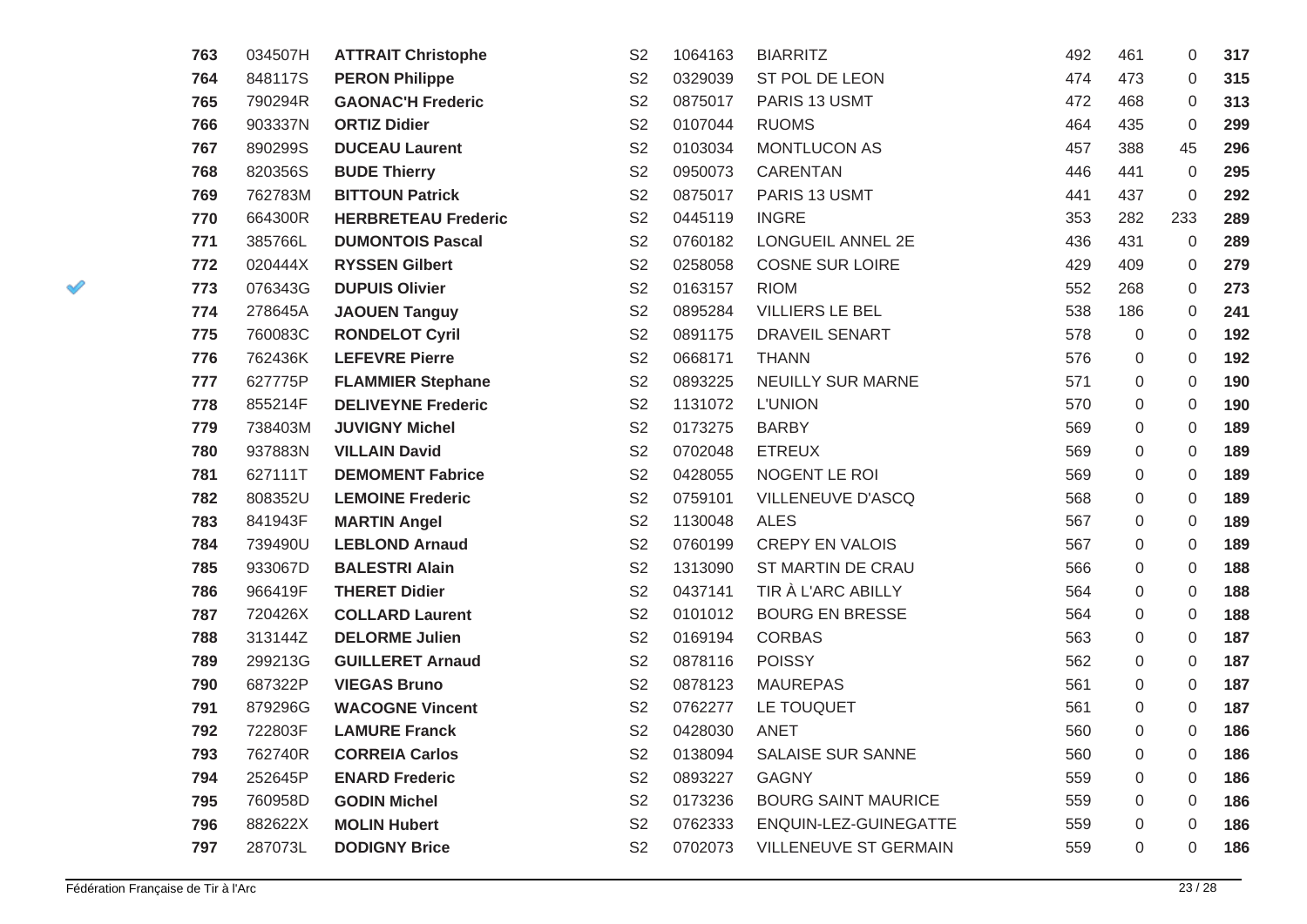| 798 | 957564F | <b>MORISSET David</b>       | S <sub>2</sub> | 0437088 | <b>CHAMBRAY LES TOURS</b>     | 557 | 0 | 0            | 185 |
|-----|---------|-----------------------------|----------------|---------|-------------------------------|-----|---|--------------|-----|
| 799 | 398451Z | <b>PICARD Lionel</b>        | S <sub>2</sub> | 0441094 | <b>SELLES SUR CHER</b>        | 556 | 0 | 0            | 185 |
| 800 | 791253H | <b>FERAND Alexandre</b>     | S <sub>2</sub> | 1249054 | <b>BEAUPREAU</b>              | 556 | 0 | 0            | 185 |
| 801 | 264089D | <b>GRANDI Marc</b>          | S <sub>2</sub> | 0760186 | <b>PIERREFONDS</b>            | 556 | 0 | 0            | 185 |
| 802 | 724704X | <b>LEPRON Stephane</b>      | S <sub>2</sub> | 0878111 | <b>ACHERES</b>                | 555 | 0 | 0            | 185 |
| 803 | 012677E | <b>ALLENDE Maximiliano</b>  | S <sub>2</sub> | 0174272 | <b>SALLANCHES</b>             | 554 | 0 | $\mathbf{0}$ | 184 |
| 804 | 944917J | <b>GARNAUD Cyrille</b>      | S <sub>2</sub> | 0875307 | PARIS SPINE PARADOX           | 553 | 0 | $\mathbf{0}$ | 184 |
| 805 | 280458W | <b>COLLIGNON Frederick</b>  | S <sub>2</sub> | 0608003 | <b>CHARLEVILLE MEZIERES</b>   | 553 | 0 | $\mathbf{0}$ | 184 |
| 806 | 913608C | <b>PEDRON Anthony</b>       | S <sub>2</sub> | 1244036 | <b>LA TURBALLE</b>            | 552 | 0 | $\mathbf{0}$ | 184 |
| 807 | 405398A | <b>BACHET Jerome</b>        | S <sub>2</sub> | 0142128 | <b>IZIEUX</b>                 | 552 | 0 | 0            | 184 |
| 808 | 776588T | <b>GREUS Frederic</b>       | S <sub>2</sub> | 0428022 | <b>EPERNON</b>                | 551 | 0 | $\mathbf{0}$ | 183 |
| 809 | 692382P | <b>VAREY David</b>          | S <sub>2</sub> | 0759100 | <b>GRANDE SYNTHE</b>          | 551 | 0 | $\mathbf{0}$ | 183 |
| 810 | 001409G | <b>CHABRAISON Gael</b>      | S <sub>2</sub> | 0877072 | <b>BRIE COMTE ROBERT</b>      | 551 | 0 | $\mathbf{0}$ | 183 |
| 811 | 856486N | <b>FAURE Sebastien</b>      | S <sub>2</sub> | 1017037 | <b>PONS</b>                   | 551 | 0 | $\mathbf{0}$ | 183 |
| 812 | 879359A | <b>MARIE-LOUISE Martial</b> | S <sub>2</sub> | 3997001 | FORT DE FRANCE                | 550 | 0 | $\mathbf{0}$ | 183 |
| 813 | 820077N | <b>BORJON-PIRON Remy</b>    | S <sub>2</sub> | 0138109 | <b>VILLEFONTAINE</b>          | 549 | 0 | $\mathbf{0}$ | 183 |
| 814 | 747882R | <b>BRUNET Jerome</b>        | S <sub>2</sub> | 0914021 | <b>HEROUVILLE SAINT CLAIR</b> | 548 | 0 | 0            | 182 |
| 815 | 597377Y | <b>ORLANDO Jerome</b>       | S <sub>2</sub> | 0239052 | LONS LE SAUNIER               | 548 | 0 | 0            | 182 |
| 816 | 935419K | <b>KNOETHIG FrÉdÉric</b>    | S <sub>2</sub> | 0657140 | <b>SARREGUEMINES</b>          | 548 | 0 | 0            | 182 |
| 817 | 344230N | <b>GUILLET Fabien</b>       | S <sub>2</sub> | 1272112 | LA FERTE BERNARD              | 547 | 0 | 0            | 182 |
| 818 | 772054P | <b>LEAUTIER Pascal</b>      | S <sub>2</sub> | 0895297 | <b>ECOUEN</b>                 | 546 | 0 | 0            | 182 |
| 819 | 784312N | <b>CARTON Philippe</b>      | S <sub>2</sub> | 0762276 | <b>LIEVIN</b>                 | 545 | 0 | 0            | 181 |
| 820 | 276872Y | <b>LAROUR Erick</b>         | S <sub>2</sub> | 0329053 | PLOURIN LES MORLAIX           | 545 | 0 | 0            | 181 |
| 821 | 628492U | <b>DILE Bruno</b>           | S <sub>2</sub> | 1249054 | <b>BEAUPREAU</b>              | 545 | 0 | 0            | 181 |
| 822 | 818141J | <b>DUMONT Guillaume</b>     | S <sub>2</sub> | 0914024 | <b>CARPIQUET</b>              | 544 | 0 | 0            | 181 |
| 823 | 917270H | <b>BOITEUX Alain</b>        | S <sub>2</sub> | 0927031 | <b>LES ANDELYS</b>            | 544 | 0 | 0            | 181 |
| 824 | 965089K | <b>VARELAS Cyril</b>        | S <sub>2</sub> | 1131073 | <b>FRONTON</b>                | 544 | 0 | 0            | 181 |
| 825 | 302301N | <b>SALLAZ-DAMAZ Yoann</b>   | S <sub>2</sub> | 0138100 | <b>VOREPPE</b>                | 542 | 0 | 0            | 180 |
| 826 | 384640M | <b>MARLEAUX Didier</b>      | S <sub>2</sub> | 1165172 | <b>TARBES</b>                 | 542 | 0 | $\mathbf{0}$ | 180 |
| 827 | 330717A | <b>HOUEL Jean Philippe</b>  | S <sub>2</sub> | 0702076 | <b>COINCY</b>                 | 542 | 0 | 0            | 180 |
| 828 | 968697G | <b>AUBIN Yvonnick</b>       | S <sub>2</sub> | 1249066 | <b>SAUMUR</b>                 | 542 | 0 | 0            | 180 |
| 829 | 916593X | <b>GROSEIL Alexandre</b>    | S <sub>2</sub> | 0335077 | <b>DINARD</b>                 | 542 | 0 | 0            | 180 |
| 830 | 707288S | <b>VALLOGNES Mickael</b>    | S <sub>2</sub> | 0356098 | <b>KERVIGNAC</b>              | 542 | 0 | 0            | 180 |
| 831 | 857871U | <b>IGNATE Frederic</b>      | S <sub>2</sub> | 0702073 | VILLENEUVE ST GERMAIN         | 542 | 0 | 0            | 180 |
| 832 | 834038N | <b>SCHNEIDER Richard</b>    | S <sub>2</sub> | 0173224 | <b>UGINE</b>                  | 542 | 0 | 0            | 180 |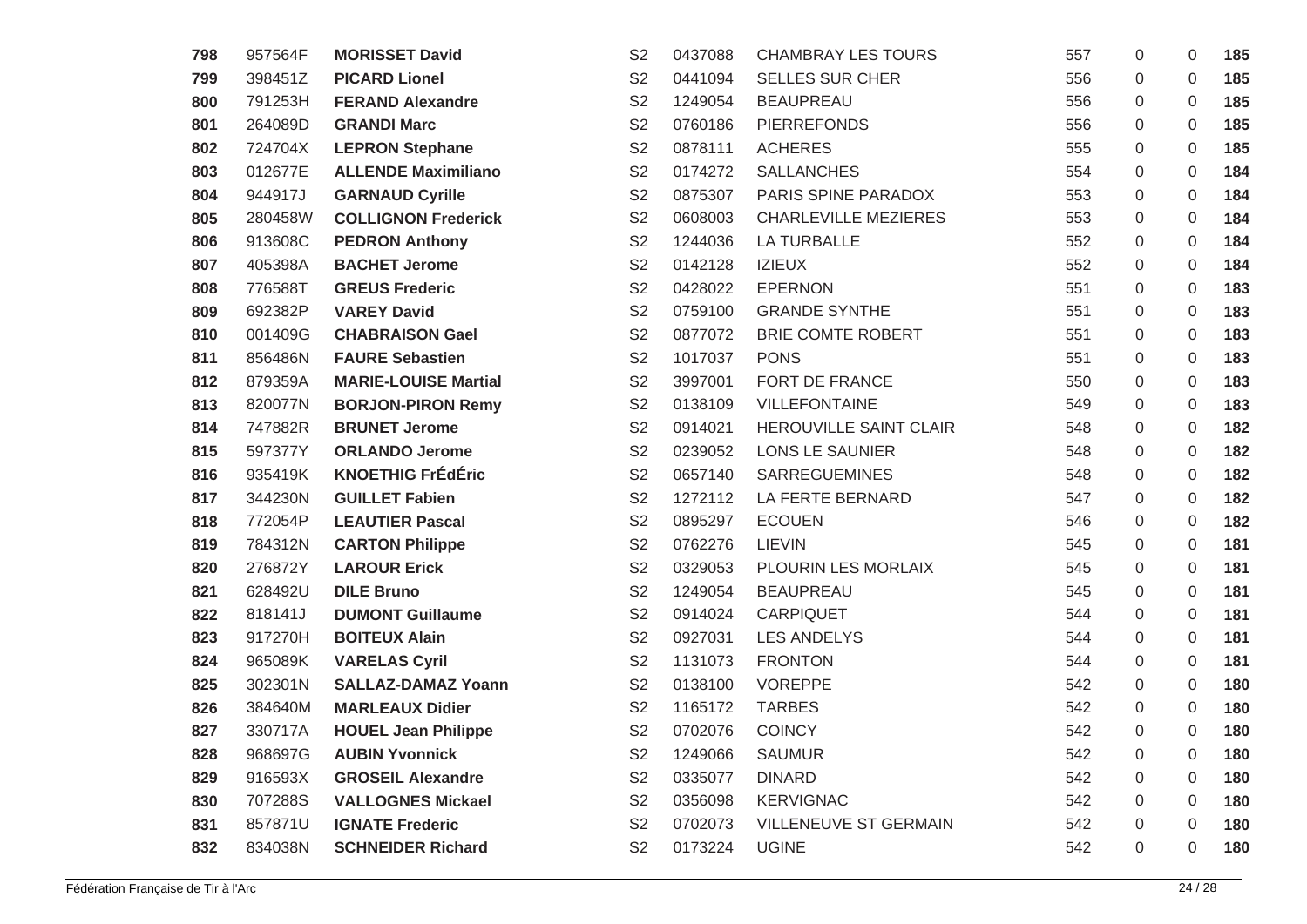| 833 | 788348A | <b>ARMANINI Frederic</b>        | S <sub>2</sub> | 1306038 | <b>NICE AC</b>              | 541 | $\boldsymbol{0}$ | 0            | 180 |
|-----|---------|---------------------------------|----------------|---------|-----------------------------|-----|------------------|--------------|-----|
| 834 | 449818H | <b>SALIGAUT Arnaud</b>          | S <sub>2</sub> | 0335066 | <b>ACIGNE</b>               | 541 | 0                | 0            | 180 |
| 835 | 615447P | <b>GIBERT Thomas</b>            | S <sub>2</sub> | 0138095 | <b>VOIRON</b>               | 541 | $\overline{0}$   | 0            | 180 |
| 836 | 738599A | <b>SEMBIC Tanguy</b>            | S <sub>2</sub> | 3597004 | <b>ST PIERRE</b>            | 541 | 0                | 0            | 180 |
| 837 | 714455G | <b>PRUD'HOMME Jean Philippe</b> | S <sub>2</sub> | 0436058 | <b>TOURNON SAINT MARTIN</b> | 541 | 0                | 0            | 180 |
| 838 | 766595F | <b>DIGARD Jean Baptiste</b>     | S <sub>2</sub> | 0239052 | LONS LE SAUNIER             | 541 | 0                | $\mathbf{0}$ | 180 |
| 839 | 742803V | <b>COMMARMOND Frederic</b>      | S <sub>2</sub> | 1033081 | <b>CADILLAC</b>             | 540 | $\boldsymbol{0}$ | $\mathbf 0$  | 180 |
| 840 | 912335U | <b>CASTANIE Stephan</b>         | S <sub>2</sub> | 1112023 | <b>RODEZ</b>                | 540 | $\boldsymbol{0}$ | $\mathsf 0$  | 180 |
| 841 | 895681S | <b>LECLERCQ Cyrille</b>         | S <sub>2</sub> | 1306037 | <b>MOUANS SARTOUX</b>       | 539 | $\boldsymbol{0}$ | 0            | 179 |
| 842 | 626856R | <b>DUBIEN Laurent</b>           | S <sub>2</sub> | 0142279 | SAINT-JEAN-BONNEFONDS       | 539 | 0                | $\mathbf{0}$ | 179 |
| 843 | 840414U | <b>LABRO Thierry</b>            | S <sub>2</sub> | 0877068 | <b>PROVINS</b>              | 539 | $\boldsymbol{0}$ | 0            | 179 |
| 844 | 438472A | <b>LLORENS Philippe</b>         | S <sub>2</sub> | 1313046 | CHATEAURENARD               | 539 | 0                | 0            | 179 |
| 845 | 781038E | <b>OLIVIER Thierry</b>          | S <sub>2</sub> | 0877042 | <b>ESBLY</b>                | 538 | 0                | $\Omega$     | 179 |
| 846 | 934198H | <b>CARRIER Maurice</b>          | S <sub>2</sub> | 0169201 | NEUVILLE SUR SAONE          | 538 | $\boldsymbol{0}$ | $\mathbf 0$  | 179 |
| 847 | 726870B | <b>ROUBIER David</b>            | S <sub>2</sub> | 0271090 | <b>CHALON SUR SAONE</b>     | 537 | $\boldsymbol{0}$ | $\mathbf 0$  | 179 |
| 848 | 937676N | <b>BAUDU Frederic</b>           | S <sub>2</sub> | 0878116 | <b>POISSY</b>               | 536 | 0                | 0            | 178 |
| 849 | 840083J | <b>LECLERC Stephane</b>         | S <sub>2</sub> | 0759100 | <b>GRANDE SYNTHE</b>        | 536 | 0                | $\Omega$     | 178 |
| 850 | 844463V | <b>CIMETIERE Thierry</b>        | S <sub>2</sub> | 1064173 | <b>URRUGNE</b>              | 536 | $\mathbf 0$      | 0            | 178 |
| 851 | 972231Y | <b>DERIDDER Cedric</b>          | S <sub>2</sub> | 0759124 | <b>LEERS</b>                | 536 | 0                | 0            | 178 |
| 852 | 727963P | <b>SCHILL Franck</b>            | S <sub>2</sub> | 1023052 | LA SOUTERRAINE              | 536 | $\boldsymbol{0}$ | $\Omega$     | 178 |
| 853 | 841362Z | <b>TEILLON Eric</b>             | S <sub>2</sub> | 0927039 | <b>VERNON CSADN</b>         | 535 | $\boldsymbol{0}$ | $\mathbf 0$  | 178 |
| 854 | 648959R | <b>BLONDEAU Francois</b>        | S <sub>2</sub> | 0239043 | <b>MOREZ</b>                | 535 | $\boldsymbol{0}$ | $\mathbf 0$  | 178 |
| 855 | 877659C | <b>RAULT Bertrand</b>           | S <sub>2</sub> | 0335077 | <b>DINARD</b>               | 535 | $\boldsymbol{0}$ | 0            | 178 |
| 856 | 915351X | <b>ROCHU Sebastien</b>          | S <sub>2</sub> | 1304010 | MANOSQUE                    | 534 | 0                | $\Omega$     | 178 |
| 857 | 868032N | <b>PELLOUIN Frederic</b>        | S <sub>2</sub> | 0877063 | <b>NANGIS</b>               | 534 | 0                | $\mathbf 0$  | 178 |
| 858 | 977921H | <b>TAVARES Jean Claude</b>      | S <sub>2</sub> | 0760171 | <b>COMPIEGNE</b>            | 533 | $\boldsymbol{0}$ | 0            | 177 |
| 859 | 614173E | <b>ALCARAZ Frederic</b>         | S <sub>2</sub> | 1383111 | <b>TOULON</b>               | 532 | 0                | 0            | 177 |
| 860 | 994956Z | <b>CHABRAISON Eric</b>          | S <sub>2</sub> | 0877072 | BRIE COMTE ROBERT           | 531 | $\boldsymbol{0}$ | $\mathbf 0$  | 177 |
| 861 | 002195L | <b>GARCIA Olivier</b>           | S <sub>2</sub> | 1130040 | LANGLADE                    | 529 | $\boldsymbol{0}$ | $\mathbf 0$  | 176 |
| 862 | 000692C | <b>GABAUT Thierry</b>           | S <sub>2</sub> | 0702060 | LONGUEVAL                   | 529 | 0                | 0            | 176 |
| 863 | 740882G | <b>MORETTO Jean-Yves</b>        | S <sub>2</sub> | 1313098 | <b>MARSEILLE TROIS LUCS</b> | 528 | 0                | $\Omega$     | 176 |
| 864 | 620213V | <b>JACQUOT Philippe</b>         | S <sub>2</sub> | 0655093 | <b>BAR LE DUC</b>           | 527 | 0                | $\Omega$     | 175 |
| 865 | 631007C | <b>LEBRETON Stephane</b>        | S <sub>2</sub> | 0950062 | VILLEDIEU LES POELES        | 526 | 0                | 0            | 175 |
| 866 | 942237W | <b>EYCHENNE Simon</b>           | S <sub>2</sub> | 0891162 | STE GENEVIEVE DES BOIS      | 526 | $\boldsymbol{0}$ | 0            | 175 |
| 867 | 372805Y | <b>LARPENTEUR Julian</b>        | S <sub>2</sub> | 0163163 | <b>MIREFLEURS</b>           | 525 | $\Omega$         | $\Omega$     | 175 |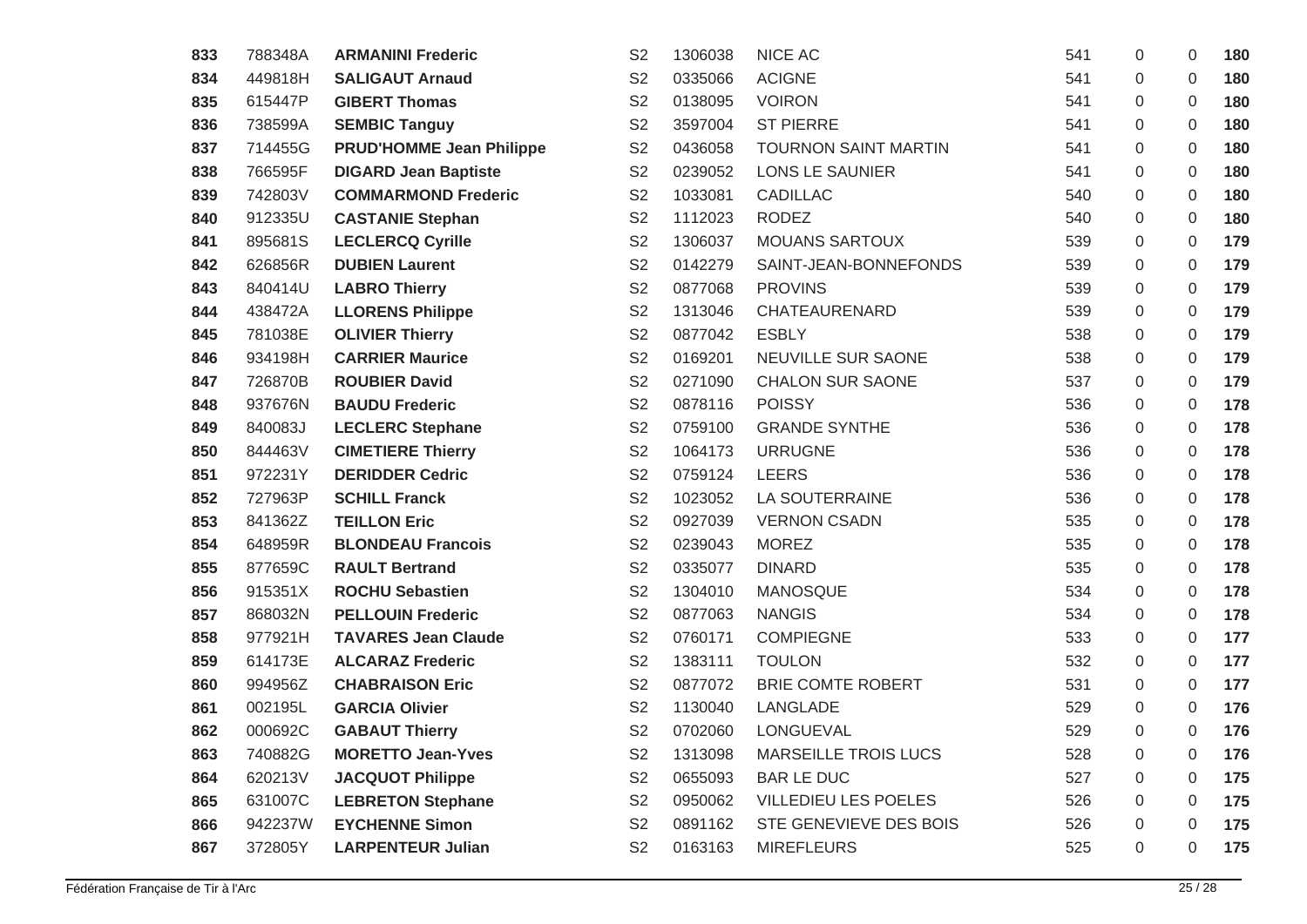| 868 | 025951H | <b>FARIA Olivier</b>             | S <sub>2</sub> | 0322001 | <b>SAINT AGATHON</b>          | 524 | 0                | 0            | 174 |
|-----|---------|----------------------------------|----------------|---------|-------------------------------|-----|------------------|--------------|-----|
| 869 | 991713Z | <b>CORDIER Frederic</b>          | S <sub>2</sub> | 0759113 | <b>DUNKERQUE</b>              | 523 | 0                | $\mathbf{0}$ | 174 |
| 870 | 005165P | <b>LEMITRON Eric</b>             | S <sub>2</sub> | 0143150 | <b>AUREC SUR LOIRE</b>        | 523 | 0                | 0            | 174 |
| 871 | 224099L | <b>THON Emmanuel</b>             | S <sub>2</sub> | 0895289 | <b>PONTOISE</b>               | 522 | 0                | $\mathbf{0}$ | 174 |
| 872 | 002159X | <b>VERGNE Stephane</b>           | S <sub>2</sub> | 1313090 | ST MARTIN DE CRAU             | 520 | 0                | $\mathbf{0}$ | 173 |
| 873 | 872291T | <b>HEBERT Philippe</b>           | S <sub>2</sub> | 0762286 | SAINT POL SUR TERNOISE        | 520 | 0                | $\mathbf{0}$ | 173 |
| 874 | 595504M | <b>RUAT Christophe</b>           | S <sub>2</sub> | 0173232 | <b>ARGENTINE</b>              | 520 | 0                | $\mathbf{0}$ | 173 |
| 875 | 845979T | <b>LECOINTE Erik</b>             | S <sub>2</sub> | 0892193 | <b>RUEIL MALMAISON STAR</b>   | 519 | 0                | $\mathbf{0}$ | 173 |
| 876 | 793733D | <b>DENGREVILLE Jean-Francois</b> | S <sub>2</sub> | 0335073 | <b>LIFFRE</b>                 | 519 | 0                | $\mathbf{0}$ | 173 |
| 877 | 826934S | <b>GERARDIN Christophe</b>       | S <sub>2</sub> | 1244002 | <b>ST HERBLAIN</b>            | 518 | 0                | $\mathbf{0}$ | 172 |
| 878 | 620276N | <b>PETIT Yannick</b>             | S <sub>2</sub> | 0877034 | <b>COUILLY PONT AUX DAMES</b> | 515 | 0                | $\mathbf{0}$ | 171 |
| 879 | 395277Z | <b>BOULET Olivier</b>            | S <sub>2</sub> | 0759105 | LE QUESNOY                    | 514 | 0                | $\mathbf{0}$ | 171 |
| 880 | 847464G | <b>SERVAES Julien</b>            | S <sub>2</sub> | 0335066 | <b>ACIGNE</b>                 | 514 | 0                | $\mathbf{0}$ | 171 |
| 881 | 736454U | <b>MARRAND Regis</b>             | S <sub>2</sub> | 0126065 | ROMANS - BOURG DE PEAGE       | 513 | 0                | 0            | 171 |
| 882 | 609840V | <b>DELAPORTE Jean-Christophe</b> | S <sub>2</sub> | 0760229 | <b>CHAMANT</b>                | 512 | 0                | $\mathbf{0}$ | 170 |
| 883 | 350882U | <b>LUYE Jean Philippe</b>        | S <sub>2</sub> | 1285121 | <b>MONTAIGU</b>               | 512 | 0                | $\mathbf{0}$ | 170 |
| 884 | 032236P | <b>MENDES Stephane</b>           | S <sub>2</sub> | 0927038 | PONT AUDEMER                  | 511 | 0                | $\mathbf{0}$ | 170 |
| 885 | 767287H | <b>COUE Laurent</b>              | S <sub>2</sub> | 0702082 | <b>CHARLY SUR MARNE</b>       | 510 | 0                | $\mathbf{0}$ | 170 |
| 886 | 827204K | <b>ROBIN Samuel</b>              | S <sub>2</sub> | 0329049 | <b>QUIMPER</b>                | 507 | 0                | 0            | 169 |
| 887 | 968147J | <b>DURECU Patrick</b>            | S <sub>2</sub> | 0976133 | <b>YVETOT</b>                 | 506 | 0                | $\mathbf{0}$ | 168 |
| 888 | 036488L | <b>SOUQUIERES Vincent</b>        | S <sub>2</sub> | 1148154 | ST CHELY D'APCHER             | 505 | 0                | 0            | 168 |
| 889 | 724723T | <b>DROIN Bernard</b>             | S <sub>2</sub> | 0878134 | <b>VILLEPREUX</b>             | 505 | 0                | 0            | 168 |
| 890 | 691598M | <b>LAVERRE Cedric</b>            | S <sub>2</sub> | 0878115 | <b>MAISONS LAFFITTE CIE</b>   | 504 | 0                | 0            | 168 |
| 891 | 884615N | <b>BURG Jean Christophe</b>      | S <sub>2</sub> | 0667144 | <b>HAGUENAU</b>               | 503 | 0                | 0            | 167 |
| 892 | 835621J | <b>JACOB Alexandre</b>           | S <sub>2</sub> | 0877042 | <b>ESBLY</b>                  | 502 | 0                | $\mathbf{0}$ | 167 |
| 893 | 277312B | <b>BEIN Guillaume</b>            | S <sub>2</sub> | 0667147 | <b>OBERNAI</b>                | 501 | 0                | 0            | 167 |
| 894 | 926324Z | <b>DUFETEL Pierre</b>            | S <sub>2</sub> | 1244008 | LE BIGNON                     | 501 | 0                | 0            | 167 |
| 895 | 978753M | <b>CREACH Mickael</b>            | S <sub>2</sub> | 0329051 | LANDIVISIAU                   | 499 | 0                | 0            | 166 |
| 896 | 811673D | <b>DUROS Thomas</b>              | S <sub>2</sub> | 0322020 | PLESLIN TRIGAVOU              | 498 | 0                | 0            | 166 |
| 897 | 035037J | <b>GAIGNOT Pascal</b>            | S <sub>2</sub> | 0335059 | <b>BECHEREL</b>               | 498 | 0                | 0            | 166 |
| 898 | 896481L | <b>MAZARD Florian</b>            | S <sub>2</sub> | 0173227 | <b>ALBERTVILLE</b>            | 497 | 0                | 0            | 165 |
| 899 | 742949D | <b>BOISSEAU Fabrice</b>          | S <sub>2</sub> | 1249050 | CHOLET TAC                    | 497 | 0                | 0            | 165 |
| 900 | 837563V | <b>DUMARTIN Jean Marc</b>        | S <sub>2</sub> | 1033108 | <b>BASSIN D'ARCACHON</b>      | 251 | 246              | 0            | 165 |
| 901 | 386773F | <b>CORBIER Stephane</b>          | S <sub>2</sub> | 0891168 | <b>ATHIS MONS</b>             | 494 | $\boldsymbol{0}$ | 0            | 164 |
| 902 | 953433R | <b>GAVINI Harry</b>              | S <sub>2</sub> | 052A005 | MEZZAVIA AJACCIO ASPTT        | 494 | 0                | 0            | 164 |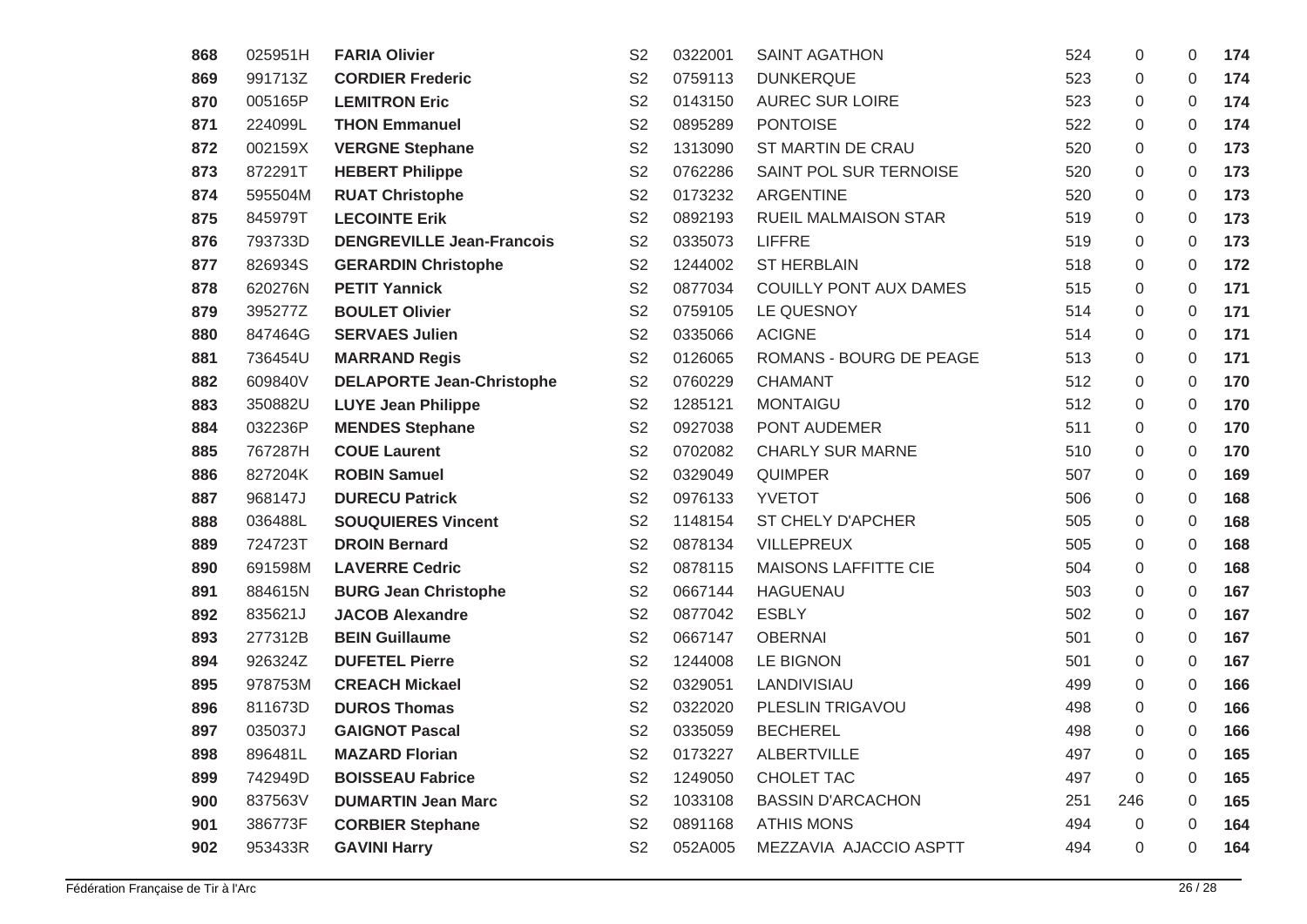| 903 | 941438C | <b>DEGUETTE Didier</b>            | S <sub>2</sub> | 0914003 | <b>CAEN</b>                      | 494 | 0 | 0            | 164 |
|-----|---------|-----------------------------------|----------------|---------|----------------------------------|-----|---|--------------|-----|
| 904 | 000398H | <b>BLANCHARD Frederic</b>         | S <sub>2</sub> | 0163166 | <b>LEMPDES</b>                   | 491 | 0 | $\mathbf{0}$ | 163 |
| 905 | 889034S | <b>SIVY Bernard</b>               | S <sub>2</sub> | 0356121 | <b>AURAY</b>                     | 490 | 0 | 0            | 163 |
| 906 | 337682W | <b>MOIROUD Olivier</b>            | S <sub>2</sub> | 0101011 | <b>MONTLUEL</b>                  | 488 | 0 | $\mathbf{0}$ | 162 |
| 907 | 954480D | <b>MAILLET Fabrice</b>            | S <sub>2</sub> | 1304156 | LES ARCHERS DE LURE              | 486 | 0 | $\mathbf{0}$ | 162 |
| 908 | 868174T | <b>LOPEZ Rafael</b>               | S <sub>2</sub> | 0891156 | <b>ORSAY</b>                     | 486 | 0 | $\mathbf{0}$ | 162 |
| 909 | 956066C | <b>PONAMA Cedric</b>              | S <sub>2</sub> | 0668211 | <b>THANN</b>                     | 485 | 0 | $\mathbf{0}$ | 161 |
| 910 | 695505J | <b>OUDINET Sylvain</b>            | S <sub>2</sub> | 1131073 | <b>FRONTON</b>                   | 485 | 0 | $\mathbf{0}$ | 161 |
| 911 | 885550E | <b>BOIZIER Thomas</b>             | S <sub>2</sub> | 0878131 | <b>COIGNIERES</b>                | 483 | 0 | $\mathbf{0}$ | 161 |
| 912 | 001487S | <b>CARRE Johann</b>               | S <sub>2</sub> | 1244136 | SAINTE-PAZANNE                   | 483 | 0 | 0            | 161 |
| 913 | 843979U | <b>MABILLEAU Nicolas</b>          | S <sub>2</sub> | 1249049 | <b>MAZE</b>                      | 480 | 0 | 0            | 160 |
| 914 | 863010E | <b>RUIZ Olivier</b>               | S <sub>2</sub> | 0878115 | <b>MAISONS LAFFITTE CIE</b>      | 478 | 0 | 0            | 159 |
| 915 | 853860J | <b>BEZAULT Etienne</b>            | S <sub>2</sub> | 3797013 | LE GOZIER                        | 471 | 0 | 0            | 157 |
| 916 | 994831N | <b>MOY Jerome</b>                 | S <sub>2</sub> | 1024058 | LA ROCHE CHALAIS                 | 471 | 0 | 0            | 157 |
| 917 | 031960P | <b>TILLET Alban</b>               | S <sub>2</sub> | 0702002 | <b>CHAUNY</b>                    | 471 | 0 | 0            | 157 |
| 918 | 884146D | <b>PANNIER Jeanmatthieu</b>       | S <sub>2</sub> | 0927048 | ST SEBASTIEN DE MORSENT          | 468 | 0 | 0            | 156 |
| 919 | 964298A | <b>KAULT Emmanuel</b>             | S <sub>2</sub> | 0441100 | <b>CHOUZY SUR CISSE</b>          | 458 | 0 | 0            | 152 |
| 920 | 918323C | <b>LABAS Matthieu</b>             | S <sub>2</sub> | 0878140 | LE PECQ                          | 456 | 0 | 0            | 152 |
| 921 | 630760J | <b>THOMAS Mickael</b>             | S <sub>2</sub> | 1249054 | <b>BEAUPREAU</b>                 | 454 | 0 | 0            | 151 |
| 922 | 973804H | <b>FATOU Sebastien</b>            | S <sub>2</sub> | 0138276 | <b>VARCES ALLIERES ET RISSET</b> | 453 | 0 | 0            | 151 |
| 923 | 860902N | <b>MEYER Daniel</b>               | S <sub>2</sub> | 0138105 | <b>FONTAINE</b>                  | 453 | 0 | $\mathbf{0}$ | 151 |
| 924 | 853852A | <b>POUPEAU Gilbert</b>            | S <sub>2</sub> | 0418019 | <b>VIERZON 1ERE</b>              | 450 | 0 | 0            | 150 |
| 925 | 856103X | <b>HAREL Cyrille</b>              | S <sub>2</sub> | 0914010 | FONTENAY LE MARMION              | 449 | 0 | $\mathbf{0}$ | 149 |
| 926 | 765932K | <b>COLLADO Eric</b>               | S <sub>2</sub> | 0271076 | <b>MACON</b>                     | 442 | 0 | 0            | 147 |
| 927 | 023302D | <b>DE MOUSTIER Damien</b>         | S <sub>2</sub> | 1016012 | ANGOULEME                        | 440 | 0 | $\mathbf{0}$ | 146 |
| 928 | 007433E | <b>VELLUTINI PEPIN Christophe</b> | S <sub>2</sub> | 1130043 | ST CHRISTOL LEZ ALES             | 426 | 0 | 0            | 142 |
| 929 | 298655A | <b>MERCIER Jeanpierre</b>         | S <sub>2</sub> | 1130048 | <b>ALES</b>                      | 425 | 0 | $\mathbf{0}$ | 141 |
| 930 | 468155P | <b>CARTIER Stephane</b>           | S <sub>2</sub> | 0702072 | <b>SEBONCOURT</b>                | 396 | 0 | 0            | 132 |
| 931 | 979095J | <b>RAVALET Emmanuel</b>           | S <sub>2</sub> | 0914009 | <b>VERSON</b>                    | 394 | 0 | 0            | 131 |
| 932 | 931156B | <b>CLAUS Stephane</b>             | S <sub>2</sub> | 1111008 | CARCASSONNE                      | 387 | 0 | 0            | 129 |
| 933 | 936869L | <b>NICOLAS David</b>              | S <sub>2</sub> | 0356118 | <b>LORIENT ASAL</b>              | 345 | 0 | 0            | 115 |
| 934 | 848530R | <b>PISTRE Pierre Alain</b>        | S <sub>2</sub> | 1181201 | <b>ALBI HANDIMUT</b>             | 331 | 0 | 0            | 110 |
| 935 | 908322G | <b>CUENIN Yohann</b>              | S <sub>2</sub> | 0239046 | A.J.T.                           | 329 | 0 | 0            | 109 |
| 936 | 940048S | <b>COSTILHES Frederic</b>         | S <sub>2</sub> | 0891176 | <b>MARCOUSSIS</b>                | 318 | 0 | 0            | 106 |
| 937 | 897559H | <b>LE BORGNE Francois</b>         | S <sub>2</sub> | 0322009 | <b>DINAN</b>                     | 316 | 0 | 0            | 105 |